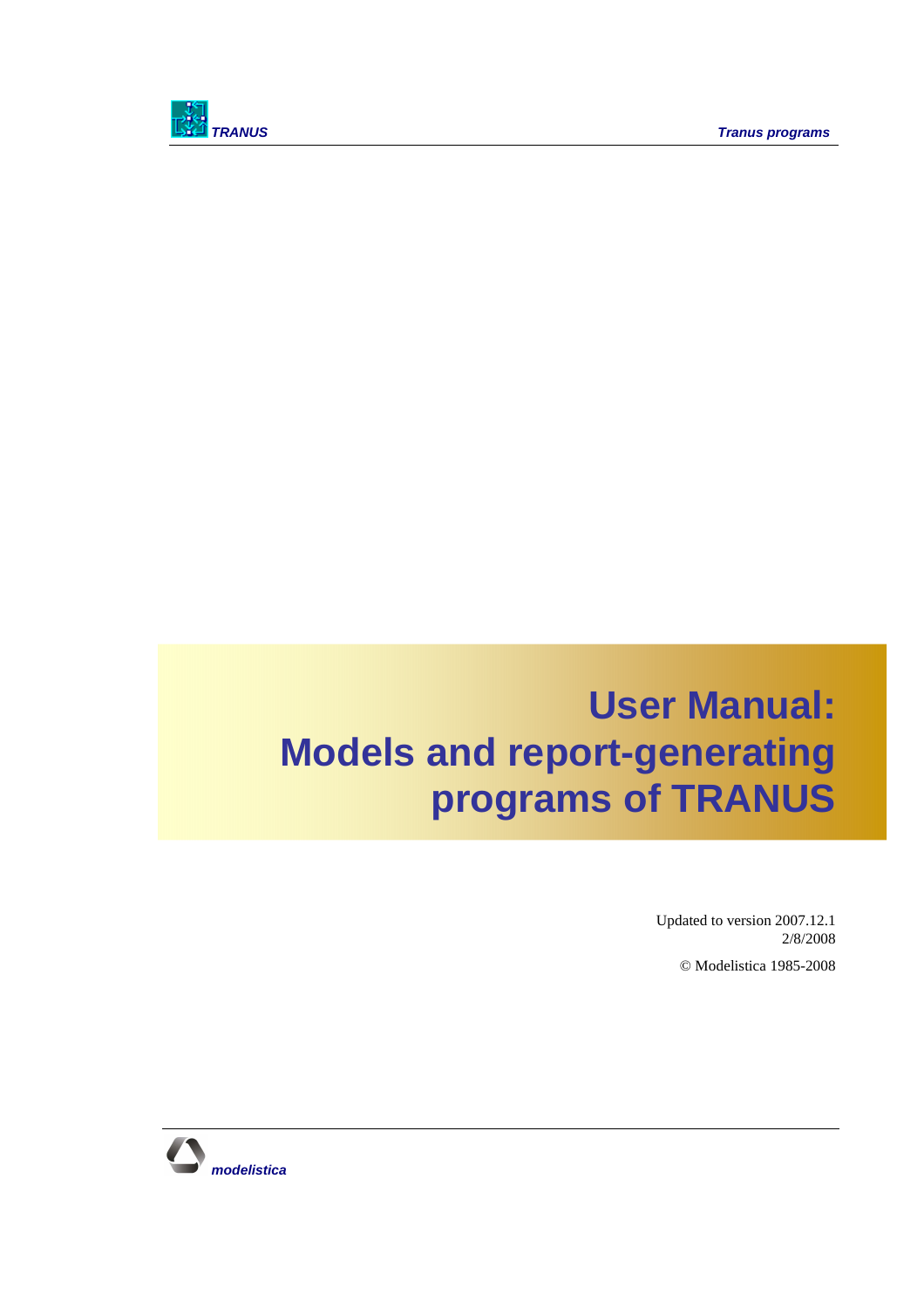

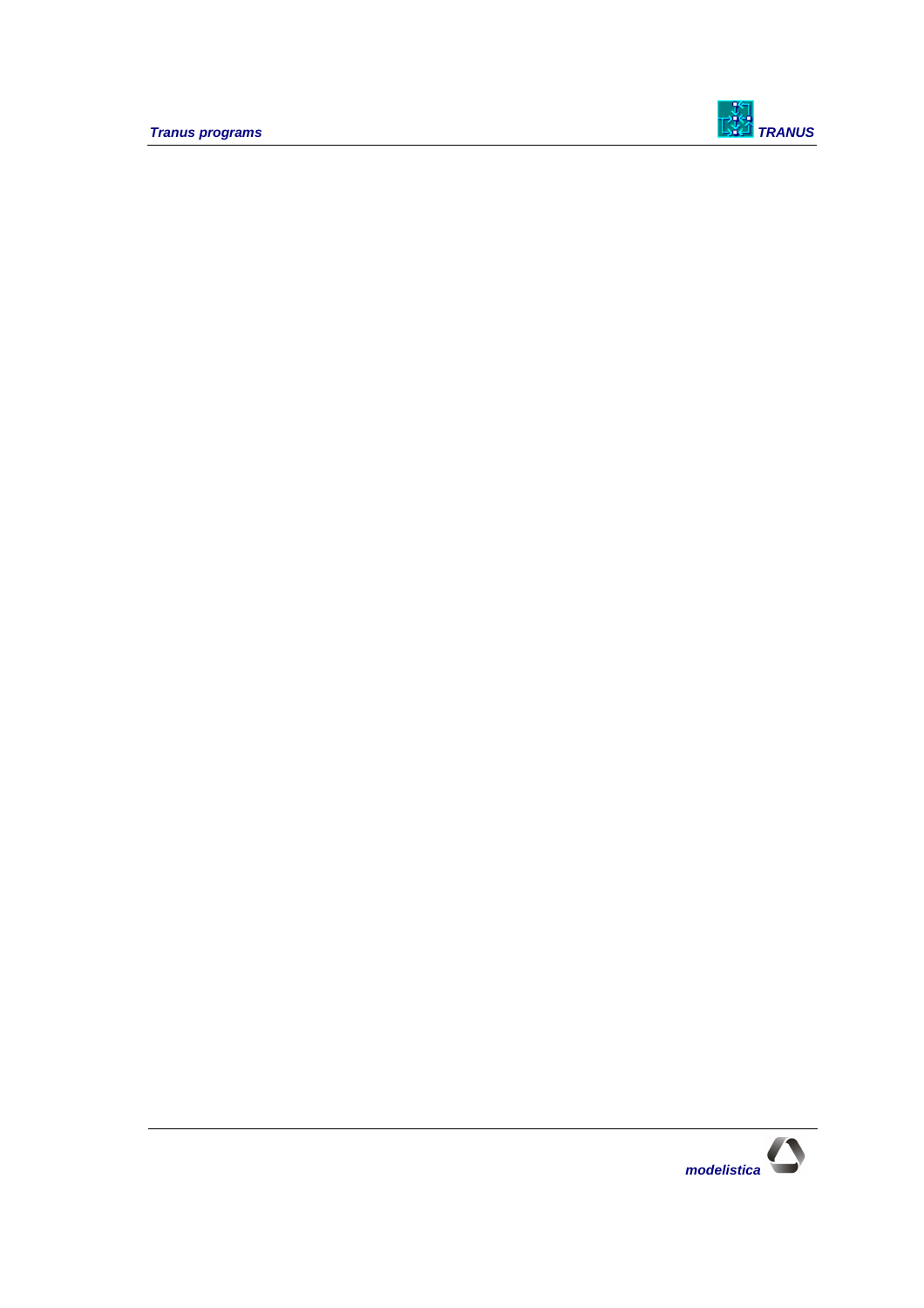

## **Tranus Programs**

| PROGRAM COST: TRANSFORMATIONS OF TRANSPORT COSTS AND DISUTILITIES7 |  |
|--------------------------------------------------------------------|--|
|                                                                    |  |
|                                                                    |  |
|                                                                    |  |
|                                                                    |  |
|                                                                    |  |
|                                                                    |  |
|                                                                    |  |
|                                                                    |  |
|                                                                    |  |
|                                                                    |  |
|                                                                    |  |
|                                                                    |  |
|                                                                    |  |
|                                                                    |  |
|                                                                    |  |
|                                                                    |  |
|                                                                    |  |
|                                                                    |  |
|                                                                    |  |
|                                                                    |  |
|                                                                    |  |
|                                                                    |  |
|                                                                    |  |
|                                                                    |  |
|                                                                    |  |
|                                                                    |  |
|                                                                    |  |
|                                                                    |  |
|                                                                    |  |

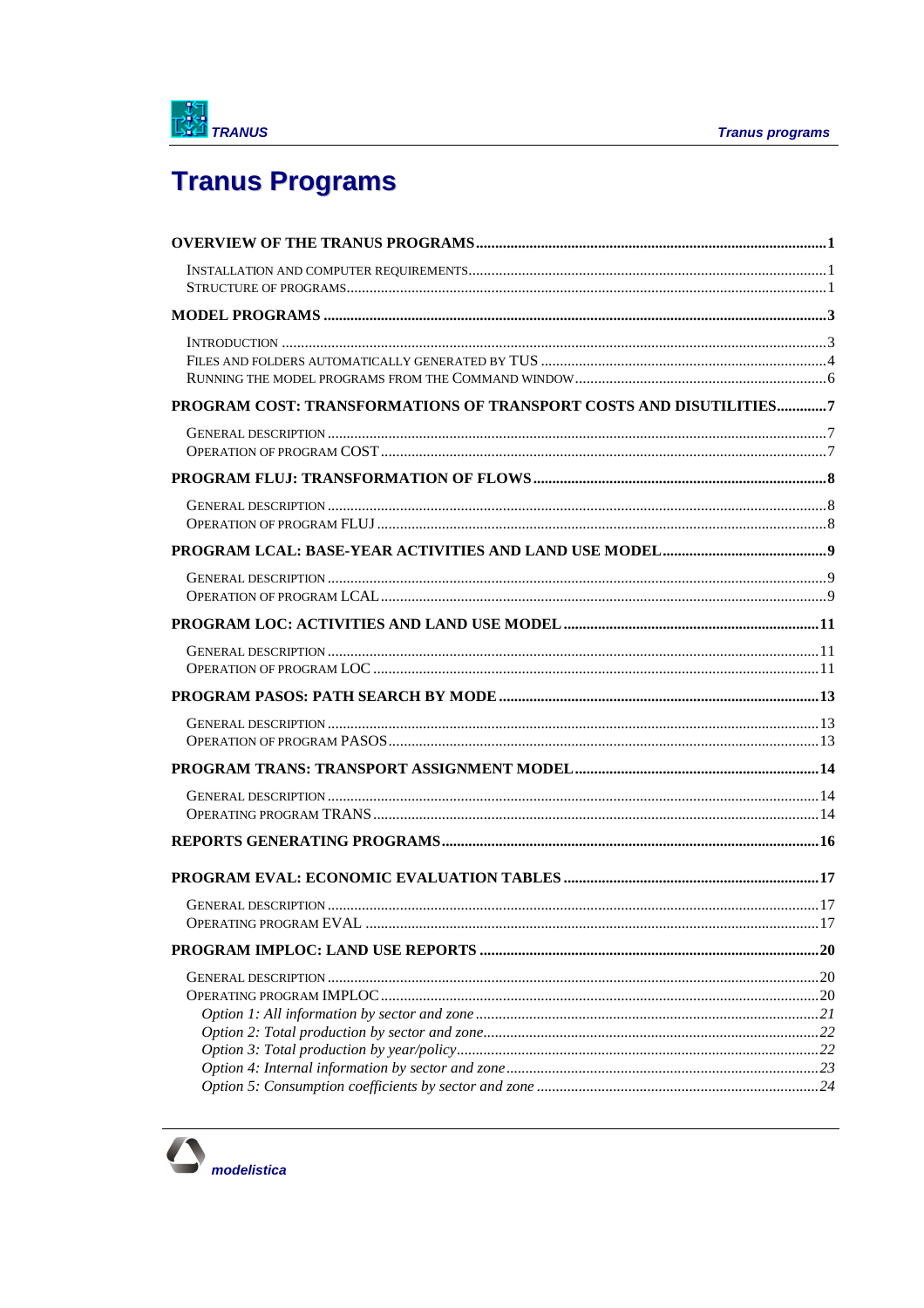# ust.<br>Bast tranus

![](_page_3_Picture_3.jpeg)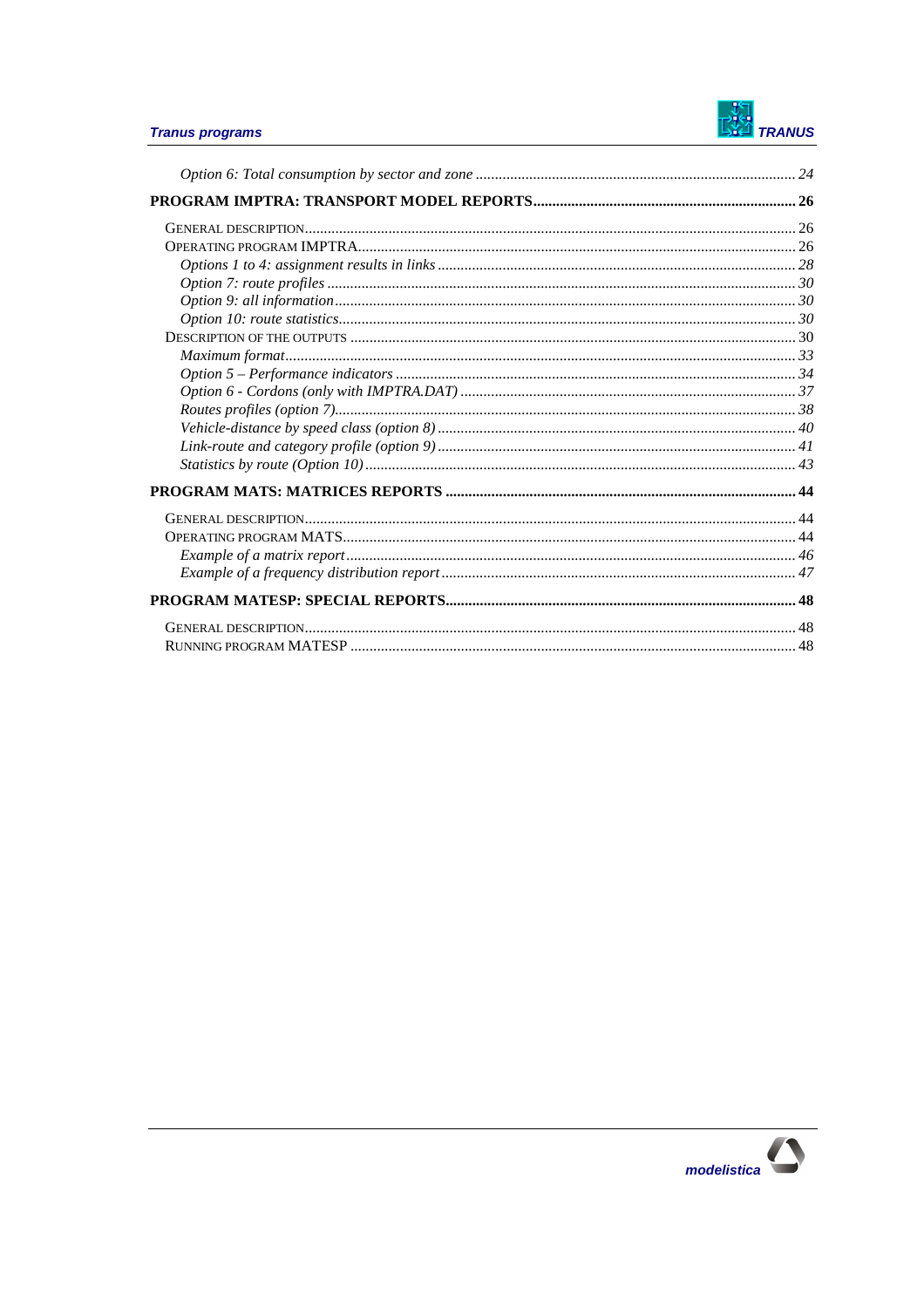![](_page_4_Picture_1.jpeg)

### **Overview of the Tranus programs**

#### **Installation and computer requirements**

Tranus requires Windows 2000/NT/XP (it also runs on Windows 98, but full compatibility cannot be guaranteed). Installation is very simple from a CD or from Internet, and only takes a few minutes. The software comes in two separate executable files. Running each one installs certain components with a typical Windows installer. If a previous installation is detected, the installer suggests the same location. This is recommended. If it is the first installation, a default location is suggested (C:\TRANUS), although a different one may be chosen.

At the beginning the installation program asks the user if he/she agrees with the terms of the license as shown. Tranus is a free and open software that follows the specifications established by Creative Commons, a non-profit organization that looks after free software. The specific conditions that Tranus adheres to may be seen in http://creativecommons.org/licenses/by-sa/2.0/.

If the Tranus software is installed in Windows XP, the installation program will automatically set the environment so that the model and reporting programs may be run from any folder in the hard disk. This procedure will not work in previous versions of Windows, and you may have to set the environment manually. If you don't know how to do this, consult an expert. Versions previous to and including Windows 98 have a file C:\AUTOEXEC.BAT. Inside this file you fill find a PATH statement. You can add ;C:\TRANUS\BIN to the PATH statement so that the Tranus programs become accessible from anywhere in your hard drive (assuming that you have chosen C:\TRANUS as the installation folder.

A basic RAM of 215 K is good enough for most applications, but everything will run faster and smoother if you have more memory.

#### **Structure of programs**

The Tranus software package contains three groups of programs:

- a) **Tranus User Shell (TUS)**. This is the graphical interface and database. Most of the activities involving the preparation of a database for a project, interactive edition of the transport network, importing or exporting road and transit networks, incorporating a digital map with geographic coordinates, graphic representation of transport results, generation of numerical reports, and running the model programs. TUS also holds an objectoriented and dynamic database of a complete Project. The latter means that the program keeps the data consistent, constantly validating the data and checking all scenarios within a project. TUS provides facilities to interact with other Windows programs, such as word processors, spreadsheets and GIS databases. The use of the TUS interface is described in detail in a separate document, and in its own extensive Help facility.
- b) **Model programs.** This is the set of programs that perform the calculations, such as path search, transport assignment, activities location, and so on. These programs may be run directly from the TUS interface or from the Windows Command window. TUS generates the necessary data for these programs. When each run is completed, results are stored in files that may be consulted from the interface or with the report generating programs. The use of these programs is described in detail later below in this document.
- c) **Reports generating programs.** Some numerical reports are generated directly from the TUS interface, but others are generated with these special programs. A large variety of reports may be generated with many options. Some of the programs may be run automatically with predetermined options and formats. The resulting reports may be read by standard spreadsheets for further processing, or fed into GIS programs.

The following figure illustrates the main components of the Tranus system. The model user creates and manipulates the application from the TUS interface. From there data files are generated for the model programs and are run directly or from the command window. The model programs read these datasets, perform the

![](_page_4_Picture_14.jpeg)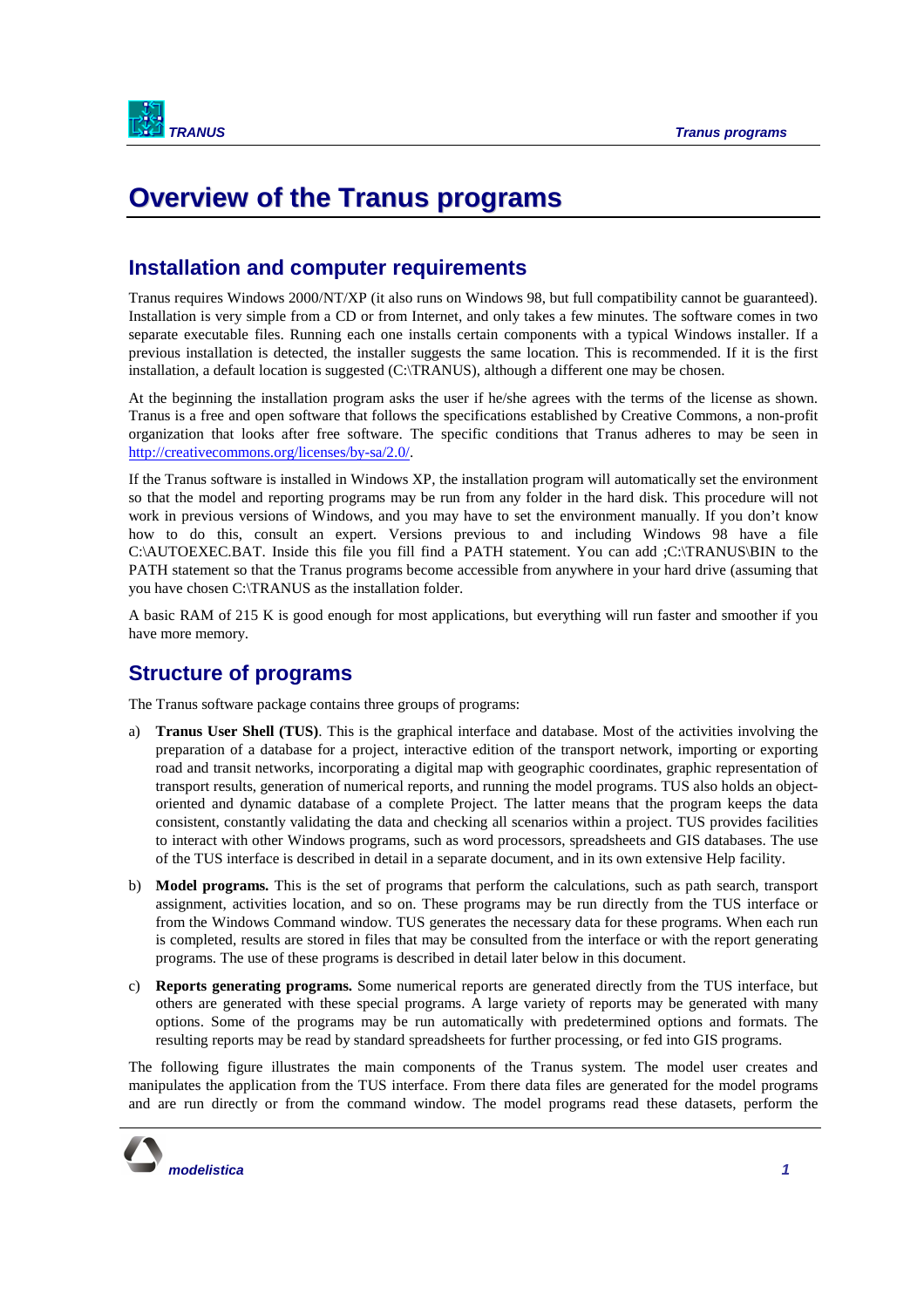![](_page_5_Picture_1.jpeg)

necessary calculations and store the results in binary files. The model user may generate maps and numerical reports with the results directly from the interface, or by using the reports generating programs.

![](_page_5_Figure_3.jpeg)

#### **Main components of the Tranus system**

![](_page_5_Picture_5.jpeg)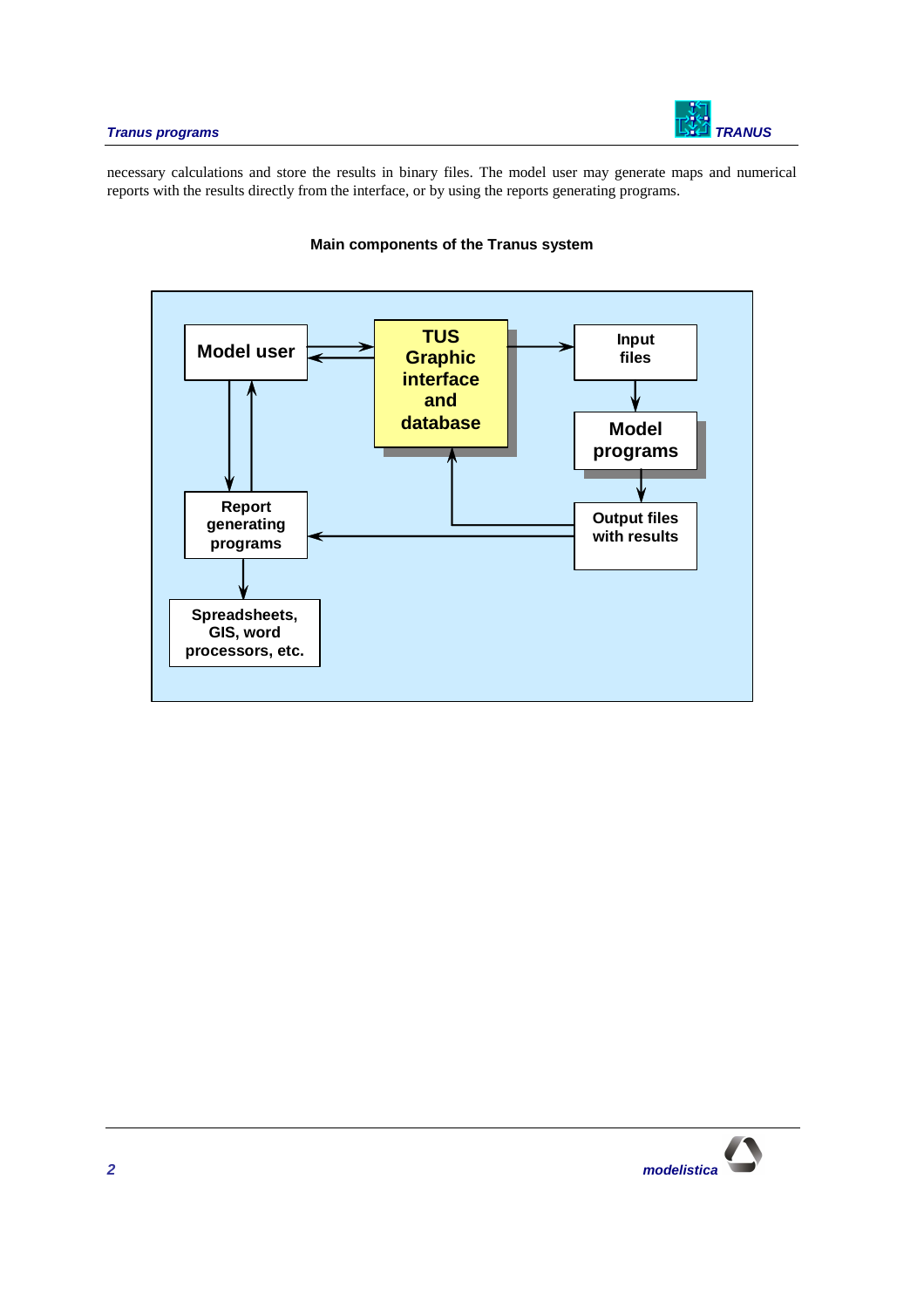![](_page_6_Picture_1.jpeg)

## **Model programs**

#### **Introduction**

This part of the manual describes the model programs and the way to operate them from the commands window of the Windows operating system. The separate TUS manual describes the way to run the programs directly from the interface (recommended). The information provided in this part of the documentation is for advanced users only that may be interested in the details.

The main programs are related to each other. For each scenario, the model programs read data from the interface and from the results of a previous scenario. Then the programs perform the calculations and store the results in binary files. For each scenario the programs must be run in a specific sequence, as illustrated in the following figure:

#### **Sequence of model programs**

![](_page_6_Figure_7.jpeg)

As may be seen, all programs, except PASOS, form a cycle. The land use model requires the output from a previous time period run of the transport model. In turn, the transport model requires the flows generated by the activities interaction in the land use model to assign trips to the transport network. In this way the cycle spirals through time.

In the base year, however, there is no previous time period. In this case the transport assignment model TRANS must be run initially without flows, calculating transport costs and disutilities assuming an empty network. These are fed into the activities and land use model, resulting in new flows that are fed into the transport model. The sequence may be run several times until land use and transport are equilibrated. As will be described later, in the

![](_page_6_Picture_10.jpeg)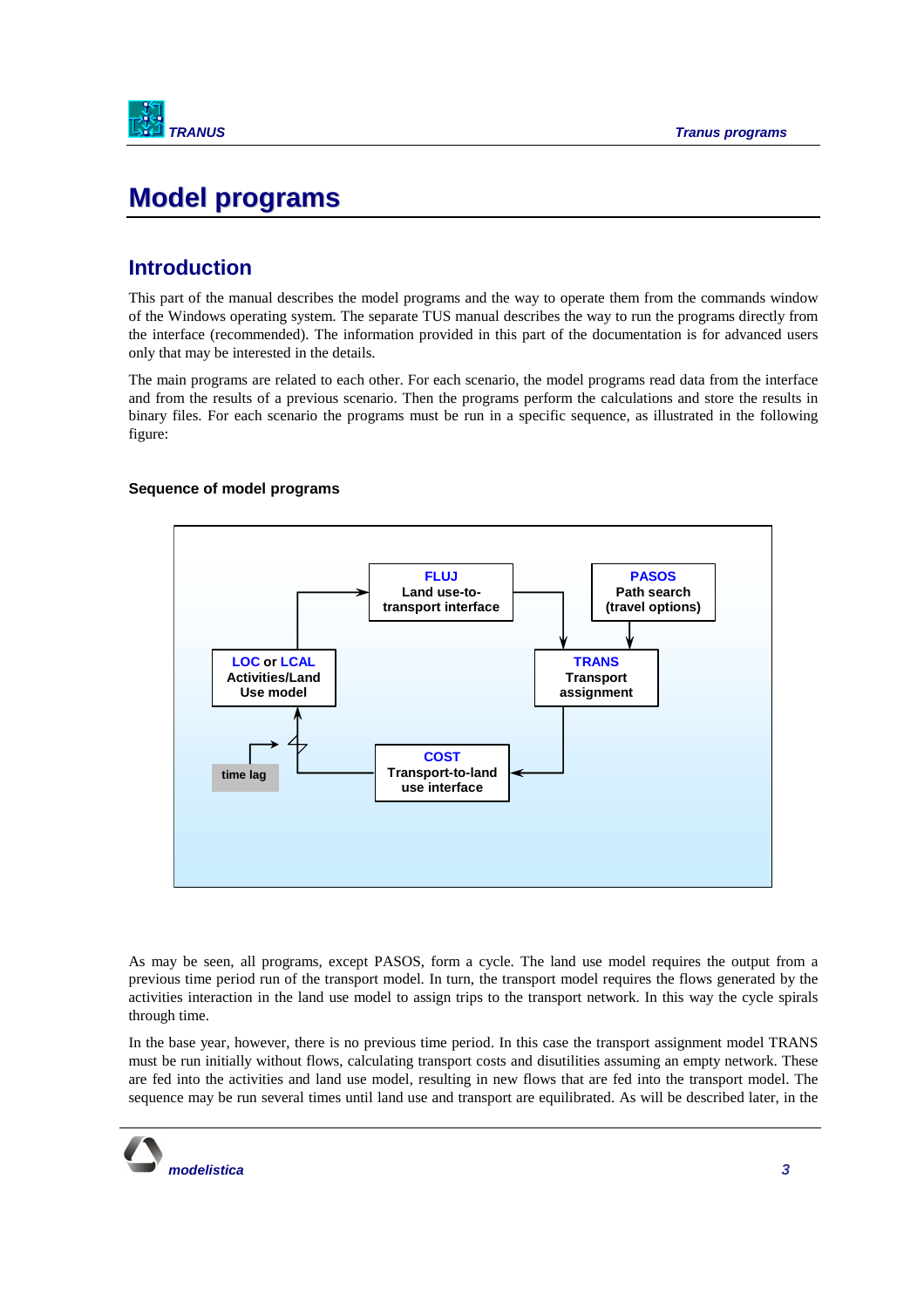![](_page_7_Picture_1.jpeg)

base year program LCAL is run instead of LOC. Note that in between the land use and transport model there are separate interface programs that make some necessary transformations.

The specific way in which such sequence of programs is run is described later below. The process may be run manually, running each program one-by-one. Longer batch processes are also possible and very convenient. It is also possible to run the programs directly from the TUS interface (recommended), although there are minor limitations. If the programs are run from the command window of Windows, the model user must generate the data for the corresponding scenarios from the interface by using menus Project→Generate All Files, or Project→Generate Single Scenario, or Project→Generate Single Files.

Once the data has been generated for a base year scenario, the model programs must be run in the following sequence:

- PASOS, reads the network and transport data and estimates travel options for each origin-destination pair and transport mode
- TRANS, initially calculates transport costs and disutilities assuming an empty network
- COST, transforms transport costs and disutilities from transport categories to land use categories
- LCAL, Simulates the location and interaction of activities and land use, as a function of, among others, transport costs and disutilities, and generates a first estimate of socioeconomic flows
- FLUJ, transforms the flows from socioeconomic categories into transport categories
- TRANS is run for a second time to assign the flows to the network, and to calculate travel costs and disutilities with a loaded network

The sequence COST-LCAL-FLUJ-TRANS may be repeated several times to reach land use-transport equilibrium. Note that it is not necessary to run PASOS repeatedly, because travel options are always calculated with an empty network.

The same sequence is followed for future scenarios, except that LOC is used instead of LCAL.

A sequence of commands to run these programs may be written into a *batch file*. The TUS interface helps in this by creating standard batch files that may be edited to suit specific requirements. From the TUS interface it is also possible to set up long batch files, store them and retrieve them later.

TUS may run the programs directly with the menu Project→Run (recommended). In this case the interface automatically generates the data files for the model programs before they are run. The data files are in text format, so that they may be modified by the model user. It is strongly advised that you do not do this, because they may get corrupted. Any modification, however simple, must be made in the menus of the TUS interface. The program only takes a couple of seconds to generate a new set of files with the correct formats.

#### **Files and folders automatically generated by TUS**

As was mentioned above, the database in the interface TUS holds a complete project with many scenarios. Scenarios are organized in the form of a scenario tree, visible in the left side of the TUS window. When you build an application you must give to it as code name (3 characters), and you store the data in a file that you can name at will. Assume you are developing a model of Metropolis and you give it a code name MET. You may store the database in a file called Metropolis Future Plan 2030.tuz . The .tuz extension is mandatory and given automatically. The .tuz file must be stored in some work folder, such as C:\Metroplan. We will call this the **Application's Root Folder (ARF)**. It is very important that you run all Model Programs, as well as all Reports Generating Programs from the ARF.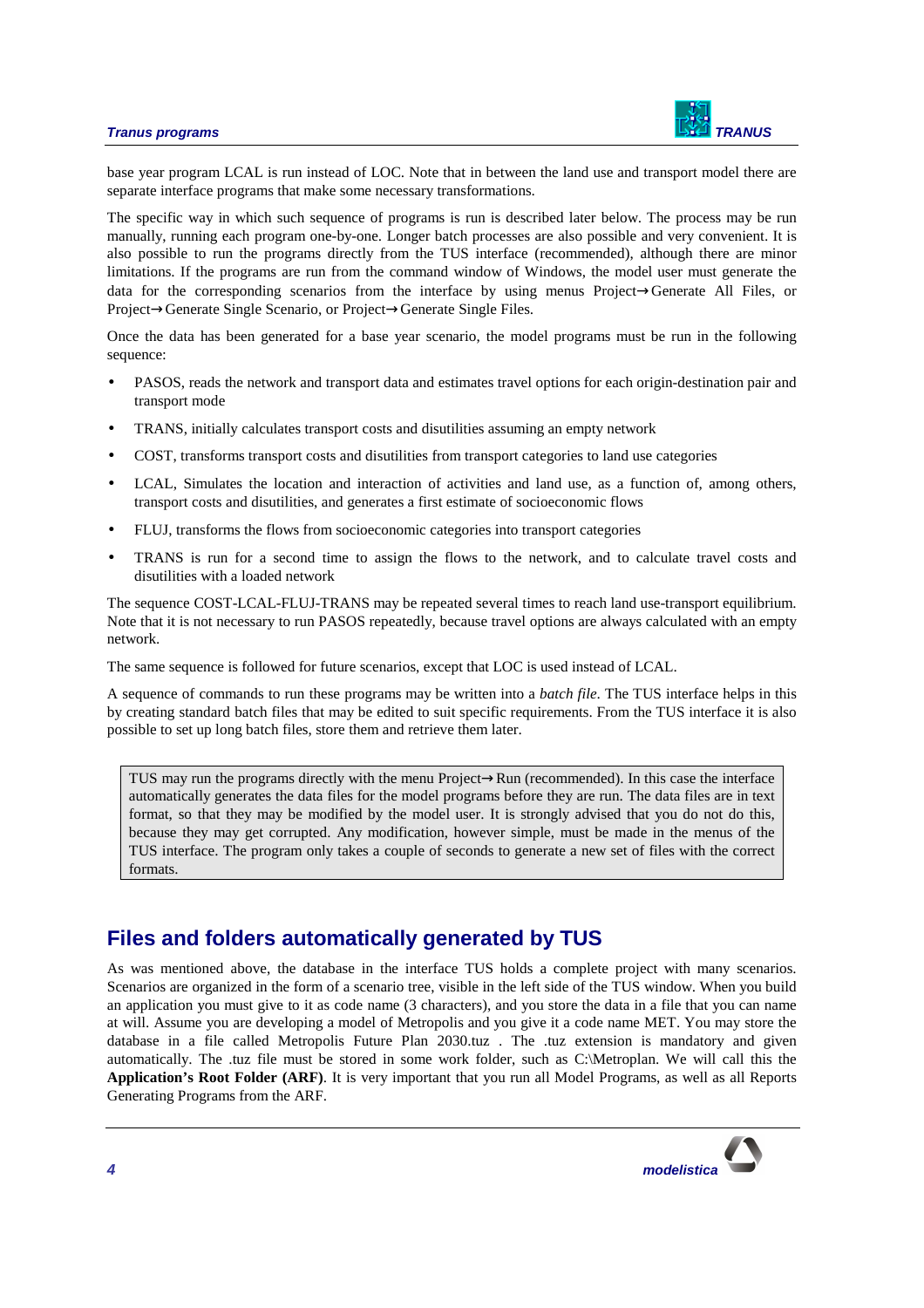![](_page_8_Picture_0.jpeg)

In developing the application, several scenarios may be defined to form the scenario tree. Consider the following figure as containing the scenario tree that you have defined in the Metropolis application. Each scenario must be given a three-letter code. There is always a single Base Scenario (06A) to represent, say, year 2006. From this base there is a number of scenarios that 'hang' forming branches. A first branch is represented by scenarios 11A, 16A and 21A, representing years 2011, 2016 and 2021 and a set of policies, perhaps a 'do-nothing' scenario. Branching from scenario 11A there is a 16B scenario, perhaps the same as 11A but adding a railway project, and this continues to 21B. Scenario 11C branches out straight from the Base and continues as 16C and 21C, representing perhaps a policy of bus lanes. Finally scenario 21D branches out from 16C to represent a variation at the end of the projection period, for instance, a limitation on urban expansion. This organization of the scenario tree also tells the model about the precedence between scenarios. For instance 11A is the 'previous' scenario to 16B, most relevant to the land use model.

![](_page_8_Figure_3.jpeg)

#### **Example of a scenario tree**

The TUS interface understands this structure. When you use the commands to generate datafiles, TUS organizes data into separate folders, one for each scenario. Then the following may happen:

- Each time menu Project→Generate All Files is activated, TUS creates (or overwrites) folders hanging from the ARF with names identical to the scenario, that is, 06A, 11A, and so on. Most of the datafiles are written into the corresponding folders but there are a few exceptions of data that is not scenariodependent and consequently get written directly into the ARF.
- If you activate menu Project→Generate Single Scenario, TUS asks which one you want and creates (or overwrites) that specific scenario.
- When you activate the Project→Run menu, TUS automatically generates (or overwrites) the folders and data required to run whatever scenarios you asked for.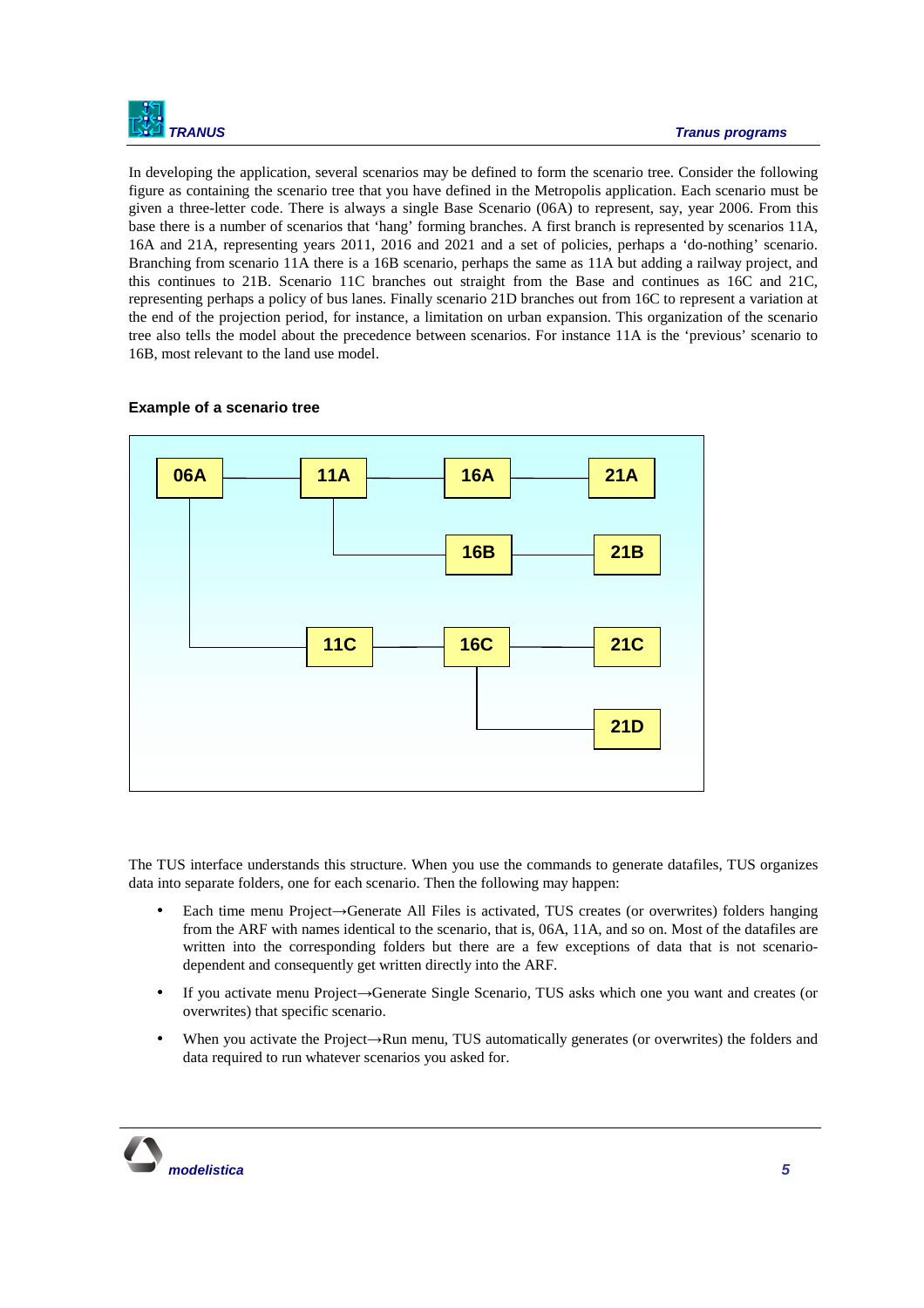![](_page_9_Picture_1.jpeg)

### **Running the model programs from the Command window**

The Windows operating system includes a special window for running command-driven programs. This window also provides full compatibility with the older DOS operating system, and in fact not log ago it was called the DOS window. Look for this window in Start→All Programs, usually in Accessories with a logo like this one:

![](_page_9_Picture_4.jpeg)

Alternatively go Start→Run, and in the dialog that appears type CMD. A basic knowledge of the DOS commands is required at this stage. From this command window you may run any of the Tranus programs.

The first thing to do is to place the command prompt in the same folder where the .tuz file is stored, that is, the ARF folder as explained in the previous section. The sequence of actions to run a program is, then:

- a) Generate the scenario data or the complete scenario tree data with the Project→Generate All Files or Single Scenario.
- b) Place the command in the ARF
- c) Run the program with the appropriate command

For instance, if you want to run path search for scenario 16B in the previous example, the command line will look like:

#### **C:\Metroplan\PASOS 16B**

PASOS is being run from the ARF but it will automatically look for data within the 16B folder. If you forgot to generate this folder in step a) above, PASOS will respond with a very angry message.

Note that if you want to run LOC (the land use model) for scenario 16B with the command:

#### **C:\Metroplan\LOC 16B**

Program LOC will look for data in the 16B folder, but it will also look for the 'previous' scenario data in folder 11A (see the figure above). If it doesn't find any of these, it will also get angry.

As expected, when any of the model programs finish, they store the results in the corresponding scenario folders. In the examples above PASOS will store the results in the scenario folder 16B, and LOC will do the same.

Some model programs have options. For instance, the transport model TRANS may perform an initial run without flows, and program FLUJ may be run without land use results. These options will be described in full in the following sections. To find out which options are available, use the following command:

[Any program] /?

![](_page_9_Picture_19.jpeg)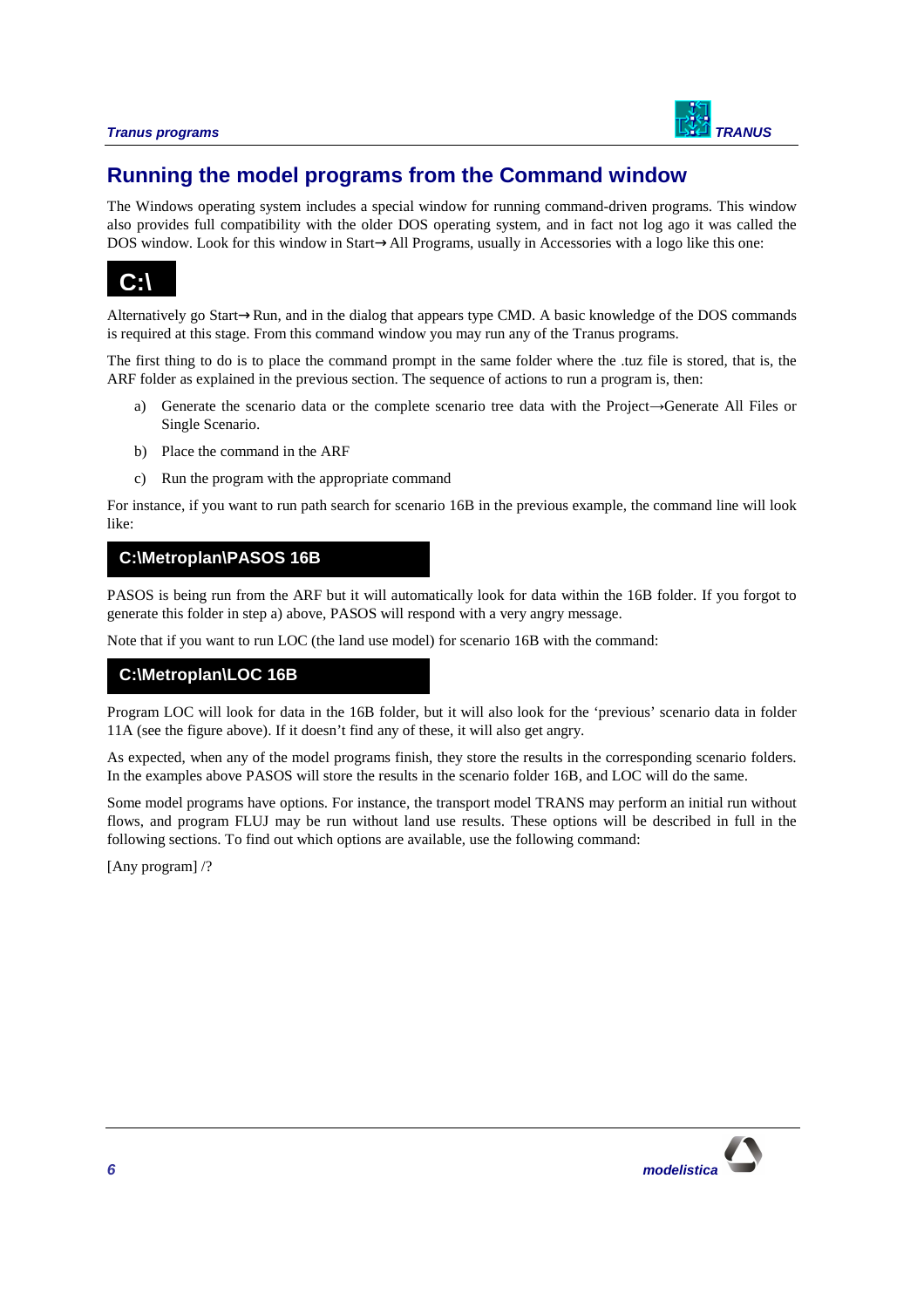![](_page_10_Picture_1.jpeg)

### **Program COST: transformations of transport costs and disutilities**

#### **General description**

The purpose of program COST is to transform the matrices of costs and disutilities by transport categories generated by the transport assignment model TRANS, into matrices by socioeconomic category required by LOC or LCAL. The transport model generates a matrix of costs and disutilities for each transport category, such as trips to work, light freight, containers, and so on, while the land use model requires costs and disutilities for the socioeconomic sectors that generated these flows, such as industry, agriculture, population. Consequently program COST must group or split costs according to the proportions that have been defined by the model user. These proportions are also used by program FLUJ, but in opposite direction. This process is described in detail in the Mathematical Description Manual. The proportions and other characteristics in which each socioeconomic sector generates each transport categories are defined in the menu *LandUse*→*Intersectors*→*Categories.*

Program COST also estimates intrazonal costs and disutilities required by LOC and LCAL, because the transport assignment model TRANS does not generate them. To do this, program COST looks for the transport cost and disutility of the nearest zone, and then applies a pre-defined proportion. This proportion is defined in *Project*→*Option*→*Land Use* as a default value for all zones. Different values for specific zones may be specified by overriding the default in the menu *Project*<sup>→</sup> *Zones.*

#### **Operation of program COST**

To run program COST from the command widow, the following command is used:

#### **COST**

The Tranus logo appears on screen, as in all programs, followed by the message:

![](_page_10_Picture_10.jpeg)

The user must reply with a valid scenario code (year/policy) *xxx*, such as *08B*. Alternatively a single command may be used:

#### COST <xxx>

In this case the user is not prompted with on-screen menus and runs directly. This form is very useful in a batch file with a long sequence of program runs. Further descriptions of the COST command are obtained by typing COST /? in the command line. During program execution, some messages are displayed on screen to report on progress.

Hopefully no error messages should appear, but if they do and are fatal, execution stops. The resulting matrices of costs and disutilities are stored in files with extension \*.C1S and may be consulted with program MATS.

If the menu *Project*→*Run* is used, program COST is ran automatically after each run of the transport assignment model TRANS.

![](_page_10_Picture_16.jpeg)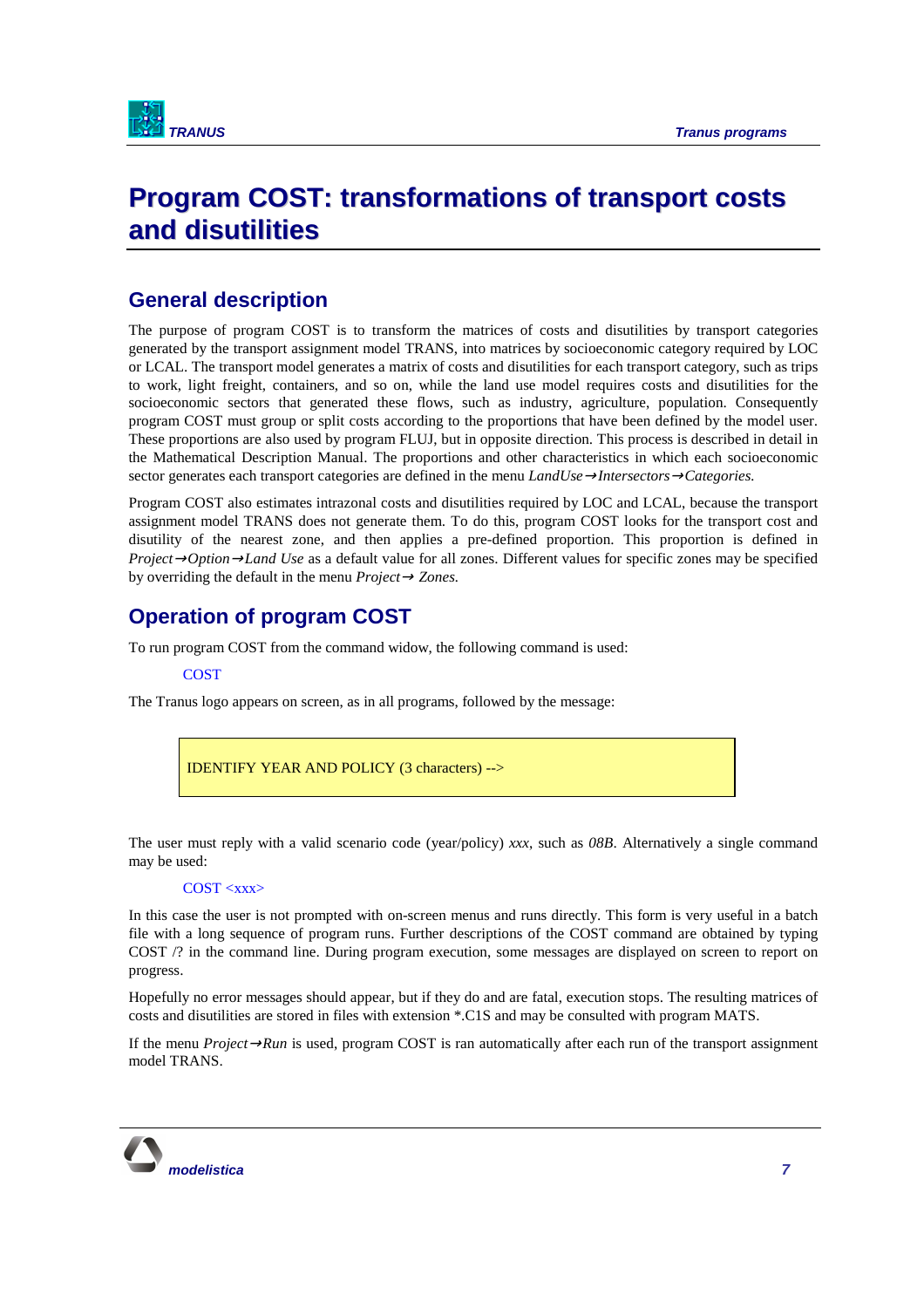## **Program FLUJ: transformation of flows**

#### **General description**

The purposes of program FLUJ are:

- a) To transform the matrices of economic flows from socioeconomic categories generated by LCAL or LOC, into matrices of flows by transport categories, as required by the transport assignment model TRANS.
- b) To introduce possible exogenous trips by transport categories and mode into the transport model.

These two functions may be combined in several ways. For an integrated land use-transport application, a) is obligatory and b) is optional. For a transport-only application all trips to be assigned must be specified in b).

The land use model generates flows or spatial interactions by socioeconomic sectors such as agriculture, industry, population, etc., in the corresponding units (\$, Tons, jobs, households, etc.). These flows give rise to transport demand by transport categories, such as light freight or trips to work by income groups in specific proportions. The relationships between land use sectors and transport categories are defined in *LandUse* → *Intersectors* <sup>→</sup> *Categories.* Exogenous trips are defined in menu Transport  $\rightarrow$  *Exogenous Trips.* Details of these transformations are given in the *Mathematical Description Manual*.

#### **Operation of program FLUJ**

To run program FLUJ from the command widow, the following command is used:

#### FLUJ

In transport-only applications the only purpose of running FLUJ is to read matrices of exogenous trips. To avoid looking for matrices of flows generated by the land use model, the following command is used instead:

#### FLUJ I

The Tranus logo appears on screen, as in all programs, followed by the message:

![](_page_11_Picture_15.jpeg)

The user must reply with a valid scenario code (year/policy) *xxx*, such as *08B*. Alternatively a single command may be used:

#### FLUJ <xxx> [i]

In this case the user is not prompted with on-screen menus and runs directly. This form is very useful in a batch file with a long sequence of program runs. Further descriptions of the FLUJ command are obtained by typing FLUJ /? in the command line. During program execution, some messages are displayed on screen to report on progress.

Should any fatal error messages appear, execution stops. The resulting matrices of costs and disutilities are stored in files with extension \*.F1S and may be consulted with program MATS.

If the menu *Project*→*Run* is used, program FLUJ runs automatically after each run of the land use model LCAL or LOC.

![](_page_11_Picture_21.jpeg)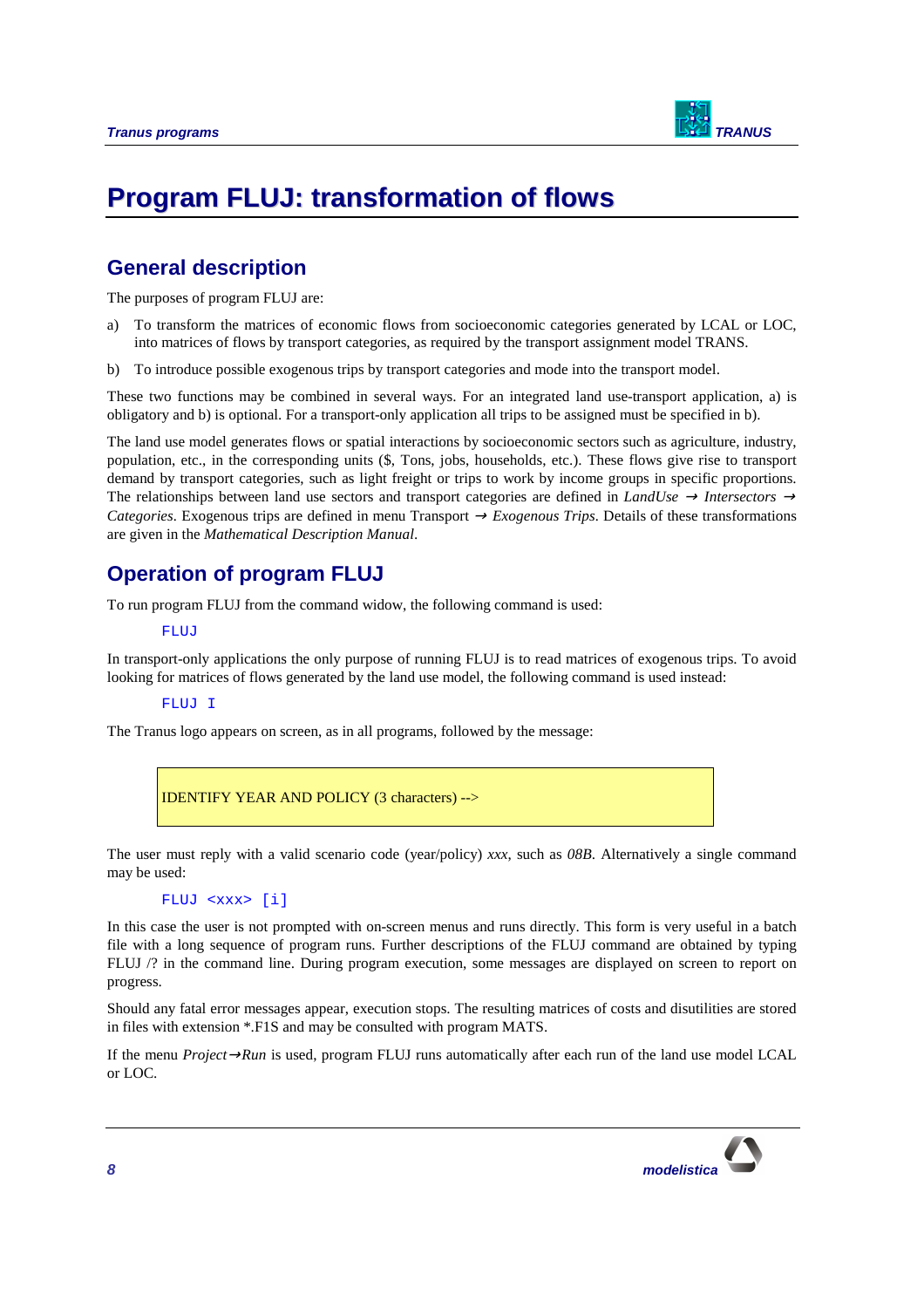## **Program LCAL: Base-year activities and land use model**

#### **General description**

Program LCAL performs all calculations related to the location of activities and land use for the base year. It has a built-in procedure that helps in the calibration process. The program estimates a set of factors that affect location prices so that the results of the model get as close as possible to data. Consequently, these factors are only calculated for the base year, and are projected into future scenarios unchanged. For subsequent periods, program LOC should be used instead.

Program LCAL stores the results of the location of activities and land use in files with extension \*.L1S, that may be inspected with program IMPLOC. Matrices of flows are stored in files with extensions \*.L2S and may be inspected with program MATS. All data and parameters are introduced in the *Land Use* menu of the TUS interface. Program LCAL also looks for matrices of transport costs and disutilities generated by program COST and stored in \*.L1S files.

#### **Operation of program LCAL**

To run program LCAL from the command widow, the following command is used:

**LCAL** 

The Tranus logo appears on screen, as in all programs, followed by the message:

**IDENTIFY YEAR AND POLICY (3 characters)**  $\rightarrow$ New or additional run? (N/a)  $\rightarrow$ 

The user must reply with a valid scenario code (year/policy) *xxx*, such as *08B*. With option *N* LCAL runs from the first iteration to the last (this is the default condition). With option *a*, LCAL reads the results of a previous run and continues making additional iterations. Alternatively a single command may be used:

LCAL xxx [N/A]

If options N or A are not specified, the program assumes N. Further descriptions of the LCAL command are obtained by typing LCAL /? in the command line. Program LCAL may be ran directly from the TUS interface with the menu *Project*→*Run*. If it is a base year, program LCAL is automatically chosen. For subsequent years program LOC is selected.

During execution a number of messages appear on screan to report progress and the state of convergente. The following messages appear:

```
READING PARAMETERS AND DATA 
LOCATION OF PRODUCTION 
Iter i Sect: number and name of sector
```
At the end of each iteration the state of convergence is presented:

![](_page_12_Picture_17.jpeg)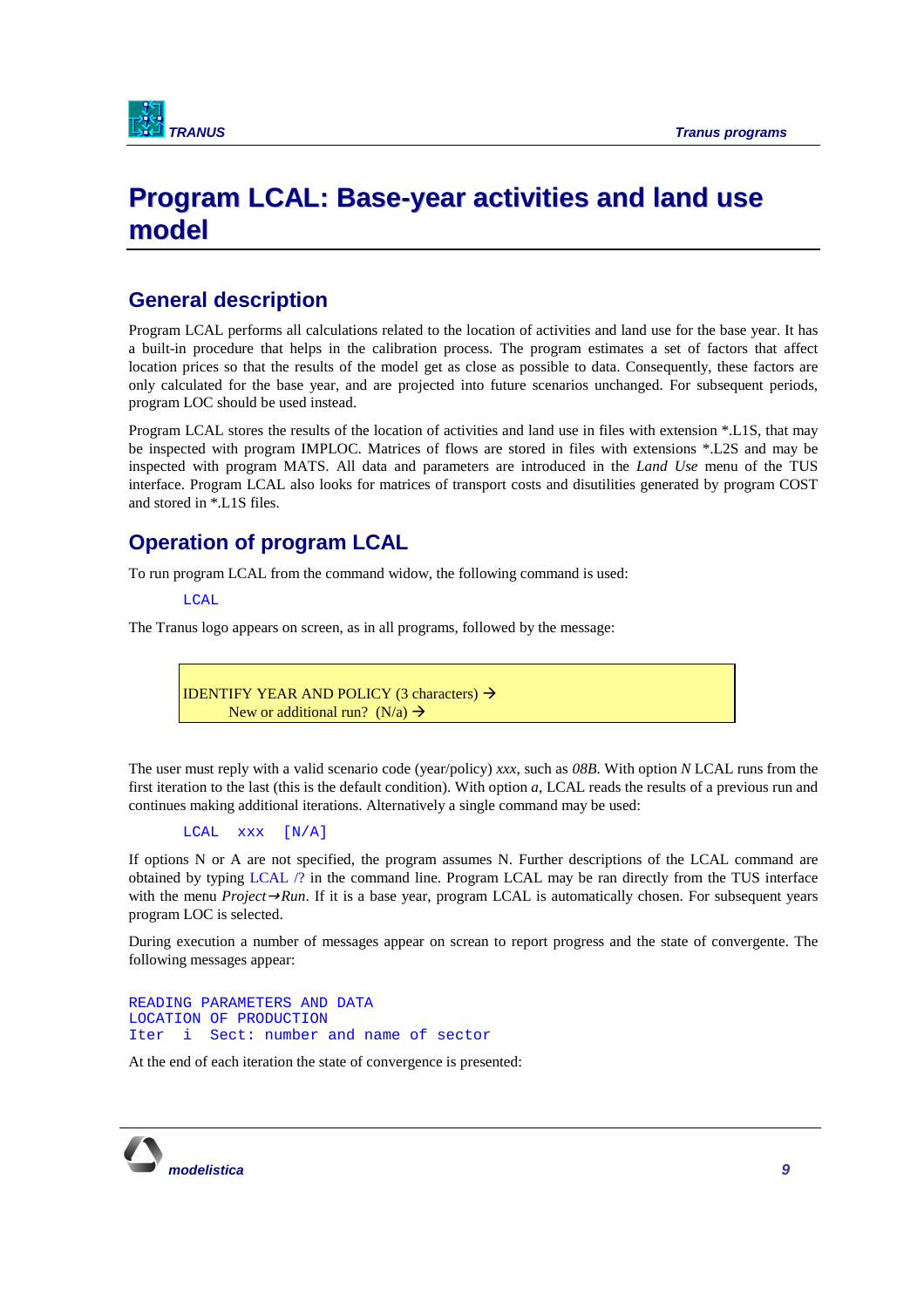![](_page_13_Picture_1.jpeg)

```
 Convergency indicators 
      Sector ConvPrec Zone ConvProd Zone ProdEx ProdInd<br>4 0.04 14 0.03 35 30456. 87963.
 4 0.04 14 0.03 35 30456. 87963.
```
The following is the meaning of each indicator:

Sect Sector being reported.

- ConvPrec Convergence indicator of the prices of the sector. It is the percentage by which the prices changed the most.
- Zone Zone to which the indicator corresponds. It is the zone in which the price of the sector changed the most.
- ConvProd Convergence indicator of the production of the sector. It is the percentage by which the production changed the most.
- Zona Zone to which the indicator corresponds. It is the zone in which the price of the sector changed the most.
- ProdEx Total exogenous production for the sector.

ProdInd Total induced production for the sector accumulated up to this iteration.

Because ProdEx is a given value, it should not vary from one iteration to another. ProdInd will change rapidly at the beginning, changing slowly towards the end as convergence is reached. The program iterates until all convergence indicators are below a certain predefined criteria or until the maximum number of iterations have been performed. In menú *Project*→*Options*→*Land Use* both the convergence criteria and the maximum number of iterations is specified. If the last iteration is reached without convergence, a warning message is displayed.

![](_page_13_Picture_12.jpeg)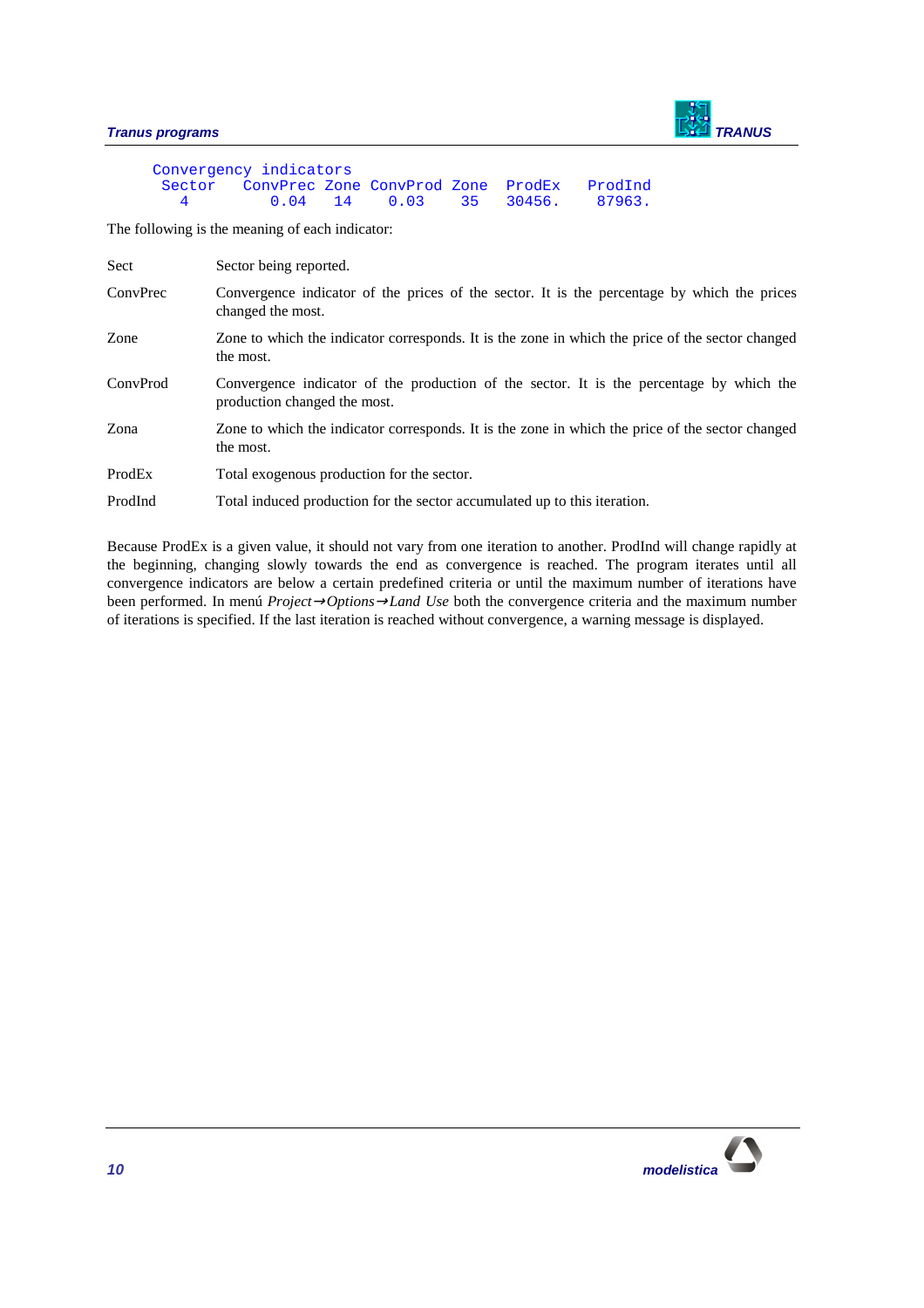![](_page_14_Picture_1.jpeg)

## **Program LOC: Activities and land use model**

#### **General description**

Program LOC performs all the calculations related to the location of activities and land use for time periods other than the base year, in which case program LCAL should be used instead.

Program LOC stores the results of the location of activities and land use in files with extension \*.L1S, that may be inspected with program IMPLOC. Matrices of flows are stored in files with extensions \*.L2S and may be inspected with program MATS. All data and parameters are introduced in the *Land Use* menu of the TUS interface. Program LOC also looks for matrices of transport costs and disutilities generated by program COST and stored in \*.L1S files for a previous time period.

#### **Operation of program LOC**

To run program LOC from the command widow, the following command is used:

LOC

The Tranus logo appears on screen, as in all programs, followed by the message:

**IDENTIFY YEAR AND POLICY (3 characters)**  $\rightarrow$ New or Additional run? (N/A)  $\rightarrow$ 

The user must reply with a valid scenario code (year/policy) *xxx*, such as *08B*. With option *N* LOC runs from the first iteration to the last (this is the default condition). With option *a*, LOC reads the results of a previous run and continues making additional iterations. Alternatively a single command may be used:

LOC  $\langle$  XXX>  $\langle$  N/A>

If options N or A are not specified, the program assumes N. Further descriptions of the LOC command are obtained by typing LOC /? in the command line. Program LOC may be ran directly from the TUS interface with the menu *Project*→*Run*. If it is a base year, program LCAL is automatically chosen. For subsequent years program LOC is selected.

During execution a number of messages appear on screan to report progress and the state of convergente. The following messages appear:

READING PARAMETERS AND DATA LOCATION OF PRODUCTION Iter i Sect: number and name of sector

At the end of each iteration the state of convergence is presented:

```
 Convergency indicators 
      Sector ConvPrec Zone ConvProd Zone ProdEx ProdInd<br>4 0.04 14 0.03 35 30456, 87963,
 4 0.04 14 0.03 35 30456. 87963.
```
![](_page_14_Picture_18.jpeg)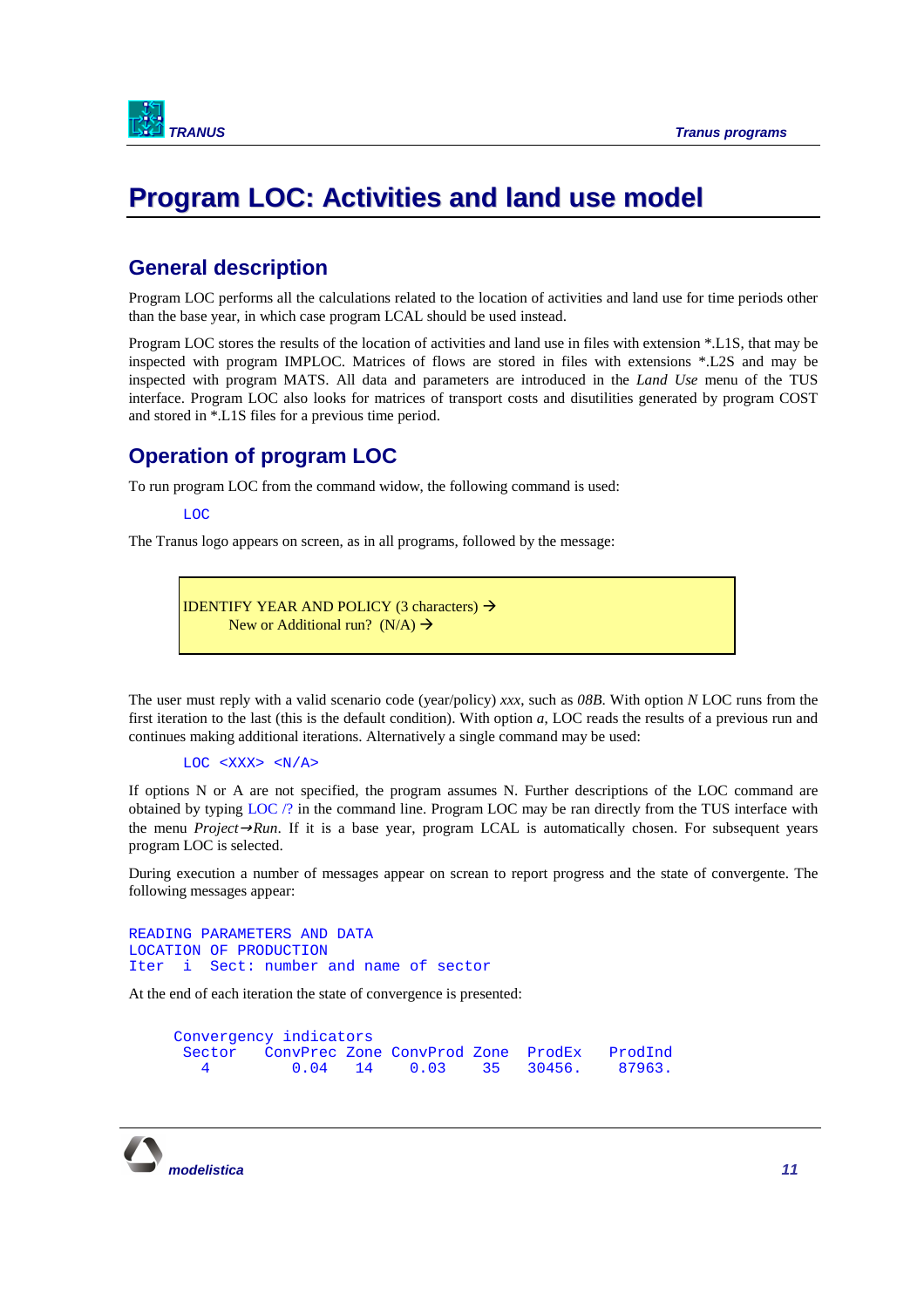![](_page_15_Picture_1.jpeg)

The following is the meaning of each indicator:

| Sect     | Sector being reported.                                                                                                   |
|----------|--------------------------------------------------------------------------------------------------------------------------|
| ConvPrec | Convergence indicator of the prices of the sector. It is the percentage by which the prices<br>changed the most.         |
| Zone     | Zone to which the indicator corresponds. It is the zone in which the price of the sector changed<br>the most.            |
| ConvProd | Convergence indicator of the production of the sector. It is the percentage by which the<br>production changed the most. |
| Zona     | Zone to which the indicator corresponds. It is the zone in which the price of the sector changed<br>the most.            |
| ProdEx   | Total exogenous production for the sector.                                                                               |
| ProdInd  | Total induced production for the sector accumulated up to this iteration.                                                |

Because ProdEx is a given value, it should not vary from one iteration to another. ProdInd will change rapidly at the beginning, changing slowly towards the end as convergence is reached. The program iterates until all convergence indicators are below a certain predefined criteria or until the maximum number of iterations have been performed. In menú *Project*→*Options*→*Land Use* both the convergence criteria and the maximum number of iterations is specified. If the last iteration is reached without convergence, a warning message is displayed.

![](_page_15_Picture_5.jpeg)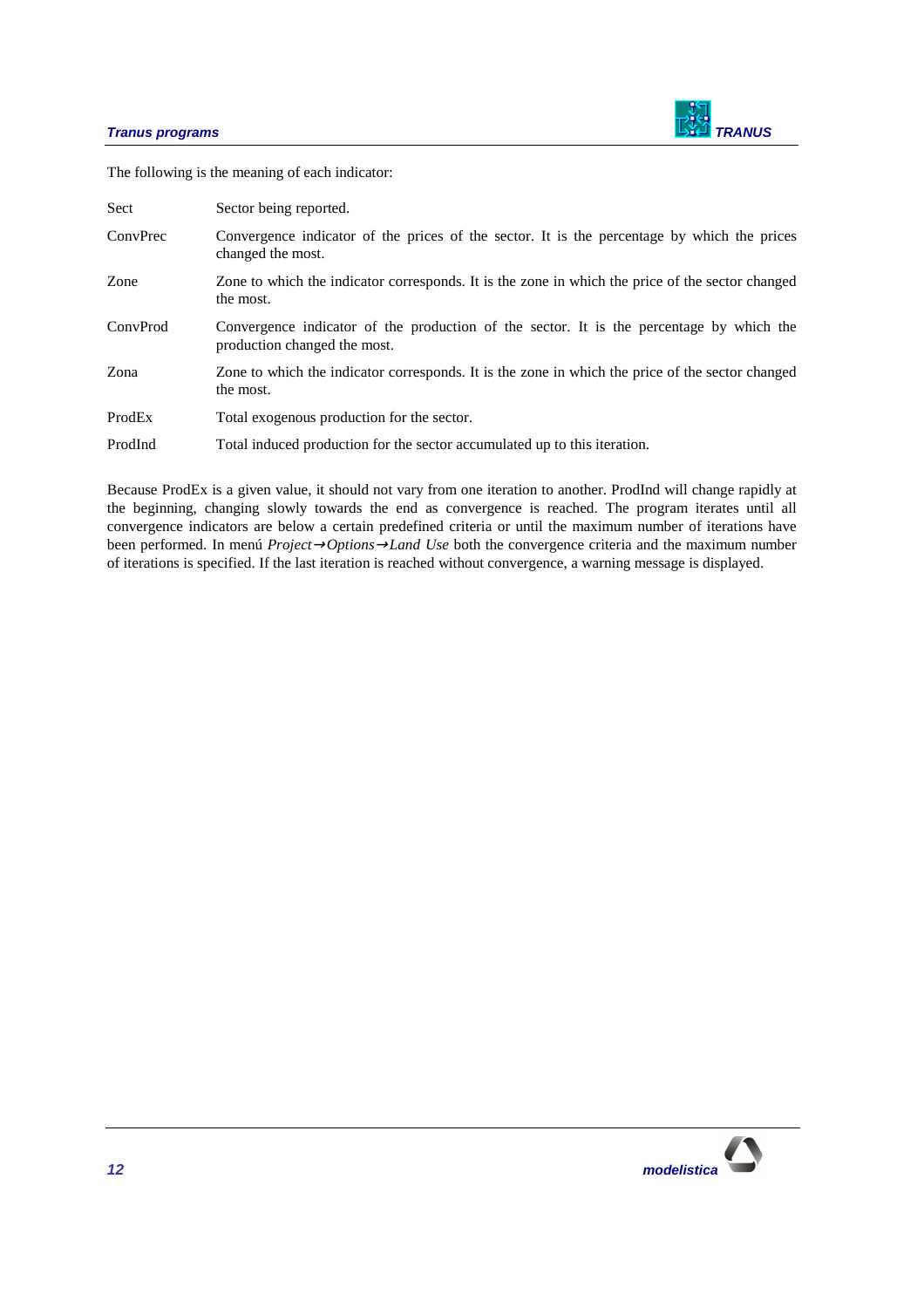![](_page_16_Picture_1.jpeg)

### **Program PASOS: path search by mode**

#### **General description**

The purpose of program PASOS is to find a set of paths or travel options from each origin to each destination by mode. Note that in Tranus a mode may be made up of several operators and possible transit routes. A path is defined as a series of physical links and operators or routes combined in different ways, with possible transfers between them. Path search is always calculated on the basis of an empty network.

All transport-related data is introduced in the TUS interface in the *Transport* menu. The maximum number of paths by mode and the corresponding overlapping factors are defined in *Transport*→*Modes.*

The results of the path search procedure may be viewed graphically with the TUS interface (see the TUS Manual). A number of indicators are presented along with each path. Further details of the way in which paths are calculated are presented in the Mathematical Description Manual.

#### **Operation of program PASOS**

To run program PASOS from the command widow, the following command is used:

#### PASOS

The Tranus logo appears on screen, as in all programs, followed by the message:

**IDENTIFY YEAR AND POLICY (3 characters)**  $\rightarrow$ 

The user must reply with a valid scenario code (year/policy) *xxx*, such as *08B*. Alternatively a single command may be used:

#### PASOS <XXX>

In this case the program runs immediately without prompting any menus, particularly useful when setting up a *batch* process. It is also possible and convenient to run program PASOS directly from the TUS interface using the menu *Project*→*Run*.

During program execution some messages appear on screen to report the progress of the calculations. These are:

```
READING PARAMETERS AND DATA 
Number of links in network 
          nnn mmm 
ADY Mod k (x<sup>2</sup>) a=(y<sup>2</sup>)PAS Mod k Orig i (w%) h=(z%)
```
The value of *nnn* indicates the total number of physical links in the network, and *mmm* is the number of linkroutes combinations. ADY indicates that PASOS is building an adjacency matrix, that is, the dual network as described in the Mathematical Description; x% is the percentage progress; y% is the percentage of memory use with respect to the capacity of the program. PAS indicates that paths are being calculated from origin *i* by mode *k*. w% is the percentage progress; z% is the percentage memory being used with respect to the capacity of the program. Possible error or warning messages may appear on screen, and if fatal, causes the execution to be aborted.

![](_page_16_Picture_18.jpeg)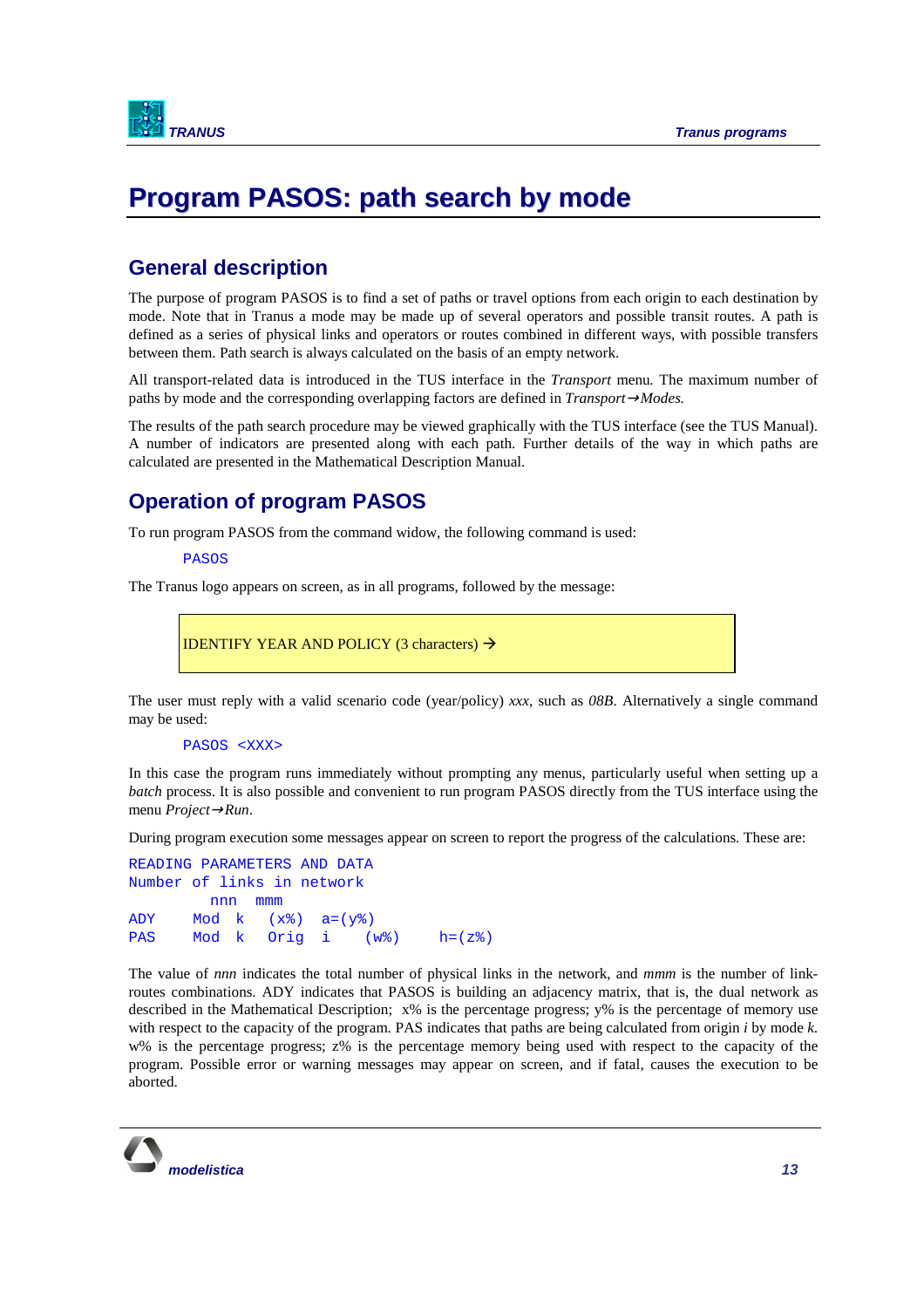![](_page_17_Picture_1.jpeg)

## **Program TRANS: transport assignment model**

#### **General description**

Program TRANS assigns travel demand to the network, both physical and operative. Main processes are trip generation, modal split (optional), assignment and capacity constraint for roads and transit. The calculations proceed iteratively, repeating the sequence over and over until convergence is achieved.

There are three options for running TRANS:

 Initial run (I) New run (N) Additional run (A)

The initial run is used to obtain initial estimates of travel costs and disutilities when there are yet no flows to assign, usually for the base year. With this option the transport assignment model only calculates one iteration, and the resulting costs and disutilities correspond to an empty network. This further allows the land use model to run, thus generating initial flows and eventually a full transport load.

With the New run (N) option TRANS reads flows from the land use model and/or exogenous trips and assigns them to the network in several iterations. This is the default option. The additional (A) starts off where a previous run finished, thus making additional iterations. In both cases the model stores the results of the assignment in terms of loads by link, matrices of trips by mode and category, matrices of costs and disutilities, indicators, and many others. The results may be reported by programs MATS, IMPTRA and MATESP described later below. The TUS interface also generates reports directly in HTML format for Excel, using the *Reports* menu.

#### **Operating program TRANS**

To run program TRANS from the command widow, the following command is used:

#### TRANS

The Tranus logo appears on screen, as in all programs, followed by the message:

![](_page_17_Picture_13.jpeg)

The user must reply with a valid scenario code (year/policy) *xxx*, such as *08B* and a choice for the initial, new or additional run. Alternatively a single command may be used:

TRANS <XXX> [I/N/A]

In this case the program runs immediately without prompting any menus. This is particularly useful when setting up a *batch* process without the need to be present. It is also possible and convenient to run program TRANS directly from the TUS interface using the menu *Project*→*Run*.

As the calculations are being made, the program presents a number of on-screen messages to report progress. At the end of each iteration the state of convergence is reported:

![](_page_17_Picture_18.jpeg)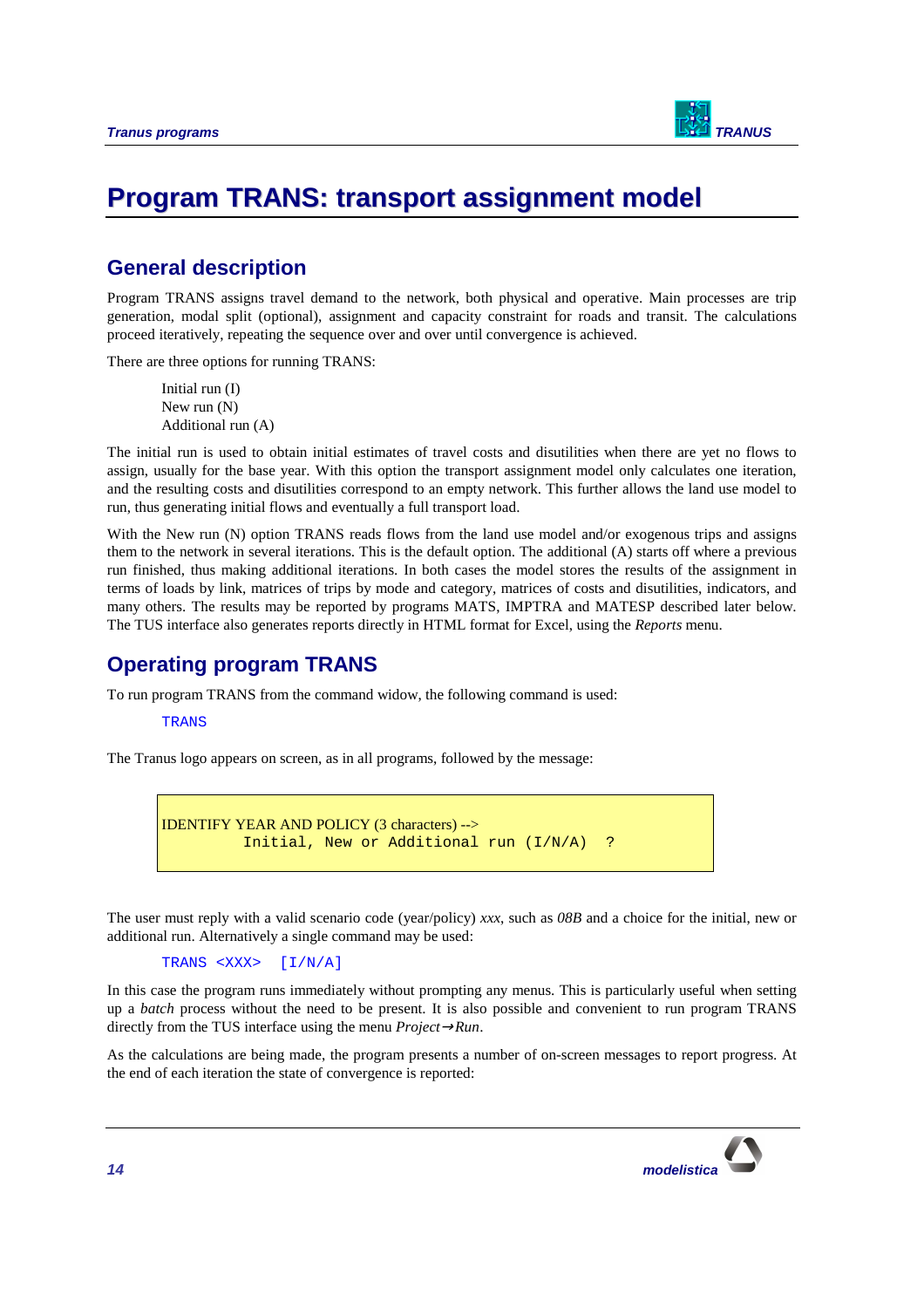| <b>TAN TRANUS</b> |  |  |  |                                                                                       |  |  |  | <b>Tranus programs</b> |  |
|-------------------|--|--|--|---------------------------------------------------------------------------------------|--|--|--|------------------------|--|
|                   |  |  |  | Iter Categ ZonOrig ObjConv ConvFluj Orig Dest ConvVel Orig Dest                       |  |  |  |                        |  |
|                   |  |  |  | $1 \quad 1 \quad 1 \quad 0.001 \quad 0.070 \quad 130 \quad 138 \quad 0.040 \quad 210$ |  |  |  | -211                   |  |

The first three values indicate the iteration number, transport category and zone being processed. The rest indicate the degree of convergence achieved so far, evaluated in terms of the percentage change between one iteration and the next:

ObjConv: is the convergence target to be achieved, specified by the model user in *Project*→*Options*→*Transport.* 

ConvFluj: is the achieved convergence with respect to flows. It is the percentage change in the number of passengers in the link that varied the most. Such link is identified by Orig and Dest.

ConvVel: is the achieved degree of convergence with respect to speeds. It is the percentage change in speed in the link that varied the most. Such link is identified by Orig and Dest.

Both convergence indicators must be smaller than the target to stop the program.

![](_page_18_Picture_6.jpeg)

- 75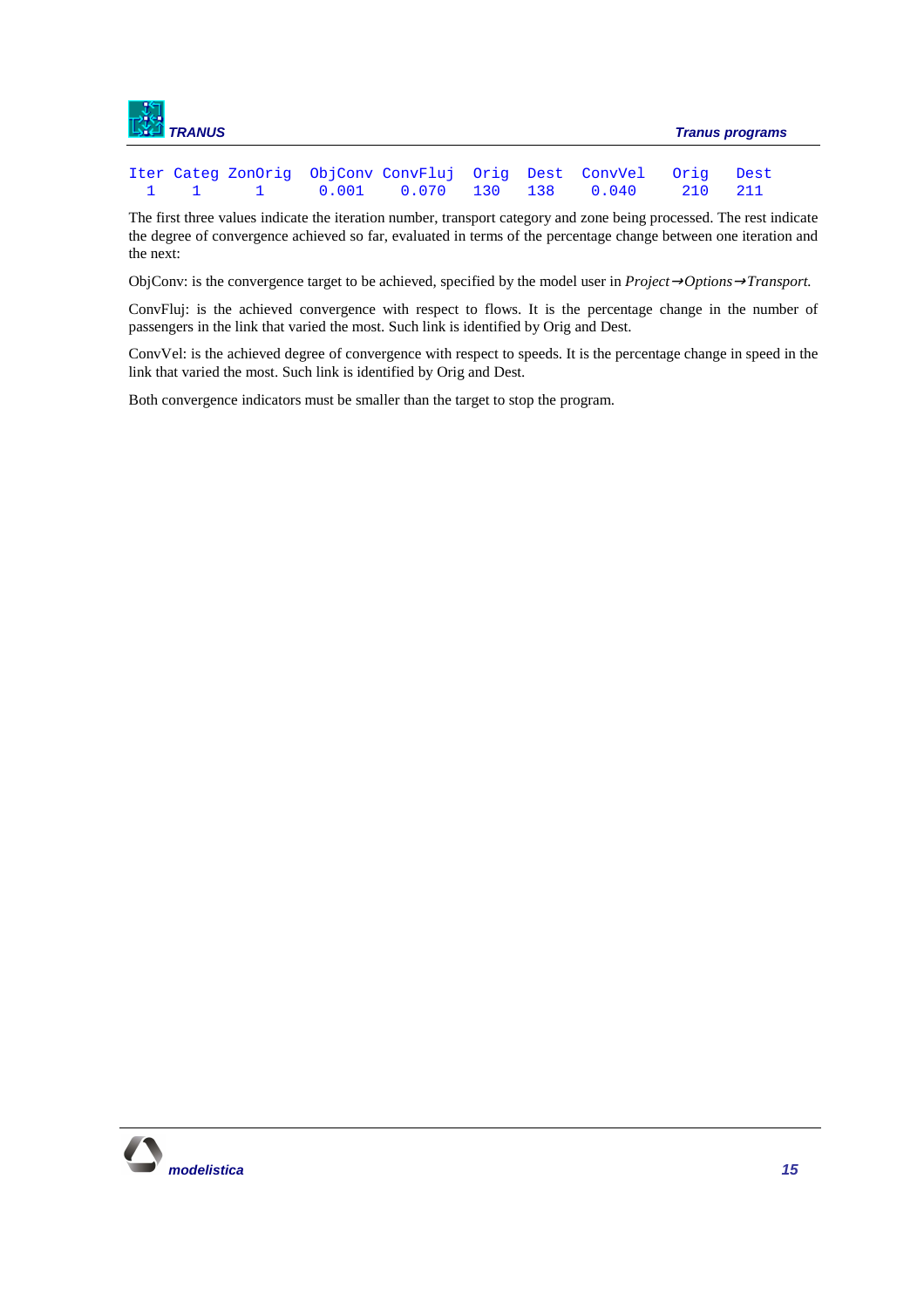![](_page_19_Picture_1.jpeg)

### **Reports generating programs**

With a successful run of a sequence of models, a large number of binary files containing the results is generated. The reports generating programs are used to produce tables and other numeric presentations of these results in a variety of ways. Tables of results may be inserted in spreadsheets for further enhancement and comparative analysis of several scenarios. Tables may also be used to feed GIS programs to produce elaborate maps with results, or may be used as input to traffic models or environmental analysis programs. This section of the manual describes the operation of these programs, together with the options provided and formats available. The TUS interface also provides a limited number of reporting options, although in future versions of Tranus this more modern and convenient way of generating reports will be expanded considerably.

The reports generating programs described here follow a similar scheme. They are activated through commands in the command window of Windows, and present menus with many options. The resulting report gets stored in a file, usually a text file with tabs or commas as separators. In turn, these files may be opened with spreadsheets or other programs. Some reporting programs offer the possibility of specifying a query in a special text file. This is particularly useful for large and complex queries or queries that have to be repeated many times. Each reporting program also provides options to specify a query in a single command line. This is useful when setting up batch files, in which case a large sequence of models is run unattended, together with a set of reports that are produced automatically.

The main reporting programs are:

**EVAL**, presents a set of matrices with transport-related consumers' surplus in origin-destination form by user category, resulting from the comparison of two sets of scenarios.

**IMPLOC**, presents the results of the land use models LCAL and LOC in a variety of formats, usually tables by zone and sector.

**IMPTRA**, presents the results of the transport assignment model TRANS in a variety of ways. Selective lists of links may be presented with the number of assigned vehicles, travelers, level of service, speeds, and so on. Lists of transit routes with all the corresponding results may also be produced. Tables of system-wide indicators are very useful to assess the performance of the transport system. Other options are distributions of vehicle-km by speed class, detailed demand profiles by transit routes, and so on.

**MATS**, presents matrices with both land use and transport results in origin-destination form. Matrices of economic flows by land use category may be produced, as well as trip matrices by transport category and mode, transport costs and disutilities, trip lengths and times, and others.

**MATESP**, produces *special* reports from the transport model, requiring additional processing. Some take the form of origin-destination tables, such as trip matrices that use one or more links, or trips that use a specific transport operator, trips that make one or more transfers, and so on. A particularly interesting result is movements around one or more nodes in the network, an information that may be passed on to a traffic model.

These programs are described in the following sections.

![](_page_19_Picture_12.jpeg)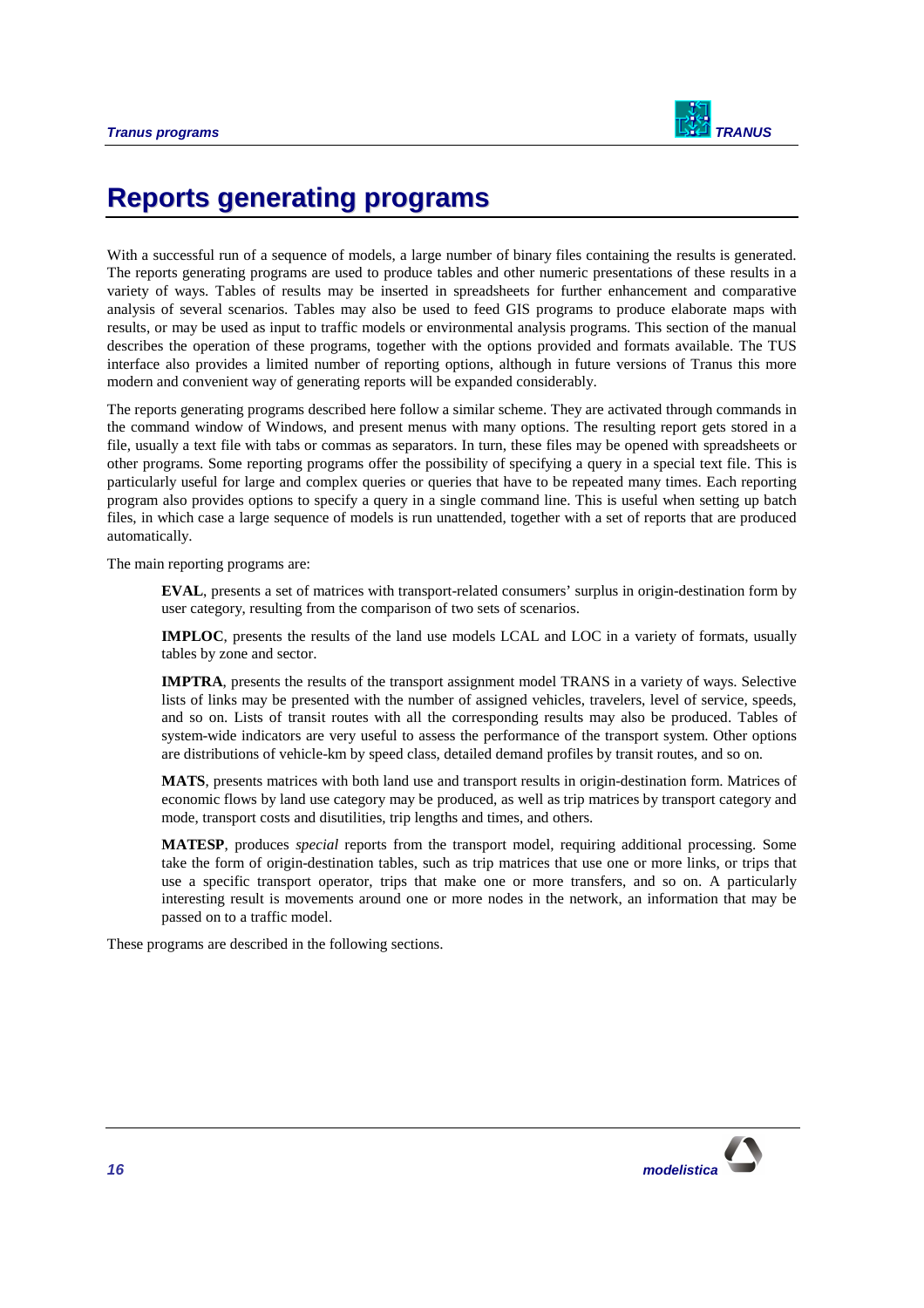![](_page_20_Picture_1.jpeg)

## **Program EVAL: Economic evaluation tables**

#### **General description**

Program EVAL calculates and presents matrices of consumers' surplus by transport category in origin-destination form. This is the result of comparing two scenarios for one or more time periods. One scenario is defined as a *base case*, and the other as the *alternative*. Usually the base case represents a condition *without projects*, and the alternative case a situation *with a specific project* that is to be evaluated.

The results of EVAL represent user benefits in cost/benefit analysis. The model user will probably expand the results in daily or annual terms, and will complement them with other benefits, such as operating cost savings, transit revenues, maintenance cost savings and others, to form annual tables of benefits. These annual series may the be compared with investment profiles and non-modeled costs, from where the traditional economic indicators may be calculated, such as Net Present Value, Internal Rate of Return or Benefits/Costs ratios.

EVAL calculates consumers' surplus with the well-known rule-of-a-half, where:

$$
\Delta S_{ij}^m = (\tilde{c}_{ij}^{mAlt} - \tilde{c}_{ij}^{mBase})(T_{ij}^{mAlt} + T_{ij}^{mBase})1/2
$$

where:

 $\Delta S_i^m$  consumers' surplus for travelers of category *m* traveling from zone *i* to *j*;  $\tilde{c}_{ij}^{m^*}$  transport disutility for the base or alternative case;  $T_{ij}^{m*}$ number of trips for the base or alternative case.

As may be seen in detail in the Mathematical Description manual, transport disutilities result from the log-sum of the logit or powit models. Note that because trip generation in Tranus is elastic, the number of trips in the base case may be different to those in the alternative case.

The resulting matrices of consumers' surplus may be of particular interest in ways other than economic evaluation. Careful inspection of individual cells tell which origin-destination pairs are getting most of the benefits from a specific transport project. Negative values show o-d pairs that are worse-off with the project. A detailed analysis of the reasons that may cause the loss of benefits may lead to an improved design of the project. Note that the results are in the monetary units of the model and for the time period being simulated. For instance, if the model has been specified in US \$ and represents a two-hour peak period, then the users' benefits will be in these units.

#### **Operating program EVAL**

A small text file with extension E1E must be prepared before running EVAL, as described later below. To run the program, the following command must be introduced:

EVAL.

The program prompts two questions:

![](_page_20_Picture_16.jpeg)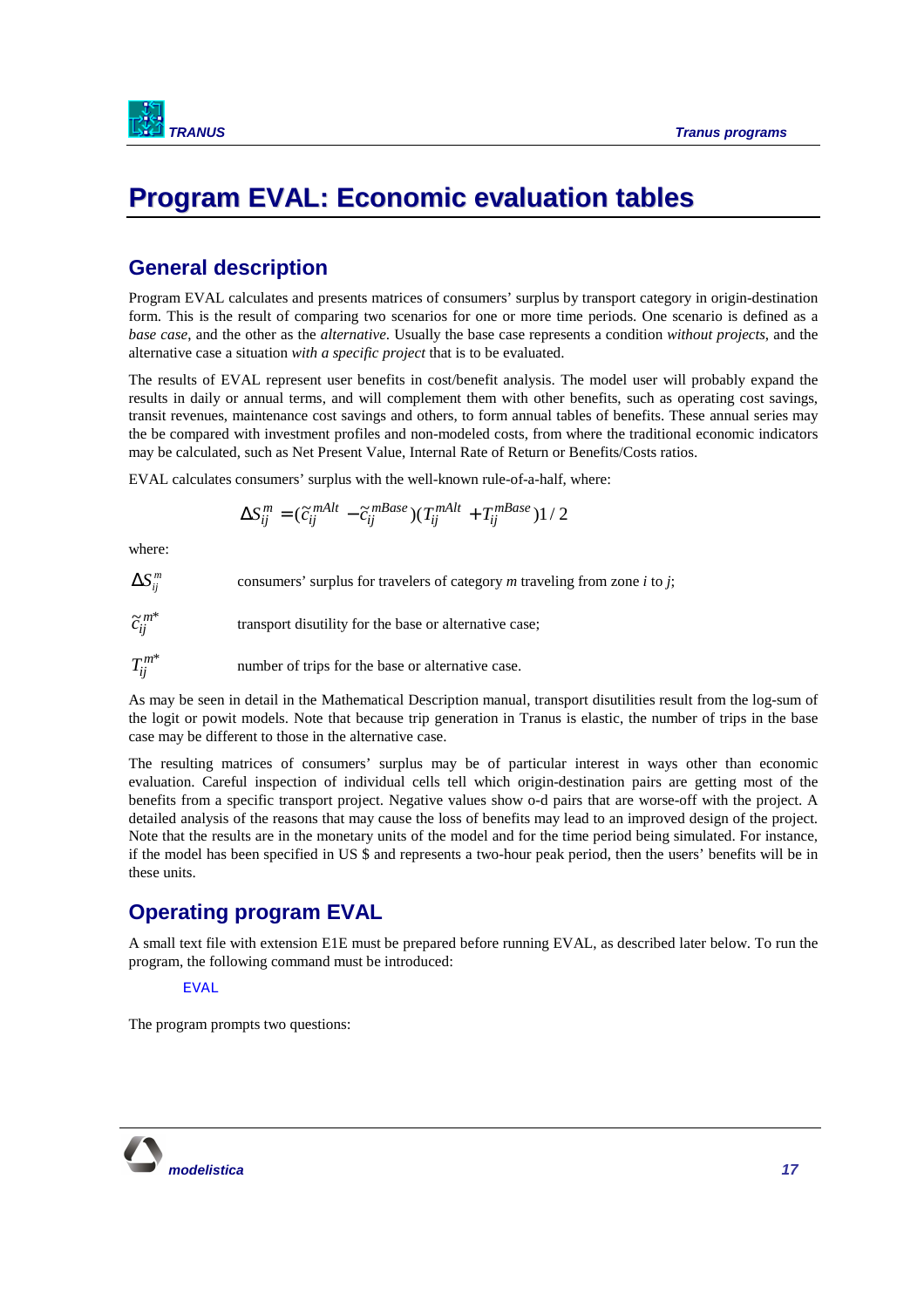![](_page_21_Picture_1.jpeg)

 $Bas$   $--$ Alt  $\leftarrow$ 

The user must reply with a single character to identify the base and alternative cases, such as B and A. After this the program prompts a message to specify the name of the file where the results are to be stored:

```
 Specify an output file: 
 [PATH]name.ext (up to 32 characters) 
 Enter----> YYYB-A.EVL
```
The program suggests a file name with extension EVL, but a different name may be specified. If the file already exists, the programs generates a warning::

File YYYXXX already exists. Overwrite it ? (Y/n)

Enter Y (or *y*) or simply *Enter* to overwrite the file, or N (or n) to specify a different name.

Next program EVAL looks for the E1E file and produces an error message if the file is not present. Then the program produces a few messages to inform about the progress of the calculations.

File E1E has the following content that must be prepared by the model user (an empty template is provided with the installation of Tranus):

Evaluation Parameters Metro of Bogota Study \*---------------------------------------------------------------------------- 1.0 Scenario definitions 1.1 Time periods Year 'Base Case' 'Alternative' 2007 '07C' '07D' 2015 '12C' '12D' \*----------------------------------------------------------------------------

In the example above, Scenario D is to be compared against Scenario C for periods 2007 and 2015.

The following is an example of the resulting matrices of consumers' surplus. After a standard heading with the study area and date/time, a matrix with origin-destination values is presented. In the sample, only the first 12 zones are shown.

![](_page_21_Picture_13.jpeg)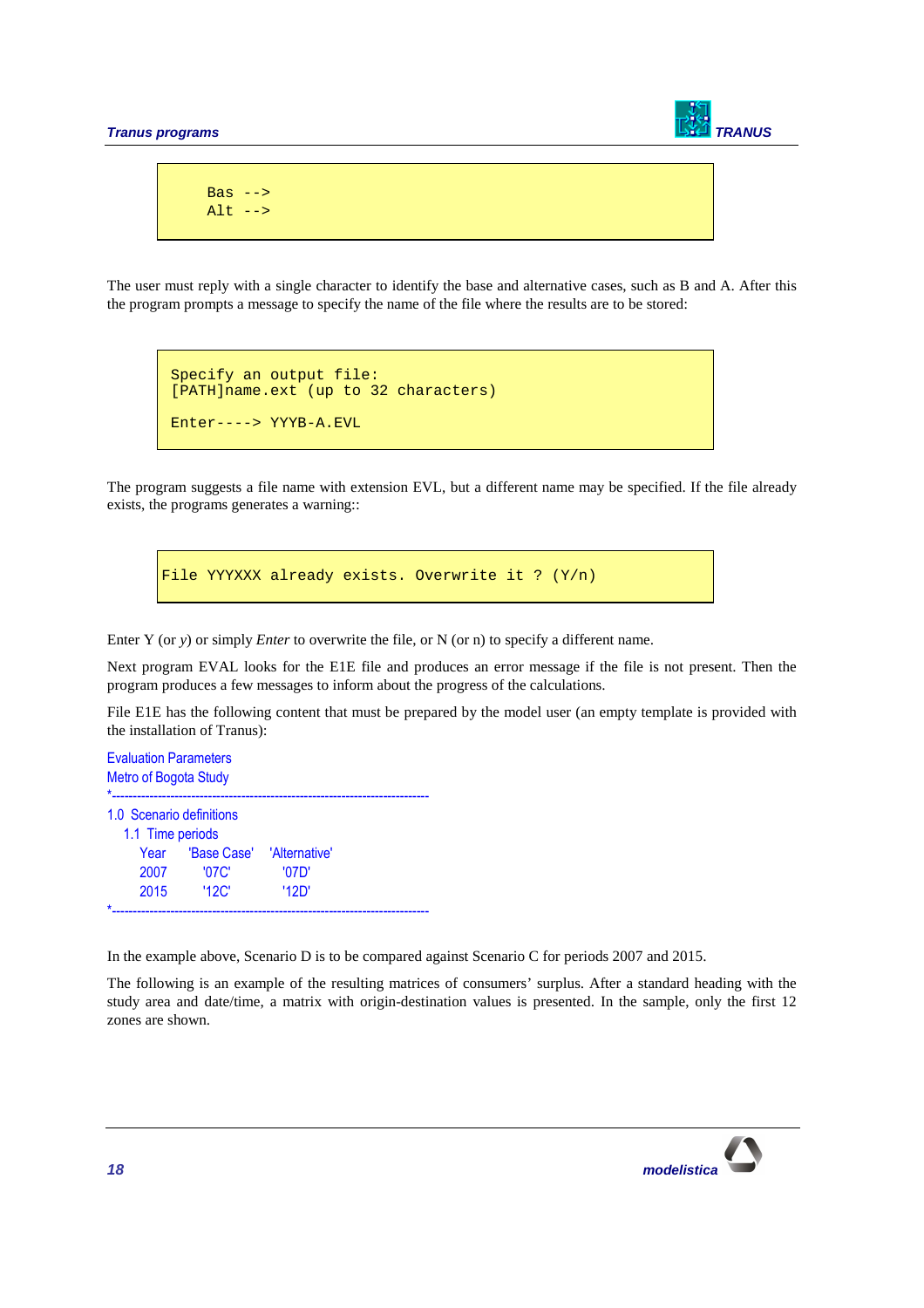![](_page_22_Picture_1.jpeg)

#### **E V A L - EVALUATION PROCEDURE**

Barcelona-Puerto La Cruz

 Area BaseCase Alternative Date/time evaluation BLC C D 25-11-2002 11:07

 TRANSPORT USERS'S SURPLUS BY ZONE AND CATEGORY (In transport time units) Per: 2007

CAT 1 Com-Serv

| <b>ZON</b>  |      | $\overline{2}$ | 3              | 4     | 5              | $6\phantom{1}6$ | $\overline{\phantom{a}}$ | 8              | 9              | 10             | 11    | 12 <sup>°</sup> |
|-------------|------|----------------|----------------|-------|----------------|-----------------|--------------------------|----------------|----------------|----------------|-------|-----------------|
| 1 Pertigal  |      | 0              | 0              |       | 0              | $\mathbf{0}$    | $-1$                     | 0              | 0              | 0              | 0     | 4               |
| 2 Pamatacu  |      | 0              | 0              | $-2$  | 0              | $\mathbf{0}$    | $-7$                     | 0              | 0              | 5              | 11    | 14              |
| 3 Bobure    |      | $-5$           | 0              | 0     |                | $\mathbf{0}$    | $-1$                     | $\overline{2}$ |                | 14             | 8     | 81              |
| 4 Guanta    | $-2$ | $-14$          | 0              | 0     | $-1$           | $\mathbf{0}$    | 79                       | $-1$           | 4              | 9              | 17    | 142             |
| 5 Chorrero  | 0    | $-6$           | $\overline{2}$ | $-2$  | 0              | 6               |                          |                | 0              |                | 6     | 16              |
| 6 Puerto d  | 0    | 0              | 0              | 0     | 0              | $\mathbf{0}$    | 0                        | 0              | 0              | 0              | 0     | $\mathbf{0}$    |
| 7 El Chaur  |      | 0              | 0              | ⇁     | 0              |                 | 0                        | 0              | 0              | $\overline{2}$ | $-6$  | 22              |
| 8 Guaragua  | 9    | 18             | 4              | $-21$ | $-3$           | $-51$           | 0                        | 0              | 14             | 9              | $-24$ | $-50$           |
| 9 Refineri  |      | 0              | 0              | 0     | 0              | 0               | 0                        | $\mathbf{0}$   | 0              | 0              | 0     | $\mathbf{0}$    |
| 10 Las Deli | 3    | $-13$          | 12             | 26    | 4              | 7               | 0                        | 45             | $-1$           | $\mathbf{0}$   | 267   | $-7$            |
| 11 Casco de | $-2$ | 15             | $\overline{2}$ | 33    | $\overline{2}$ | 3               | $-4$                     | 21             | $\overline{2}$ | $-10$          | 0     | $\mathbf{0}$    |
| 12 Barrio E |      | 3              | $6\phantom{1}$ | 10    | 9              | 3               | 0                        | $-40$          | ٠              | 17             | 3     | $\mathbf{0}$    |

![](_page_22_Picture_8.jpeg)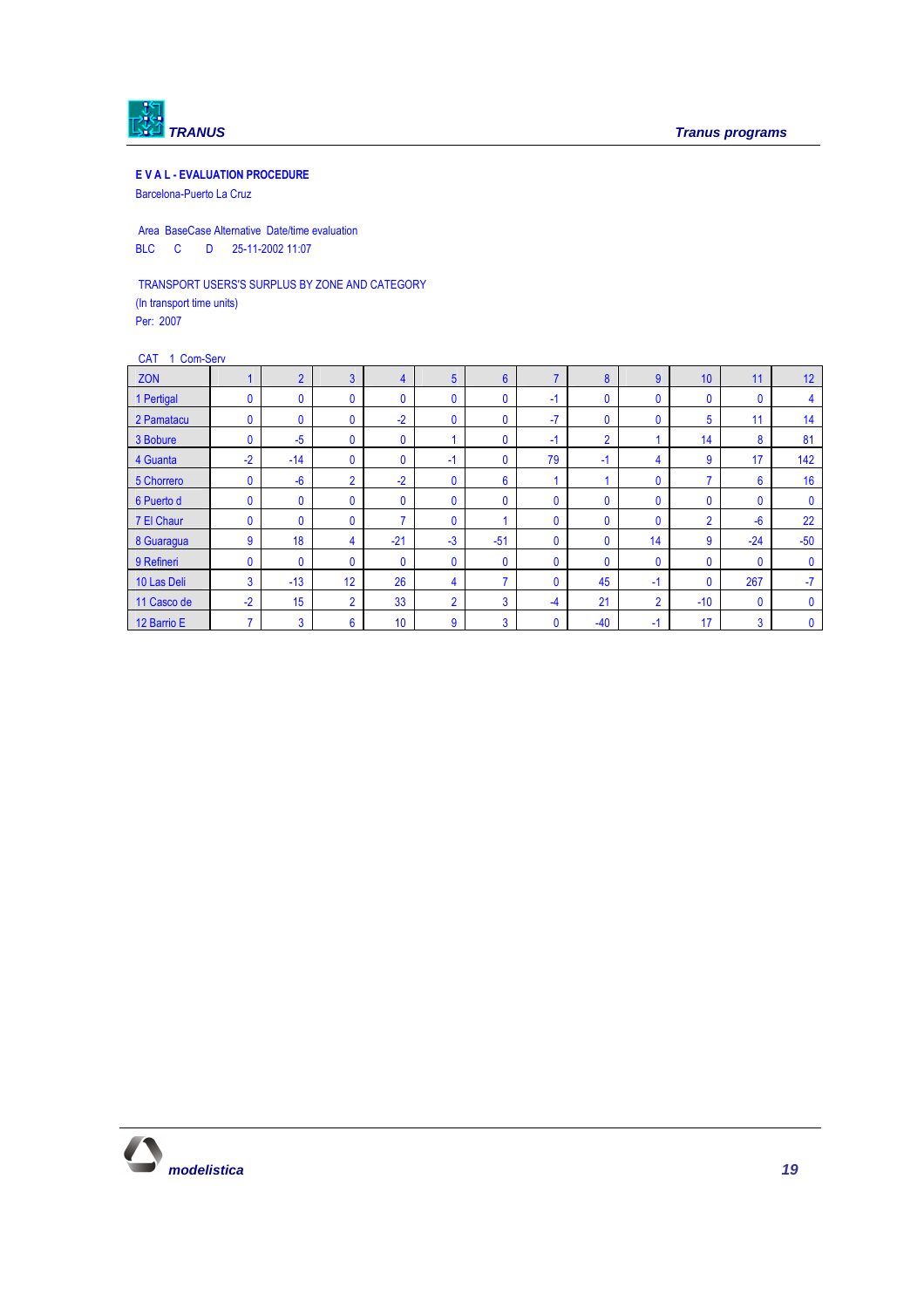![](_page_23_Picture_1.jpeg)

### **Program IMPLOC: Land use reports**

### **General description**

The purpose of IMPLOC is to produce reports from the results of the land use models LOC and LCAL There are two sets of land use results: activities location and land use, and matrices of flows. IMPLOC deals with the former, while the latter is dealt with program MATS described later in this manual. IMPLOC produces tables of results in a variety of formats, and stores them in delimited text files that may be viewed with a spreadsheet.

#### **Operating program IMPLOC**

The following command is used to operate IMPLOC:

IMPLOC

The program responds with the following question:

IDENTIFY YEAR AND POLICY (3 characters) -->

The user must reply with the usual year/policy code *xxx* corresponding to the scenario for which the reports will be produced. Alternatively a single command may be used:

IMPLOC xxx

This is followed by another question to specify where the results are to be stored:

```
Specify an output file: 
 [PATH]name.ext (up to 32 characters) 
 Enter----> YYYXXX.LOC
```
The program suggests a file name *YYYXXX.LOC*, where *YYY* is the study code and *XXX* the year/policy code, with extension *.LOC*. Press *Enter* to accept the suggestion or type a different name up to 32 characters long including path. If the file name already exists, the programs emits a warning message:

File YYYXXX already exists. Overwrite it ? (Y/n)

Reply *Y* (or *y*) or simply *Enter* to overwrite the file, or *N* (or *n*) to specify a different name.

Next, the program displays a menu with the following options::

![](_page_23_Picture_18.jpeg)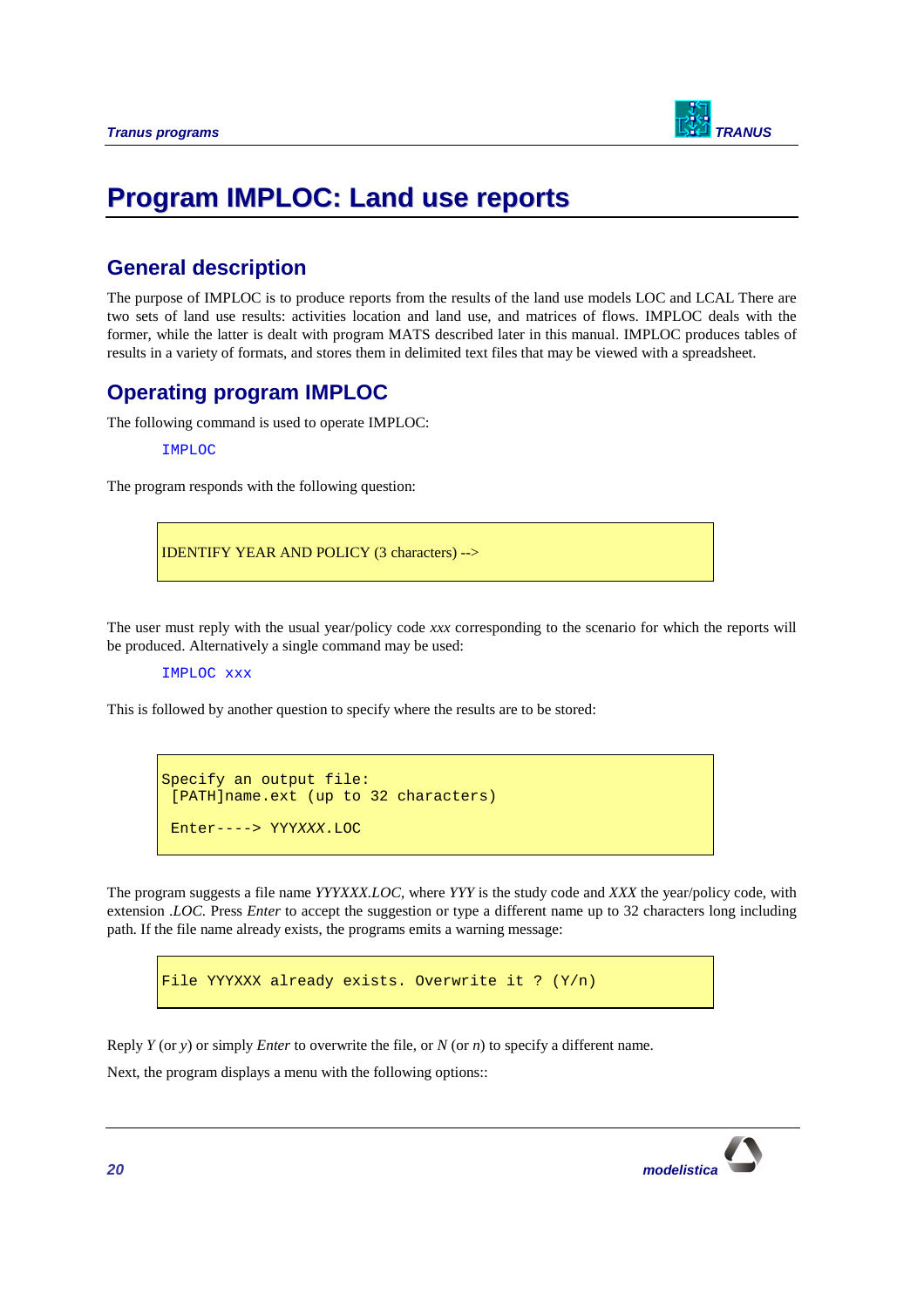**TRANUS Tranus programs**

![](_page_24_Picture_1.jpeg)

Display options:

- [1] All information by sector and zone
- [2] Total production by sector and zone
- [3] Total production by year/policy
- [4] Internal information by sector and zone
- [5] Consumption coefficients by sector
- [6] Total consumption by sector and zone

Option --->

The following sections describes each option in detail.

#### **Option 1: All information by sector and zone**

Produces a set of tables by zone, one for each sector, with the results of the simulation as illustrated below. A heading indicates the study and scenario name, and the date/time of the simulation. This is followed by tables by sector, in the order specified in the database. The example below shows one sector: Residential Land and the beginning of the corresponding values, each record corresponding to a zone.

#### ---------------------------------------------------------------------- T R A N U S (c) MODELISTICA I M P L O C : LAND USE RESULTS ---------------------------------------------------------------------- Public transport study of Valencia SCENARIO: Base Calibration Area Policy Date/time simulation VAL 91A 9- 2-1994 18:31 ITER 18

| Zone           | ProdTot | DemTot | ProdCost | Price   | Supply | Adjust <sup>8</sup> |
|----------------|---------|--------|----------|---------|--------|---------------------|
|                | 172.    | 172.   | 16500.0  | 17682.5 | 176.   | 50.1                |
| $\mathfrak{D}$ | 275.    | 275.   | 18000.0  | 17250.7 | 343.   | 79.2                |
| 3              | 191.    | 191.   | 19000.0  | 18591.5 | 220.   | $-6.4$              |
| 4              | 417.    | 417.   | 21000.0  | 20536.2 | 418.   | 20.8                |
| 5              | 139.    | 139.   | 16000.0  | 15681.8 | 200.   | 28.1                |
| 6              | 314.    | 314.   | 16000.0  | 15689.1 | 399.   | 13.7                |

**SEC 7: RESIDENTIAL LAND** 

The meaning of each field is as follows:

| Maximum constraint to production by zone |
|------------------------------------------|
|                                          |

**modelistica 21**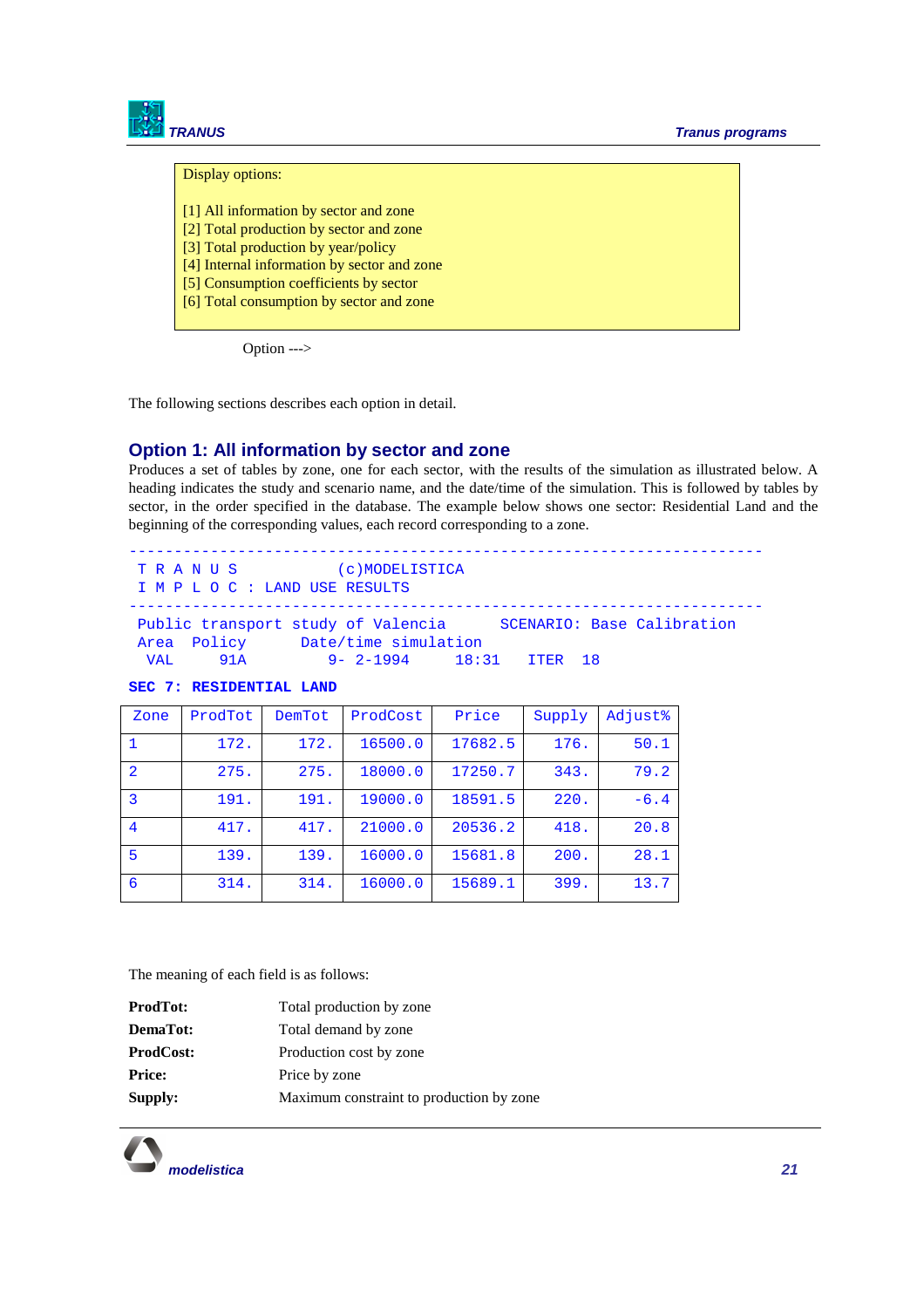![](_page_25_Picture_1.jpeg)

**Adjust:** Adjusting factor to the price (estimated by LCAL)

These concepts are defined in the Mathematical Description manual.

#### **Option 2: Total production by sector and zone**

Compiles a single table with total production by sector and zone, as shown in the example below:

| Zone | <b>Industrial</b><br><b>Emplymnt</b> | <b>Commercial</b><br><b>Emplymnt</b> | <b>Population</b><br><b>High inc</b> | <b>Population</b><br><b>Med inc</b> | <b>Population</b><br>Low inc | <b>Education</b> | <b>Resident</b><br>Land | <b>Industrial</b><br>Land | <b>Mixed</b><br>Land |
|------|--------------------------------------|--------------------------------------|--------------------------------------|-------------------------------------|------------------------------|------------------|-------------------------|---------------------------|----------------------|
|      | 5410                                 | 8659                                 | 0                                    | 36967                               | 6514                         | 20011            | 126                     | 68                        |                      |
| 3    | 15340                                | 28944                                | 4159                                 | 106902                              | 27724                        | 70041            | 230                     | 126                       | 101                  |
| 5    | 14520                                | 28017                                | 28229                                | 28270                               | 6273                         | 30307            | 0                       | 367                       | 0                    |
| 7    | 19911                                | 56333                                | 53584                                | 4933                                | 3079                         | 27422            | 0                       | 301                       | 72                   |
| 8    | 16767                                | 30925                                | 31883                                | 8513                                | 2125                         | 15153            | 0                       | 292                       | $\overline{2}$       |
| 9    | 20485                                | 51085                                | 26572                                | 0                                   | 3321                         | 5921             | 81                      | 140                       | 0                    |
| 10   | 33937                                | 102034                               | 36367                                | 12715                               | 8657                         | 77133            | 0                       | 166                       | 149                  |
| 12   | 8942                                 | 30045                                | 0                                    | 9440                                | 2356                         | 29234            | 0                       | 26                        | 27                   |

#### **Option 3: Total production by year/policy**

This option complies a single table with the production of one or more sectors for several scenarios. The program makes some additional questions, beginning with:

```
List of year/policy (/ to end) 
  Max 6 \rightarrow
```
Do not include the year/policy that was specified previously, since it will be included by default. For example, if this option was started with scenario 90A, and results are required for five-year periods up to 2010, then the following list will be required:

95A 00A 05A 10A /

Next, define the list of sectors that will be included in the table:

```
List of sectors to add, ending with /
```
This option is useful to add, for example, total population by income, or total employment over all sectors. The following table shows the results of adding two income levels of population over a projection period. The table was read in Excel to produce the graph. The table could have been used to produce a thematic map in a GIS.

![](_page_25_Picture_15.jpeg)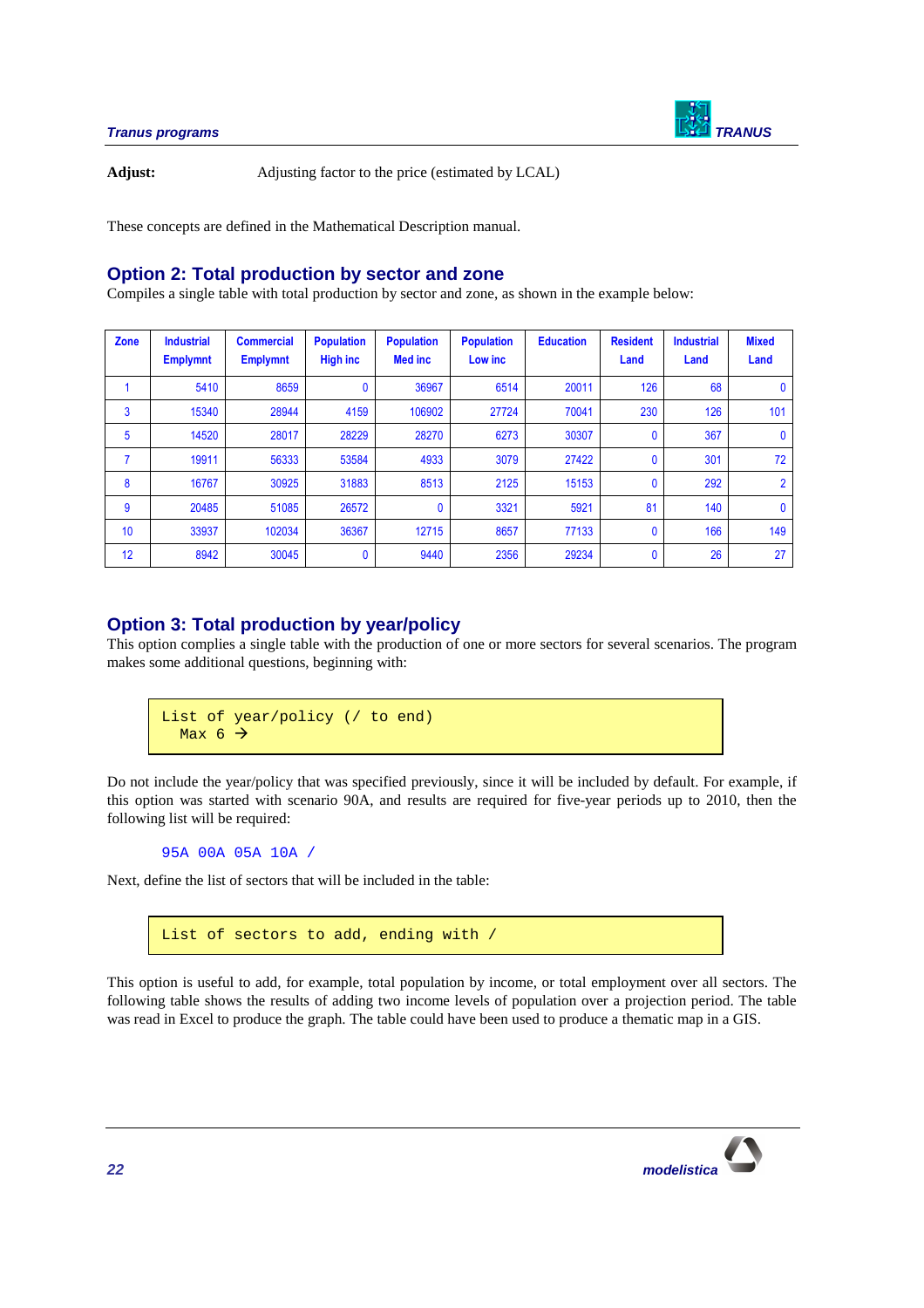![](_page_26_Picture_1.jpeg)

| <b>Zona</b>    | 1990-A   | 1995-A   | 2000-A   | 2005-A   | 2010-A   |
|----------------|----------|----------|----------|----------|----------|
|                | 40888.   | 48464.   | 57574.   | 65649.   | 75354.   |
| $\overline{2}$ | 68252.   | 80999.   | 96367.   | 109917.  | 126242.  |
| 3              | 34028.   | 40647.   | 48692.   | 56138.   | 65014.   |
| $\overline{4}$ | 89155.   | 106378.  | 127832.  | 146993.  | 169735.  |
| 5              | 20148.   | 23840.   | 28004.   | 31945.   | 36445.   |
| 6              | 55263.   | 65640.   | 78047.   | 89055.   | 102046.  |
| $\overline{7}$ | 15570.   | 18474.   | 21905.   | 24750.   | 27945.   |
| 8              | 92561.   | 106747.  | 127752.  | 146291.  | 167242.  |
| 9              | 37086.   | 43510.   | 51781.   | 58831.   | 66797.   |
| 10             | 28882.   | 33162.   | 39996.   | 45953.   | 52663.   |
| 11             |          | 0.       |          | 15.      |          |
| 12             | 194906.  | 230714.  | 273278.  | 310805.  | 354621.  |
| 13             | 86484.   | 102632.  | 121312.  | 137373.  | 155656.  |
| 14             | 61083.   | 71402.   | 82659.   | 90604.   | 97976.   |
| 15             | 8426.    | 10012.   | 11930.   | 13660.   | 15754.   |
| 16             | 99111.   | 117824.  | 140065.  | 159489.  | 182460.  |
| 17             | 37993.   | 44670.   | 52243.   | 58458.   | 65228.   |
| 18             | 10231.   | 12073.   | 14177.   | 15930.   | 17887.   |
| 19             | 75487.   | 86720.   | 98612.   | 106738.  | 115250.  |
| 20             |          | 0.       |          | 0.       |          |
| 21             | 19831.   | 23223.   | 26967.   | 29675.   | 32350.   |
| 22             | 23186.   | 27040.   | 31114.   | 33755.   | 35984.   |
| тот            | 1098570. | 1294187. | 1530321. | 1732023. | 1962664. |

| Sects: 5 Low-income households + 6 High-income households |  |  |  |
|-----------------------------------------------------------|--|--|--|
|-----------------------------------------------------------|--|--|--|

![](_page_26_Figure_4.jpeg)

#### **Option 4: Internal information by sector and zone**

This option compiles a set of tables similar to those with Option 1, but with additional columns, such as location costs and disutilities, consumption cost, calculated attractors. This is meant to be used for detailed inspection of the main internal calculations made by the model.

![](_page_26_Picture_7.jpeg)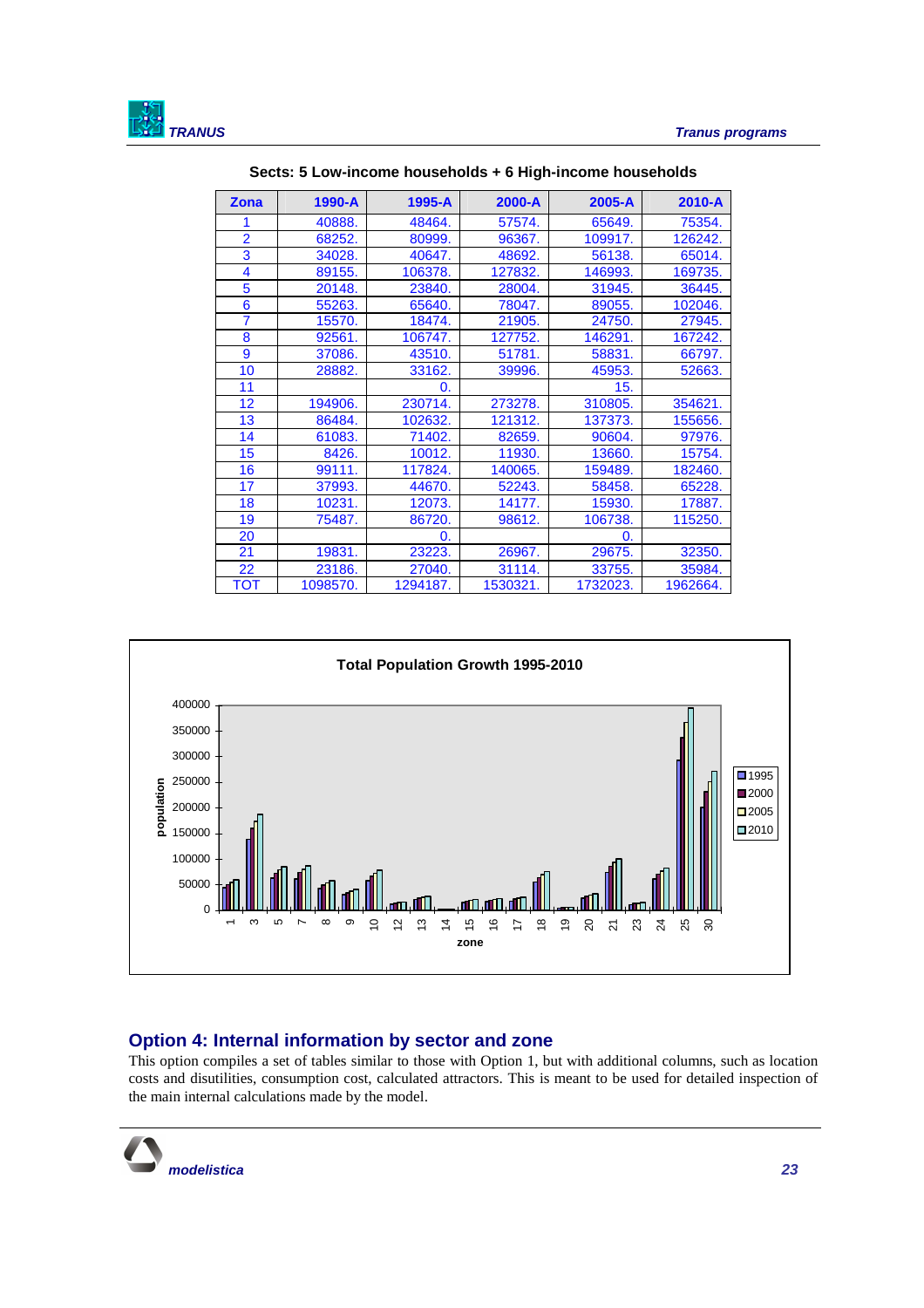![](_page_27_Picture_1.jpeg)

#### **Option 5: Consumption coefficients by sector and zone**

This option compiles a set of tables, one for each sector. Only sectors with elastic demand functions are included, typically land or floorspace.

An example is shown below. The first three rows of the table show the parameters of the elastic demand functions (minimum, maximum and elasticity). Then each one of the following rows correspond to a zone. The columns include all sectors that consume the sector being tabulated. In the example, the table shows the consumption of residential land. Each cell contains the unit consumption of residential land in each zone by each consuming sector. For example, each low-income resident in zone 2 consumes 7.312528 m2 of residential land. Note that all values must lie somewhere in between the minimum and the maximum. In zone 1 all sectors are consuming exactly the minimum, probably corresponding to a very expensive central zone.

| Zone           | <b>Low-income</b><br>population | <b>Med-income</b><br>population | <b>High-income</b><br>population | <b>Retail</b><br>employment | <b>Service</b><br>employment |
|----------------|---------------------------------|---------------------------------|----------------------------------|-----------------------------|------------------------------|
| <b>Min</b>     | 1.06                            | 1.47                            | 0.86                             | 1.28                        | 1.09                         |
| <b>Max</b>     | 13.43                           | 16.69                           | 11.87                            | 14.72                       | 12.62                        |
| <b>Elas</b>    | 4.00E-05                        | 3.00E-05                        | 4.00E-05                         | 3.00E-05                    | 3.00E-05                     |
|                | 1.06                            | 1.47                            | 0.86                             | 1.28                        | 1.09                         |
| $\overline{2}$ | 7.312528                        | 10.59387                        | 6.425103                         | 9.336821                    | 8.001841                     |
| 3              | 6.728427                        | 9.946847                        | 5.905221                         | 8.765468                    | 7.511684                     |
| 4              | 7.190899                        | 10.46043                        | 6.316847                         | 9.218987                    | 7.900753                     |
| 5              | 7.302598                        | 10.583                          | 6.416265                         | 9.327222                    | 7.993606                     |
| 6              | 2.641654                        | 4.7244                          | 2.267761                         | 4.153793                    | 3.55539                      |
| 7              | 3.519355                        | 6.001618                        | 3.048965                         | 5.281639                    | 4.522954                     |
| 8              | 1.060002                        | 1.470107                        | 0.860002                         | 1.280094                    | 1.090081                     |
| 9              | 6.314045                        | 9.477699                        | 5.536397                         | 8.351188                    | 7.156279                     |
| 10             | 6.804883                        | 10.03245                        | 5.973271                         | 8.841064                    | 7.576538                     |

#### **Sector 17: Residential Land**

#### **Option 6: Total consumption by sector and zone**

This option compiles a table with a very similar format to that of Option 5. Instead of unit consumption, total consumption is presented. The parameters of the demand function are not included in this table. The following is an example, similar to the previous table. In this case low-income population in zone 2 consume a total of 420.49 hectares of residential land.

![](_page_27_Picture_9.jpeg)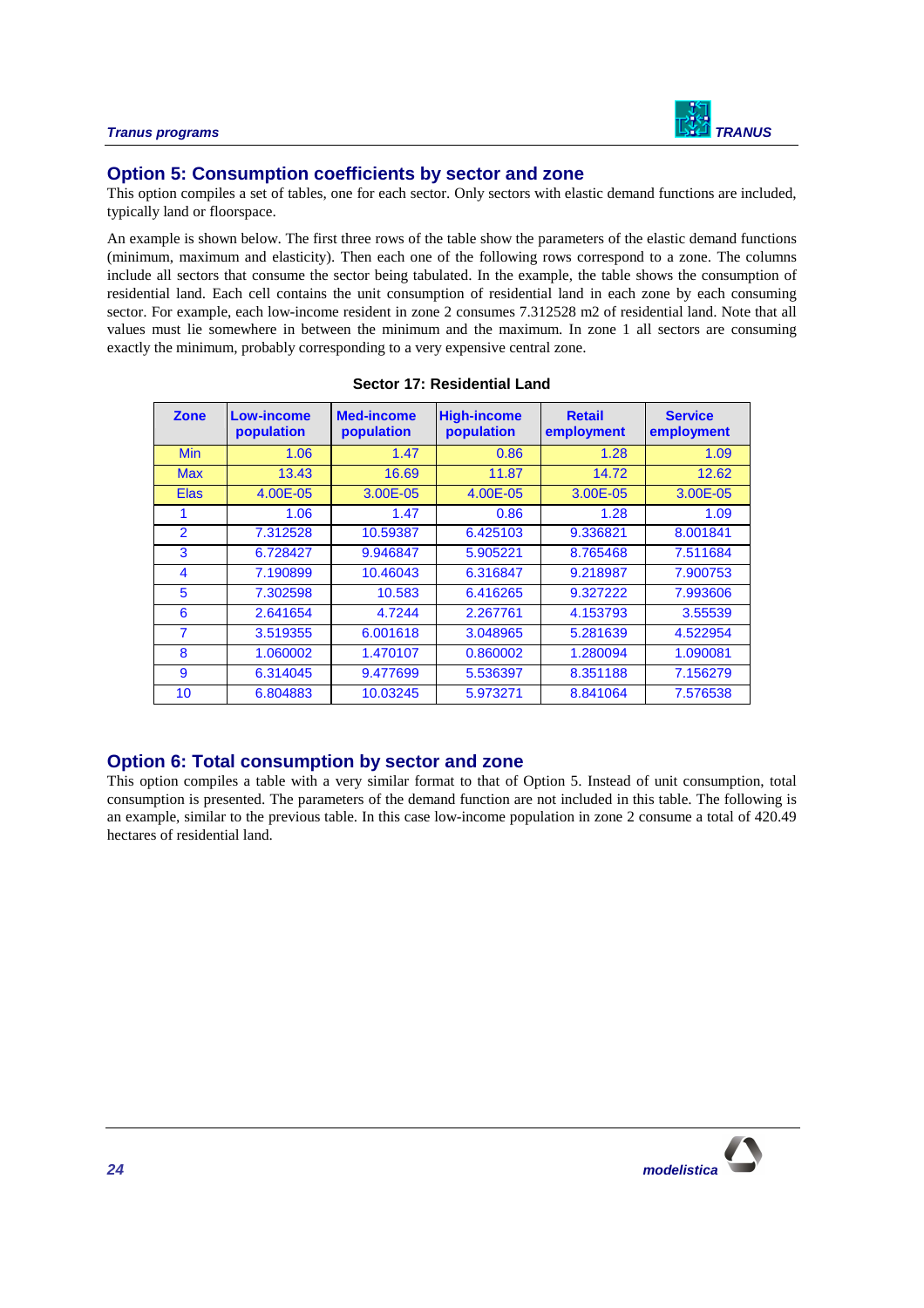![](_page_28_Picture_1.jpeg)

| Zone            | <b>Low-income</b><br>population | <b>Med-income</b><br>population | <b>High-income</b><br>population | <b>Retail</b><br>employment | <b>Service</b><br>employment |
|-----------------|---------------------------------|---------------------------------|----------------------------------|-----------------------------|------------------------------|
|                 | 322.37                          | 374.59                          | 111.34                           | 255.95                      | 1247.69                      |
| $\overline{2}$  | 420.49                          | 490.84                          | 85.86                            | 212.02                      | 1102.62                      |
| 3               | 1048.15                         | 1943.79                         | 323.67                           | 1263.33                     | 3649.78                      |
| 4               | 888.84                          | 2534.06                         | 259.43                           | 1508.41                     | 2987.65                      |
| 5               | 131.61                          | 375.06                          | 14.50                            | 107.88                      | 835.91                       |
| 6               | 809.62                          | 1431.35                         | 222.29                           | 648.43                      | 1700.54                      |
| $\overline{7}$  | 2148.83                         | 2858.49                         | 542.63                           | 1838.00                     | 5111.85                      |
| 8               | 203.15                          | 254.24                          | 66.68                            | 319.87                      | 826.70                       |
| 9               | 830.34                          | 1304.90                         | 120.15                           | 539.63                      | 2189.78                      |
| 10 <sup>°</sup> | 1308.71                         | 2156.35                         | 229.74                           | 676.30                      | 4131.97                      |

#### **Sector 17: Residential Land**

![](_page_28_Picture_4.jpeg)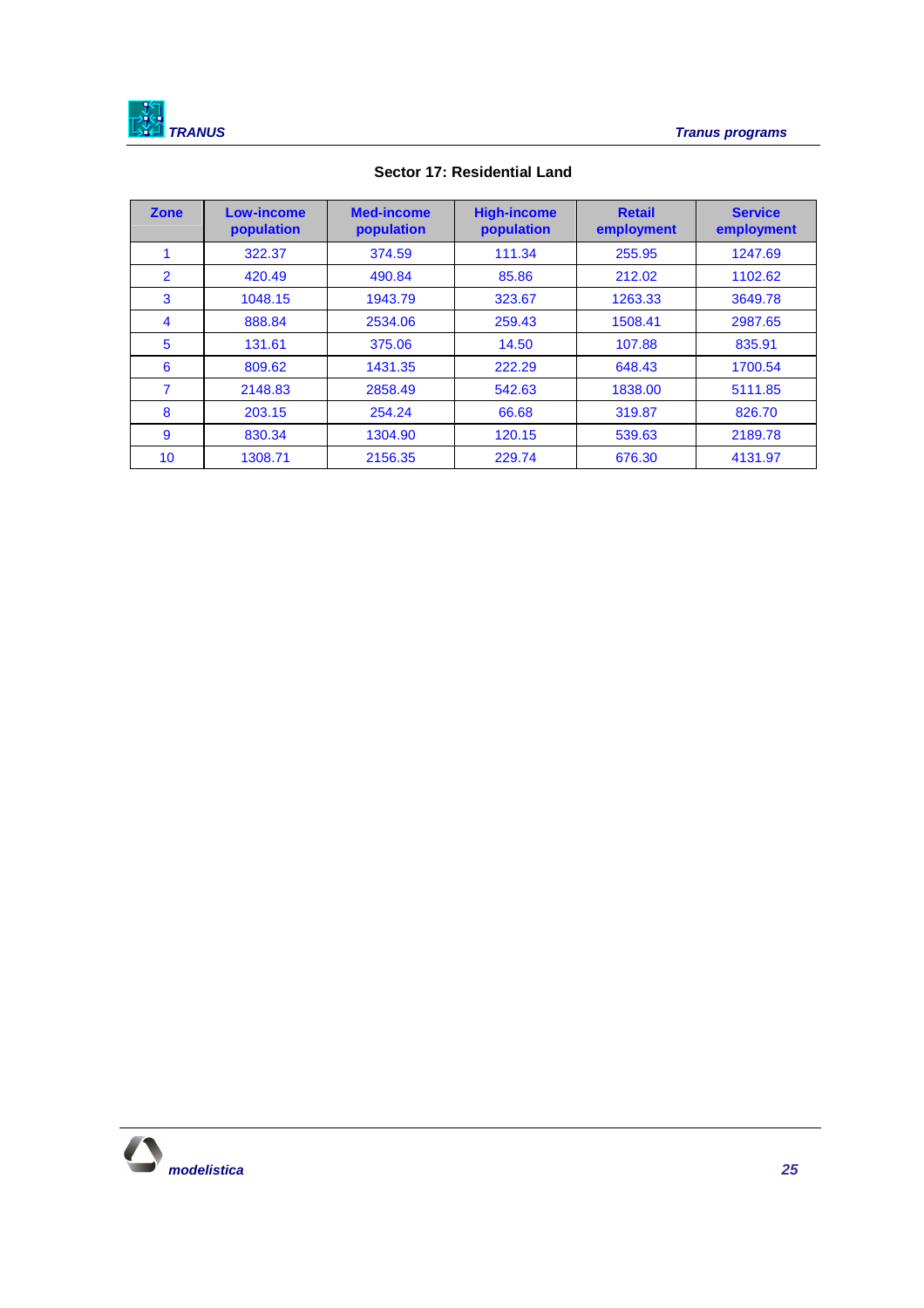![](_page_29_Picture_1.jpeg)

## **Program IMPTRA: Transport model reports**

#### **General description**

Program IMPTRA reads the results of a transport simulation and compiles tables in text form that, in turn, may be displayed in spreadsheets, GIS, presentation programs, and so on. A considerable variety of queries may be made, and the results may be presented in a number of ways and formats. In general, IMPTRA produces all reports related to transport, except for those in matrix form that are produced with program MATS, and some special reports produced by MATESP. The TUS interface also produces some transport-related tables from the menu *Reports*.

#### **Operating program IMPTRA**

There are two modes to operate IMPTRA:

**Interactive:** specifying the options on screen

**Data file:** specifying the options in a text file called IMPTRA.DAT

The interactive mode is useful for occasional quick and short queries, while the use of a file is designed for large and/or repeated queries, such as long lists of links, cordons, and the like.

The following command is used to run IMPTRA:

#### IMPTRA

The usual question is prompted:

IDENTIFY YEAR AND POLICY (3 characters) -->

The user must reply with a valid year/policy code xxx. Alternatively, a single command may be used:

IMPTRA xxx

Next, the program presents the main options:

Options to input data:

 [0] Manually on-screen [1] Read from file IMPTRA.DAT

Option  $-\rightarrow$ 

In both cases the user is asked to define the file where the report is to be stored:

![](_page_29_Picture_21.jpeg)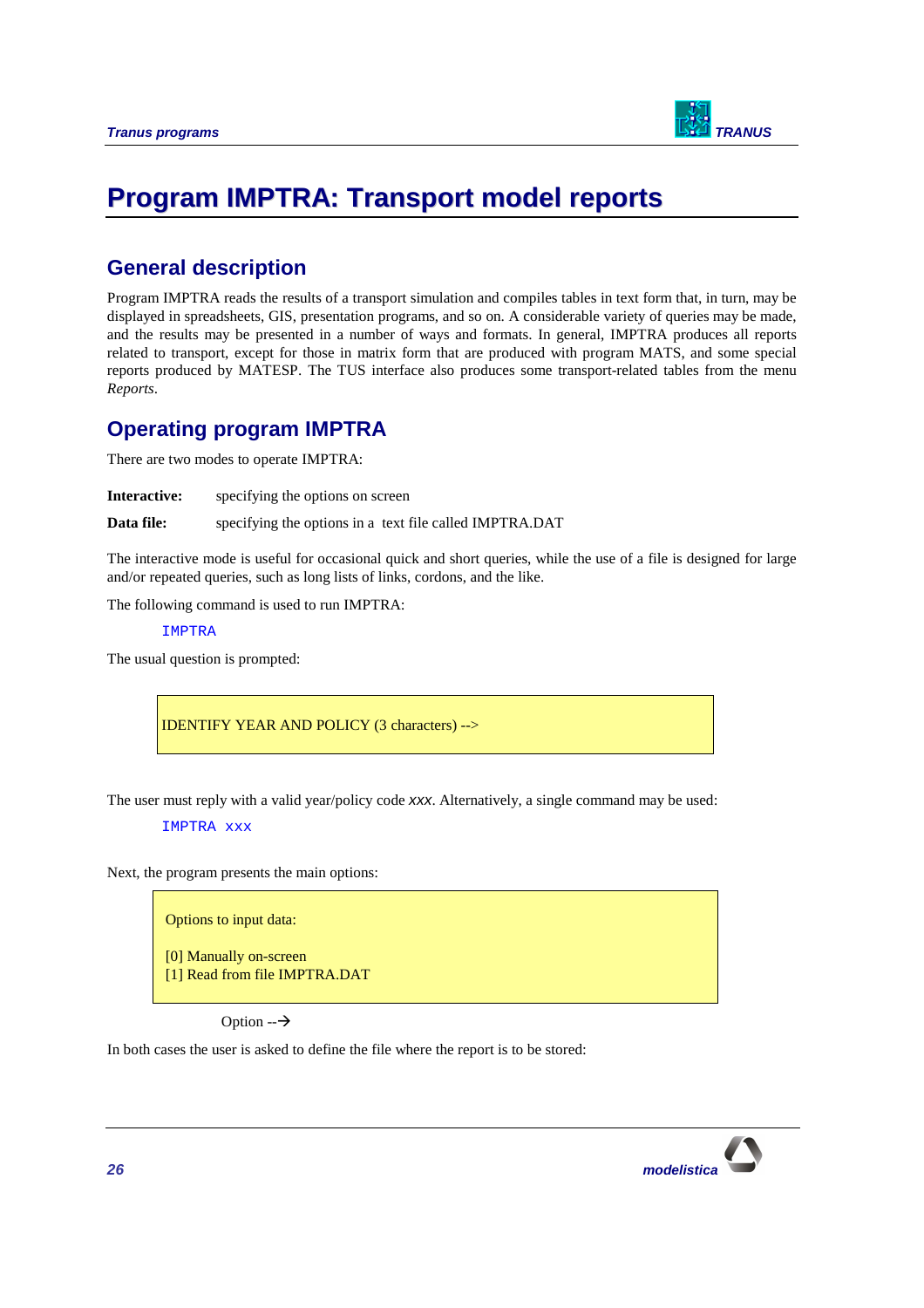![](_page_30_Picture_1.jpeg)

```
Specify an output file: 
 [PATH]name.ext (up to 32 characters) 
 Enter----> YYYXXX.TRA
```
The program suggests a file name, which may be accepted by pressing Enter. A different name of up to 32 characters may be specified instead. If the file name already exists, the usual warning is presented:

File YYYXXX already exists. Overwrite it ? (Y/n)

*Y* (or *y*) or press *Enter* to overwrite the file, or choose a different name.

If the interactive option was chosen, IMPTRA presents the following menu:

| Options to display assignment results:             |  |
|----------------------------------------------------|--|
| $(1)$ All links                                    |  |
| $(2)$ By link type                                 |  |
| (3) By Demand/Capacity range                       |  |
| (4) Specified on-screen<br>(5) Table of indicators |  |
| (6) Cordons (only with IMPTRA.DAT)                 |  |
| (7) Transit Routes profiles                        |  |
| $(9)$ Link-Route & Category profile                |  |
| (10) Route profile, comma-delimited                |  |
|                                                    |  |
| List of options ending with /                      |  |

Several options may be specified separated with blank spaces and ending with /. Each option is described below.

| $(1)$ All links              | Assignment results for all links in the network.                                                                                                                                                             |
|------------------------------|--------------------------------------------------------------------------------------------------------------------------------------------------------------------------------------------------------------|
| $(2)$ By link type           | Assignment results for a selection of link types.                                                                                                                                                            |
| (3) By Demand/Capacity range | Assignment results for all links that fall within a demand/capacity<br>range.                                                                                                                                |
| (4) Specified on screen      | Assignment results for a selection of links specified on screen.<br>Intended for short lists. Long lists may be specified in file<br>IMPTRA.DAT.                                                             |
| (5) Table of indicators      | A large number of tables with performance indicators of the<br>transport system as a whole for the various agents: users, operators<br>and administrators. Essential statistics for analysis and evaluation. |

![](_page_30_Picture_10.jpeg)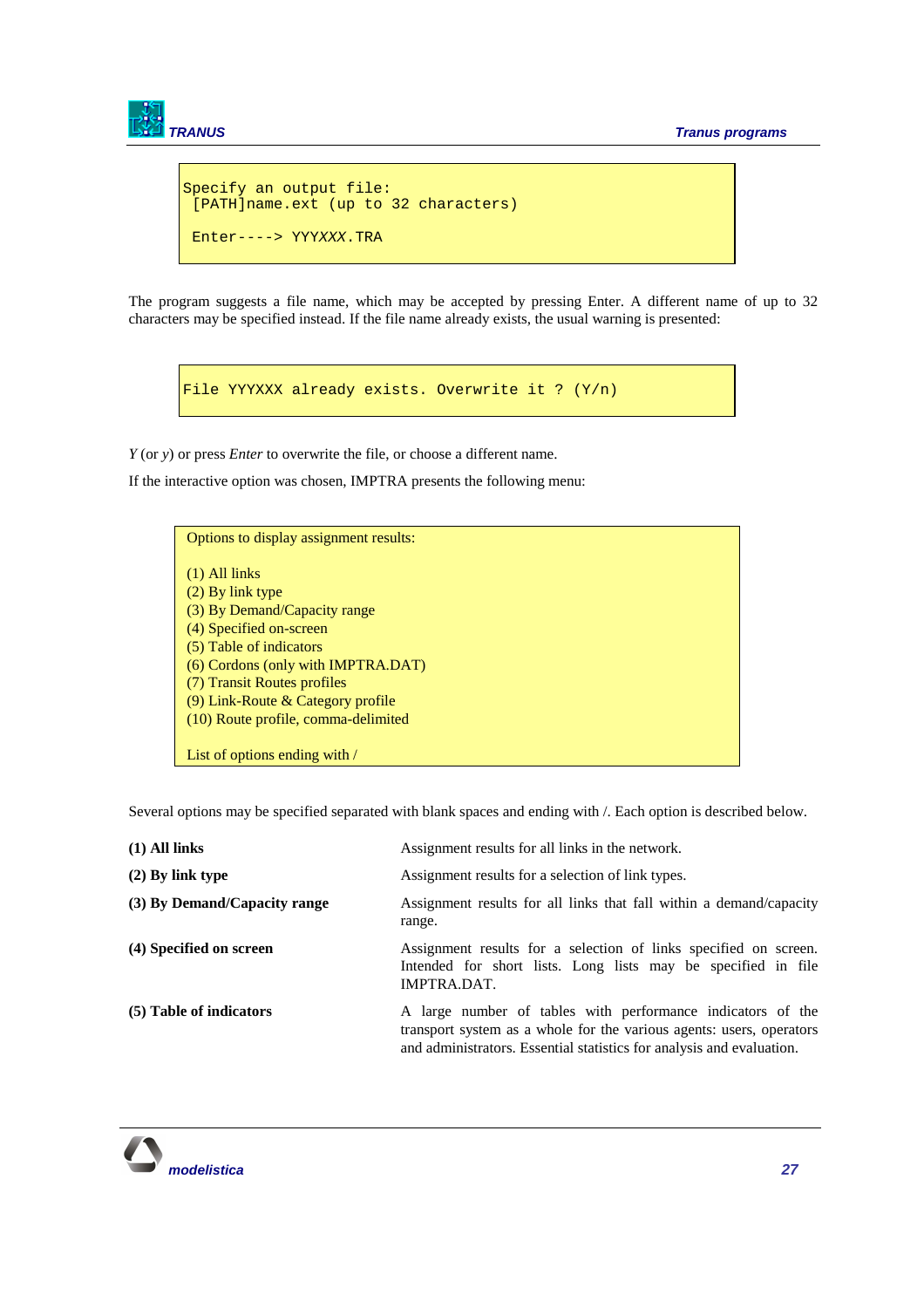![](_page_31_Picture_1.jpeg)

| $(6)$ Cordons                        | This option is only available through file IMPTRA.DAT. For<br>specified cordons, a comparison between collected data and<br>simulated values is compiled.                                                                                                                                                                                                                                                                                                                              |
|--------------------------------------|----------------------------------------------------------------------------------------------------------------------------------------------------------------------------------------------------------------------------------------------------------------------------------------------------------------------------------------------------------------------------------------------------------------------------------------------------------------------------------------|
| (7) Transit routes profiles          | Detailed link-by-link results for a selection of (or all) transit routes.<br>All possible simulated values and indicators, plus global<br>performance indicators for each route. Double-clicking on a link in<br>the TUS interface provides similar indicators for an individual link.                                                                                                                                                                                                 |
| (8) Vehicle-km by speed range        | This option is only available through file IMPTRA.DAT. Produces a<br>set of tables with vehicle-km by speed class by operator, essential for<br>calculation of emissions.                                                                                                                                                                                                                                                                                                              |
| (9) Link/route and category profile  | Produces a database-type ASCII comma-delimitted table with all<br>possible information at the most disaggregated level possible: link-<br>route-transport category. With this, list the model user can produce<br>any table of results to suit the specific needs on an application. a<br>link. Any database program such as Access will be able to read this<br>large file and perform whatever queries are needed. For large<br>applications, this file may be of an important size. |
| (10) Route profiles, comma delimited | Produces a database-type file with comma-delimited fields, with the<br>all data and performance indicators on a route-by-route level.                                                                                                                                                                                                                                                                                                                                                  |

Each one of these options is described in more detail in the paragraphs below.

#### **Options 1 to 4: assignment results in links**

Options 1 to 4 presents the results of the assignment on a link basis matching one of the criteria offered. Whatever the option, IMPTRA presents a menu to select a format:

| Output format options:      |  |  |
|-----------------------------|--|--|
| $(1)$ Minimum<br>(2) Medium |  |  |
| (3) Maximum                 |  |  |

Option  $\rightarrow$ 

With each option, the following results are obtained:

- **(1) Minimum** Link Id
	- Origin node Destination node Link type Link capacity Demand/capacity ratio in link Equivalent vehicles (pcu's) Total vehicles (sum of all vehicles) Level of service in link (A to H)

![](_page_31_Picture_11.jpeg)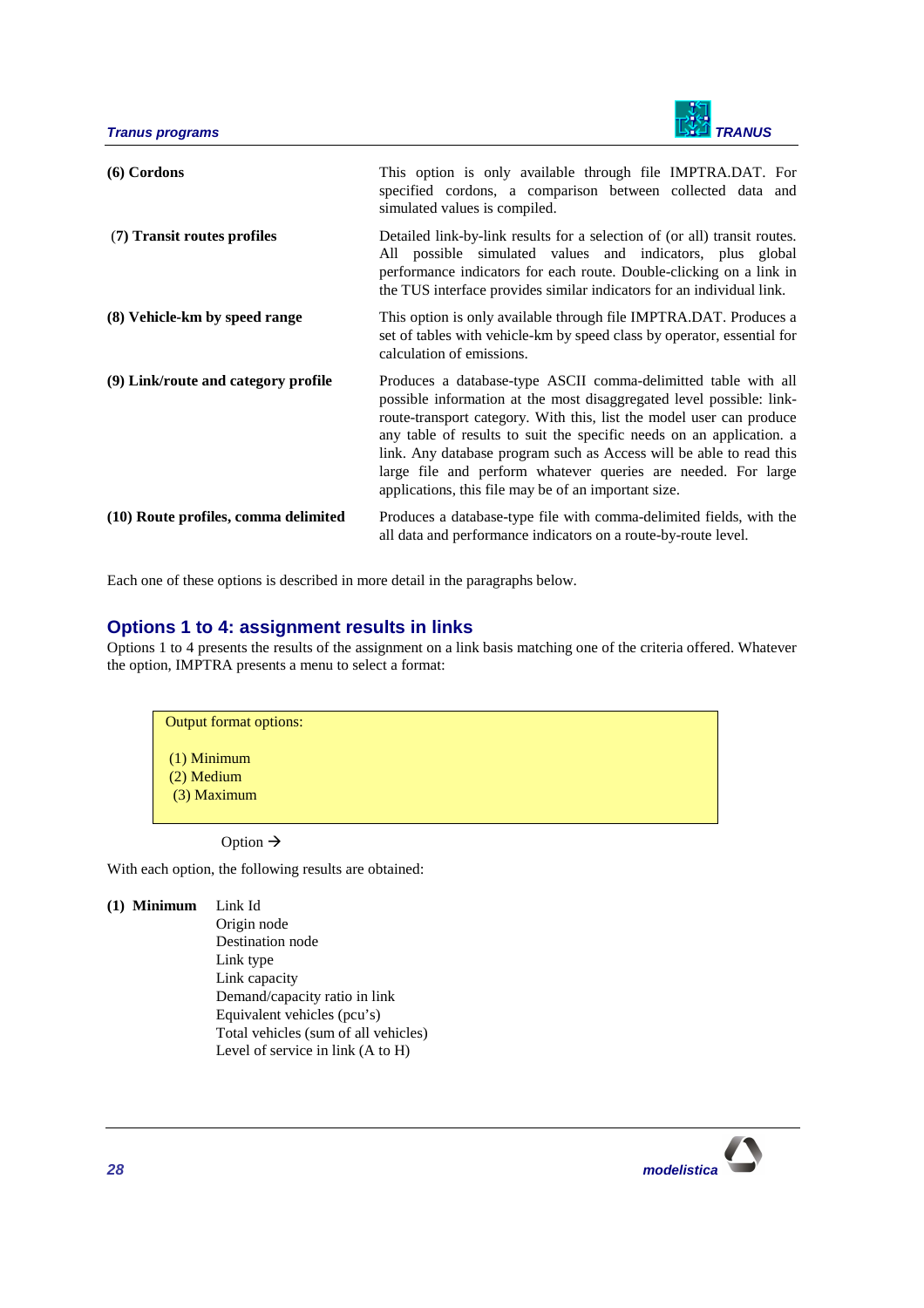| <b>EXECUTE TRANUS</b> | <b>Tranus programs</b>                                             |
|-----------------------|--------------------------------------------------------------------|
| $(2)$ Medium          | Same as the Minimum Option, plus for each operator/route:          |
|                       | Id number of operator/route                                        |
|                       | Capacity of the operator/route in link                             |
|                       | Demand in operator/route in demand units (passengers, Tons, etc.)  |
|                       | Number of vehicles of operator/route in link                       |
|                       | Demand/capacity ratio of operator/route in link                    |
|                       | Number of equivalent vehicles of operator/route in link            |
| $(3)$ Máximo          | Same as option medium, plus:                                       |
|                       | Free-flow speed of operator in link                                |
|                       | Congestion speed of operator in link                               |
|                       | Initial waiting time for boarding passengers (free-flow condition) |
|                       | Final waiting time for boarding passengers (congested condition)   |

IMPTRA calculates the level of service in a link based on the relationship between the initial free-flow speed and the final congestion speed as specified in the *Highway Capacity Manual* of the Federal Highway Administration of the USA. To the original A to F levels specified in the HCM two additional G and H levels were added to represent the most severe congested conditions. The following tables shows the final/initial speed ratios for eacf level of service.

| <b>Level of service</b> | <b>Final/initial speed ratios</b> |
|-------------------------|-----------------------------------|
| A                       | $1.000 - 0.875$                   |
| B                       | $0.875 - 0.700$                   |
| С                       | $0.700 - 0.550$                   |
| D                       | $0.550 - 0.425$                   |
| F                       | $0.425 - 0.325$                   |
| F                       | $0.325 - 0.250$                   |
| G                       | $0.250 - 0.180$                   |
| н                       | $0.180 - 0.000$                   |

Note that the Level of Service ratios apply to all vehicles sharing a link, since all speeds are reduced proportionally. This is different to the ratio demand/capacity at a transit route level in many reports used to represent the relationship between the number of passengers on board and the capacity of the route.

#### **Option 1: all links**

With this option IMPTRA produces a list of all links in the network with the corresponding information depending on the selected format option. Care must be taken because the resulting list can be very large. Use options 2, 3 or 4 to filter the list and reduce its size.

#### **Option 2: by link type**

IMPTRA presents the following question:

 List of link types (/to finish)  $\rightarrow$ 

Respond with one or more valid link type Id numbers, ending the list with a /. Should the list include a nonspecified link type Id causes the question to be repeated.

![](_page_32_Picture_11.jpeg)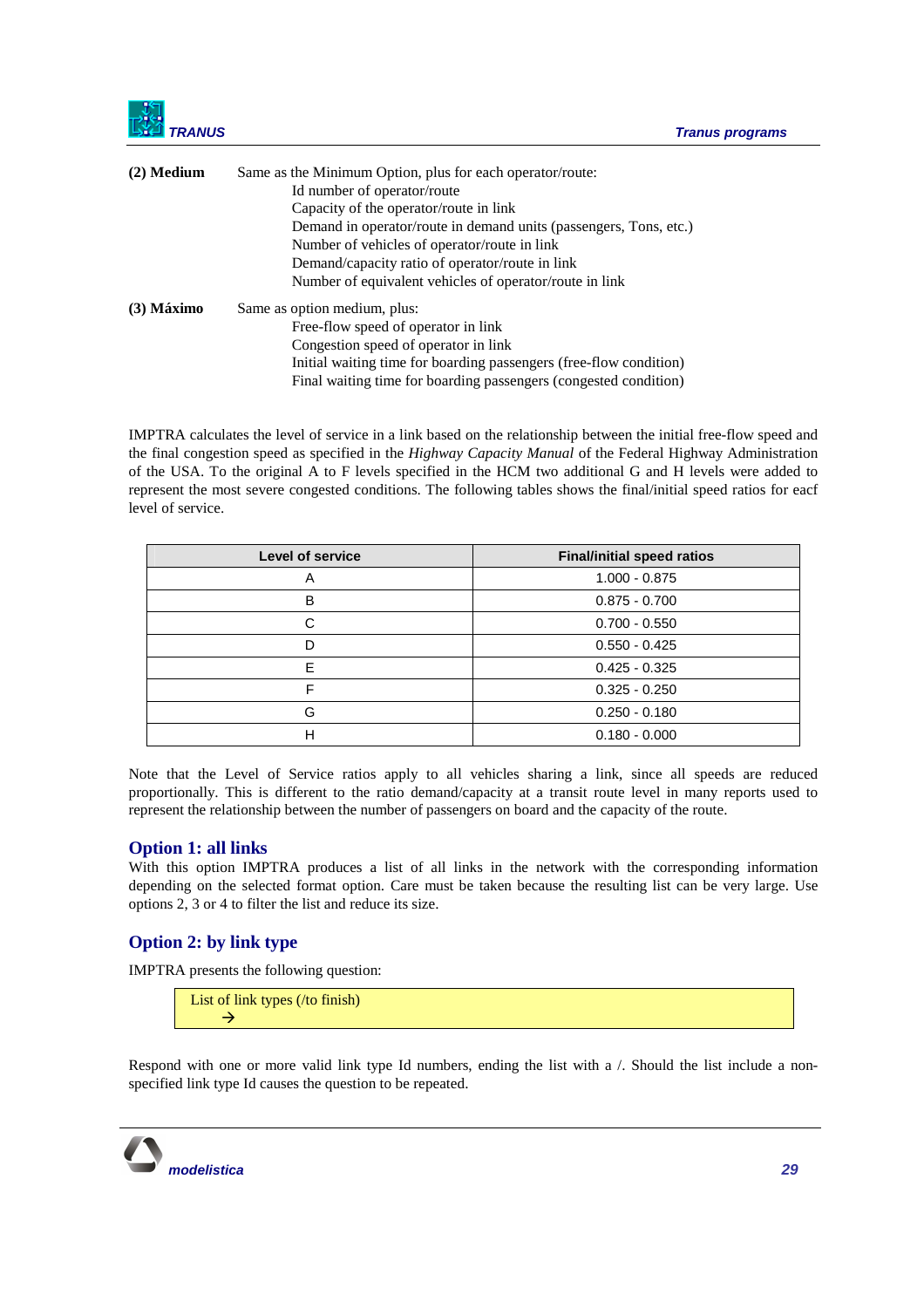#### **Option 3: links by demand/capacity range**

IMPTRA asks for the D/C range:

 Specify demand/capacity range  $Min \rightarrow$  $\text{Max} \rightarrow$ 

#### **Option 4: selected links specified on-screen**

 Specify links to display (Origin=0 to finish) Orig  $\rightarrow$ Dest  $\rightarrow$ 

The user must specify the links to be included. An origin  $= 0$  ends the list. If a long list of links is needed or the same list is to be repeated several times, it is more practical to specify the list in file IMPTRA>DAT.

#### **Option 7: route profiles**

The program displays the list of all transit routes. The user may choose one or more in the form of a list ending with  $\Lambda$ . If the reply is 0  $\prime$  then all routes are included in the report.

#### **Option 9: all information**

This option does not present sub-options. Produces a text file in database format that may be opened with a spreadsheet or a database program. In this way the user may make custom reports not included in the previous options. For each link the number of demand units (passengers or Tons) is reported in full detail for each combination of link, operator or route and demand category.

#### **Option 10: route statistics**

Option 7 produces a very detailed report for each transit route at a link level, plus a summary for each route. Option 10 produces a summarized report with one record for each route. The format is comma-delimited text file for easy access with spreadsheets or database programs. The user can then filter the results or produce custom tables at will.

#### **Description of the outputs**

As mentioned, if any option 1 to 4 is selected, three format sub-options may be chosen, as will be described here. In all cases the results are produced in an ASCII text file with a first record with headings and subsequent records with values for the corresponding fields.

![](_page_33_Picture_16.jpeg)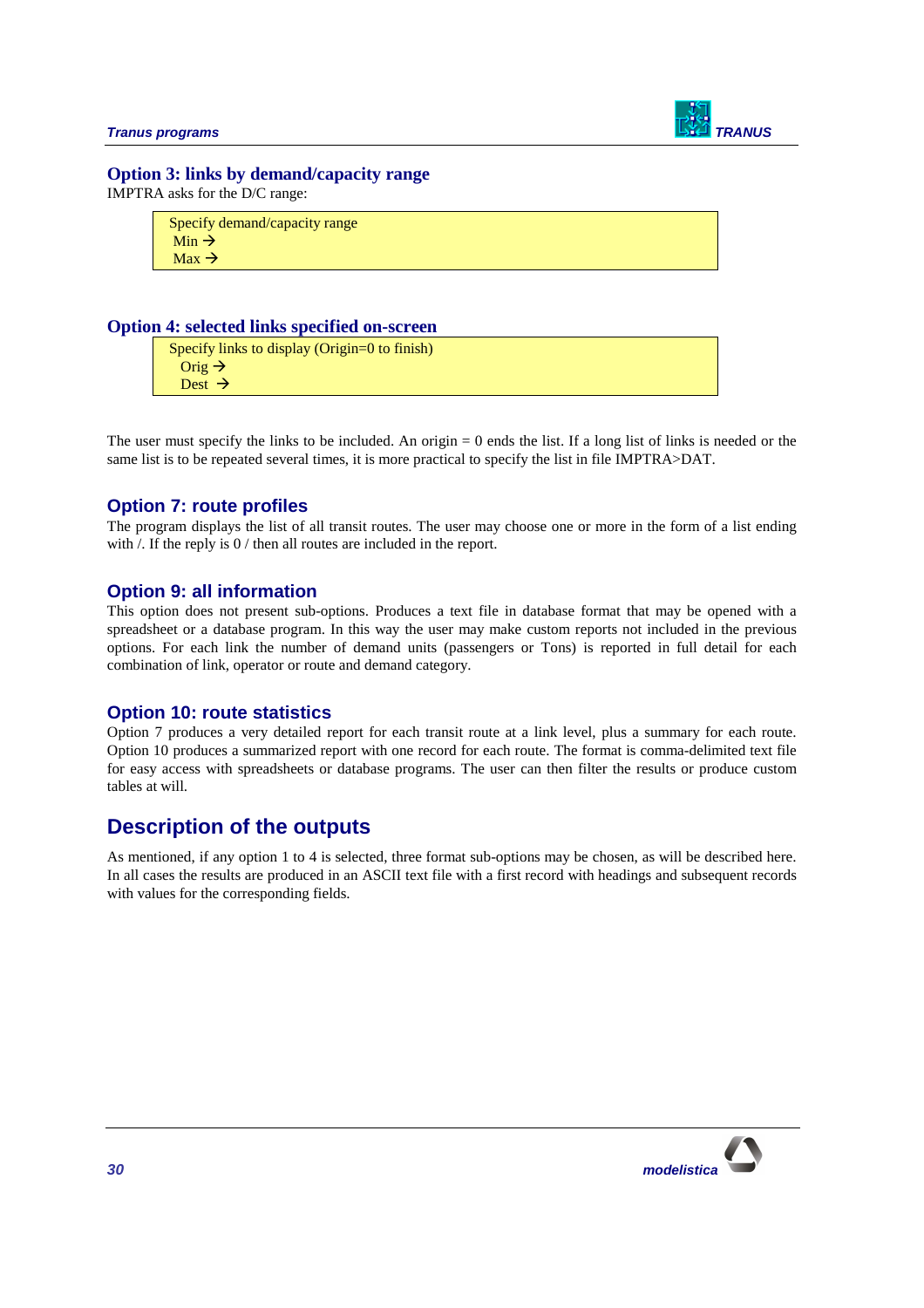![](_page_34_Picture_1.jpeg)

#### **Minimum format**

| ID   | Orig | <b>Destin</b> | <b>Tip</b> | Cap   | D/C | VehicSt | VehTot | <b>LOS</b> |
|------|------|---------------|------------|-------|-----|---------|--------|------------|
| 1355 | 101  | 102           | c          | 46800 | .92 | 42903.  | 27586. | C          |
| 1825 | 102  | 101           | ∩          | 46800 | .92 | 42903.  | 27586. | C          |
| 2367 | 101  | 201           | ົ<br>J     | 54000 | .37 | 19834.  | 14274. | Α          |
| 3567 | 201  | 101           | C<br>J     | 54000 | .37 | 19834.  | 14274. | A          |
| 114  | 102  | 204           | $\Omega$   | 76194 | .56 | 42903.  | 27586. | A          |

The content of each field is as follows:

| Id number of the link                                                                                                                                                                                                                                                                                                                                    |
|----------------------------------------------------------------------------------------------------------------------------------------------------------------------------------------------------------------------------------------------------------------------------------------------------------------------------------------------------------|
| Origin node of link                                                                                                                                                                                                                                                                                                                                      |
| Destination node of link                                                                                                                                                                                                                                                                                                                                 |
| Link type                                                                                                                                                                                                                                                                                                                                                |
| Capacity of the link for the simulation period. If, for instance, the capacity of a link was<br>specified for one hour and then a total-day simulation was performed with a time factor of<br>18, then the resulting total-day capacity is presented in the list. If the capacity was coded<br>as <i>undefined</i> , then a capacity of -1 is presented. |
| Demand/capacity ratio                                                                                                                                                                                                                                                                                                                                    |
| Total number of vehicles in the link in equivalent or standard units (pcu)                                                                                                                                                                                                                                                                               |
| Sum of all vehicles in the link                                                                                                                                                                                                                                                                                                                          |
| Level of service in HCM terms.                                                                                                                                                                                                                                                                                                                           |
|                                                                                                                                                                                                                                                                                                                                                          |

#### **Medium format**

With this format each record represents a link/operator or link/route combination. Consequently, the same link may appear several times in the list. For example, a link could contain automobiles, pedestrians, trucks and several bus routes. In this case the list will include one record for automobiles, one for pedestrians, and so on, and one for each transit route on the link. The following is an example and the description of each field follows below.

| ID   | Orig | <b>Dest</b> | Tip | Capac | D/C  | <b>VehSt</b> | VehTot | LOS | Op# | Oper          | CapOp | <b>DemOp</b> | D/C Op |
|------|------|-------------|-----|-------|------|--------------|--------|-----|-----|---------------|-------|--------------|--------|
| 1451 | 1301 | 1304        | 6   | 43200 | .17  | 7530.        | 5706.  | A   |     | <b>AUTOM</b>  | 7184  | 4490.        | 1.0    |
| 1451 | 1301 | 1304        | 6   | 43200 | .17  | 7530.        | 5706.  | A   | 31  | <b>MICRO</b>  | 18244 | 12116.       | 1.0    |
| 2305 | 1603 | 1901        | 5   | 21600 | .24  | 26833.       | 16702. | F   |     | <b>AUTOM</b>  | 18363 | 11477        | 1.0    |
| 2305 | 1603 | 1901        | 5   | 21600 | .24  | 26833.       | 16702. | F   | 6   | <b>CAMION</b> | 27514 | 22193        | 1.0    |
| 2305 | 1603 | 1901        | 5   | 21600 | 1.24 | 26833.       | 16702. | F   | 31  | <b>MICRO</b>  | 43989 | 29233        | 1.0    |
| 2554 | 1901 | 1603        | 5   | 21600 | 1.24 | 26833.       | 16702. | F   |     | <b>AUTOM</b>  | 18363 | 11477.       | 1.0    |
| 2554 | 1901 | 1603        | 5   | 21600 | 1.24 | 26833.       | 16702. | F   | 6   | <b>CAMION</b> | 27514 | 22193.       | 1.0    |
| 2554 | 1901 | 1603        | 5   | 21600 | 1.24 | 26833.       | 16702. | F   | 31  | <b>MICRO</b>  | 43989 | 29333.       | 1.0    |
| 1765 | 2001 | 2101        | 5   | 21600 | .77  | 16699.       | 9093.  | С   |     | AUTOM         | 8979  | 5612.        | 1.0    |
| 1765 | 2001 | 2101        | 5   | 21600 | .77  | 16699.       | 9093.  | С   | 6   | CAMION        | 28614 | 23184.       | 1.0    |
| 1765 | 2001 | 2101        | 5   | 21600 | .77  | 16699.       | 9093.  | С   | 31  | <b>MICRO</b>  | 16452 | 14097        | 1.0    |

To the fields included in the minimum format, the following have been added:

![](_page_34_Picture_10.jpeg)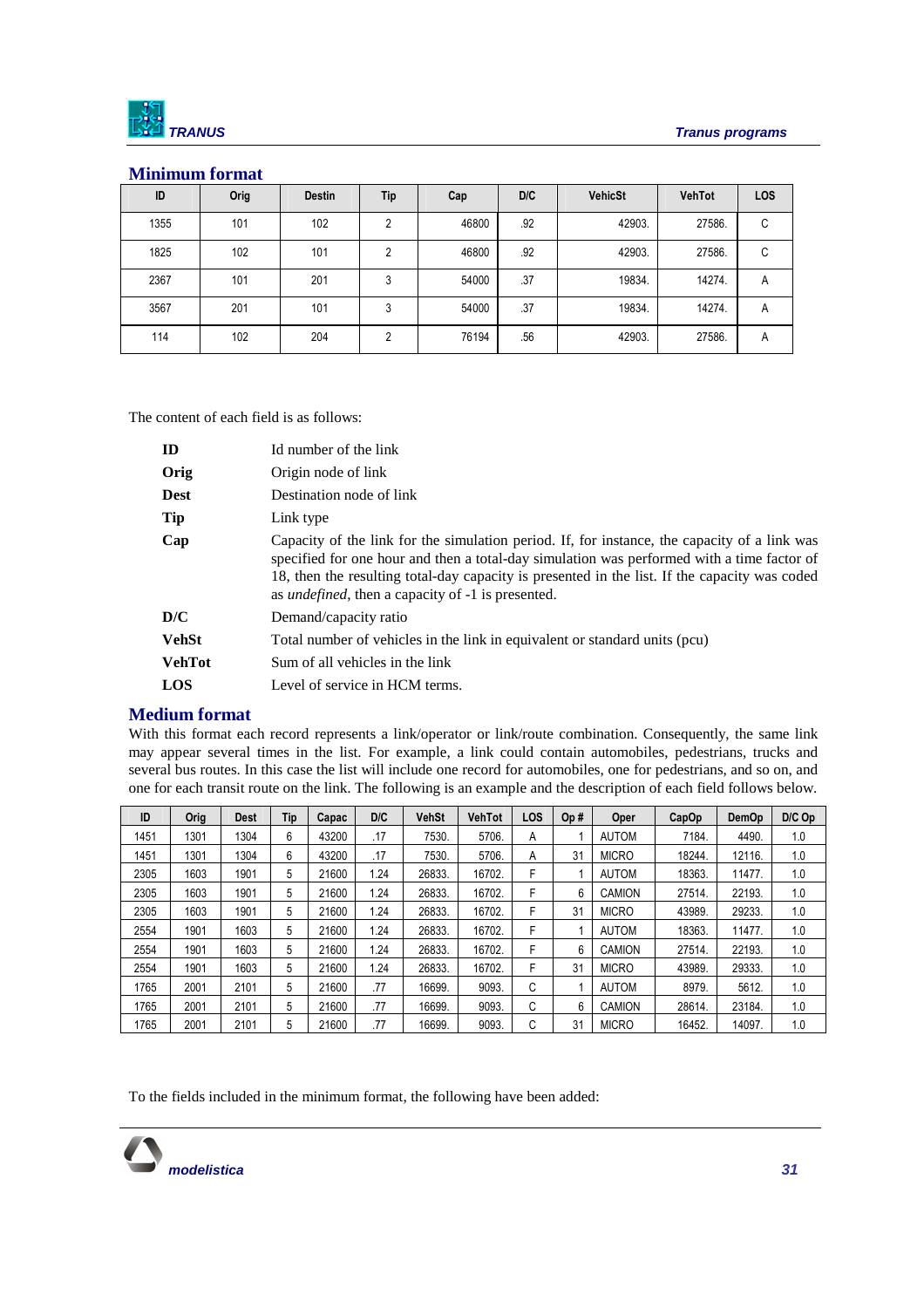![](_page_35_Picture_1.jpeg)

| Op#      | Id number of the operator or route                                                                |
|----------|---------------------------------------------------------------------------------------------------|
| Oper     | Name of operator or route                                                                         |
| CapOp    | Capacity of the operator or route for the simulation period                                       |
| DemOp    | Demand for operator or route in demand units (passengers, Tons, etc.) in the simulation<br>period |
| $D/C$ Op | Demand/capacity ratio in the operator or route for the period of simulation                       |
|          |                                                                                                   |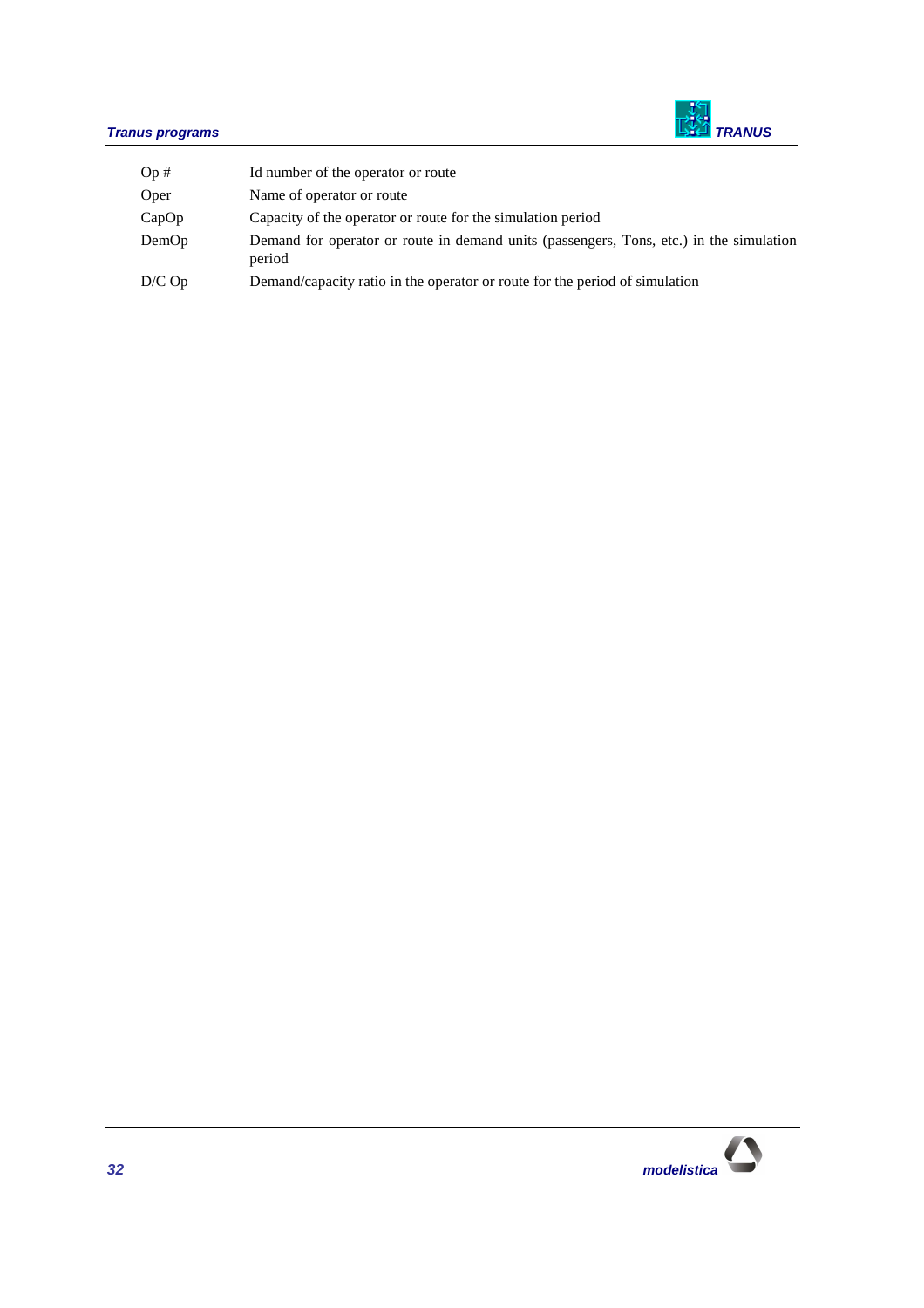![](_page_36_Picture_0.jpeg)

#### **Maximum format**

Produces a table with a very similar structure to the medium format, but with some additional fields for each link/operator or link/route combination.

| Id   | Or  | Des | Tip | CapV  | D/C | VehSt  | VehTt  | Srv         | Oper# | <b>Oper</b>   | Capac  | <b>DemOp</b> | VehOp  | D/CO <sub>p</sub> | <b>VehSt</b> | <b>VELin</b> | VELfi | <b>ESPin</b> | <b>ESPfi</b> |
|------|-----|-----|-----|-------|-----|--------|--------|-------------|-------|---------------|--------|--------------|--------|-------------------|--------------|--------------|-------|--------------|--------------|
| 2102 | 101 | 102 |     | 46800 | .92 | 42903. | 27586. | $\sim$<br>U |       | <b>AUTOM</b>  | 30400. | 30400        | 19000. | 1.00              | 19000.       | 80.          | 44.   | .00          | .00          |
| 2102 | 101 | 102 |     | 46800 | .92 | 42903. | 27586. | $\sim$<br>◡ |       | <b>CAMION</b> | 72844. | 72844.       | 6070.  | 1.00              | 18211        | 60.          | 33.   | .00          | .00          |
| 2102 | 101 | 102 |     | 46800 | .92 | 42903. | 27586. | $\sim$<br>◡ | 21    | <b>BUS</b>    | 26438. | 26438.       | 661    | 1.00              | 1983.        | 60.          | 33.   | .12          | .12          |
| 2205 | 101 | 102 |     | 46800 | .92 | 42903. | 27586. | $\sim$<br>U | 31    | <b>MICRO</b>  | 27819. | 27819.       | 1855.  | 1.00              | 3709.        | 60.          | 33.   | .10          | .10          |
| 2205 | 102 | 101 |     | 46800 | .92 | 42903. | 27586. | $\sim$<br>◡ |       | <b>AUTOM</b>  | 30400  | 30400        | 19000. | 1.00              | 19000.       | 80.          | 44.   | .00          | .00          |
| 2205 | 102 | 101 |     | 46800 | .92 | 42903. | 27586. | $\sim$<br>U | 6     | CAMION        | 72844. | 72844.       | 6070.  | 1.00              | 18211        | 60.          | 33.   | .00          | .00          |
| 2205 | 102 | 101 |     | 46800 | .92 | 42903. | 27586. | $\sim$<br>U | 21    | <b>BUS</b>    | 26438. | 26438.       | 661    | 1.00              | 1983.        | 60.          | 33.   | .12          | .12          |
| 2205 | 102 | 101 |     | 46800 | .92 | 42903. | 27586. | $\sim$<br>U | 31    | <b>MICRO</b>  | 27819. | 27819.       | 1855.  | 1.00              | 3709.        | 60.          | 33.   | .10          | .10          |
| 3144 | 101 | 201 |     | 54000 | .37 | 19834. | 14274. | A           |       | <b>AUTOM</b>  | 18106. | 18106.       | 1316.  | 1.00              | 11316.       | 60.          | 58.   | .00          | .00          |
| 3144 | 101 | 201 |     | 54000 | .37 | 19834. | 14274. | A           | 6     | <b>CAMION</b> | 6413.  | 6413.        | 534.   | 1.00              | 1870.        | 45.          | 43.   | 00           | .00          |
| 3144 | 101 | 201 |     | 54000 | .37 | 19834. | 14274. | A           | 21    | <b>BUS</b>    | 23539. | 23539.       | 588.   | 1.00              | 2060.        | 30.          | 29.   | .12          | .12          |
| 3144 | 101 | 201 |     | 54000 | .37 | 19834. | 14274. |             | 31    | <b>MICRO</b>  | 27528. | 27528.       | 1835.  | 1.00              | 4588.        | 35.          | 34.   | .10          | .10          |

The following fields have been added with respect to the medium format:

- VehOp Number of vehicles of the operator or route for the simulation period
- VehSt Number of vehicles of the operator or route in standard or equivalent units (pcu)
- VELin Initial free-flow speed for the operator or route
- VELfin Final congested speed for the operator or route
- ESPin Initial waiting time for passengers boarding the route at link (free-flow conditions)
- Espfin Final congested waiting time for passengers boarding the route at link

![](_page_36_Picture_12.jpeg)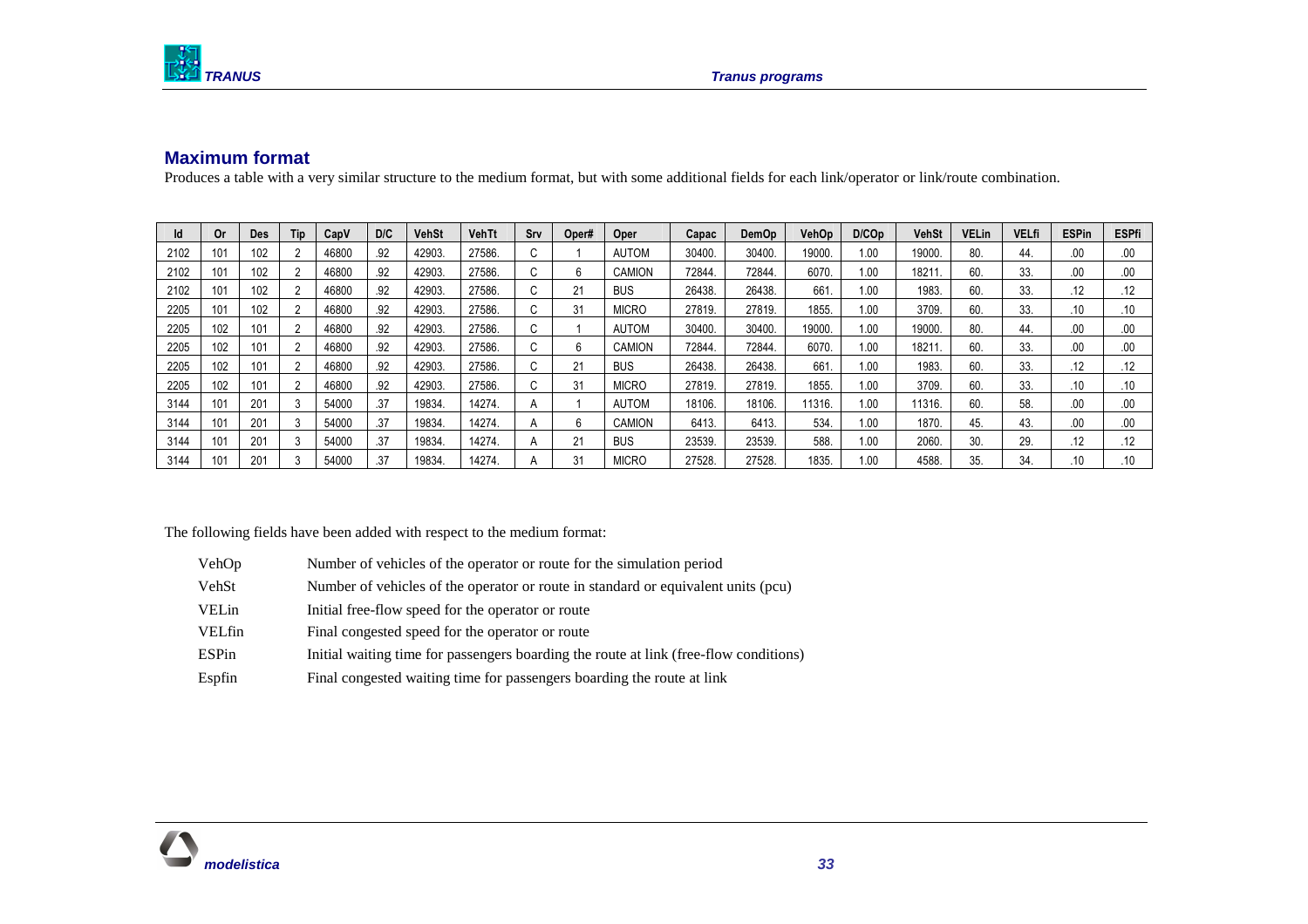![](_page_37_Picture_1.jpeg)

#### **Option 5 – Performance indicators**

With this option, many tables are produced with indicators of the transport system as a whole. Tables are organized with user indicators first, followed by operators' indicators and finally administrators' indicators. The format of the report is ASCII text tab-delimited.

#### **Total trips by category and mode**

This table presents door-to-door trips for all categories by mode. Care must be taken with the units, since some may correspond to passengers, some to Tons, and so on. Consequently the total at the end could be irrelevant..

| TOTAL TRIPS BY CATEGORY AND MODE |
|----------------------------------|
|----------------------------------|

| Catld | CatName             | Auto   | Taxi | <b>Transit</b> | Light<br>Freight | Heavy<br>Freight | <b>TOTAL</b> |
|-------|---------------------|--------|------|----------------|------------------|------------------|--------------|
|       | Retail/serv         | 21672  | 135  | 27267          | 0                |                  | 49074        |
| 2     | Education           | 12227  | 33   | 41602          |                  |                  | 53862        |
| 3     | WorkLow             | 20999  | 30   | 57698          | 0                | 0                | 78728        |
| 4     | WorkHigh            | 53238  | 51   | 12761          | 0                |                  | 66049        |
| 5     | <b>ExternalPass</b> | 15544  | 714  | 19007          |                  |                  | 35265        |
| 10    | Freight             | 0      | 0    | 0              | 1725             | 880              | 2605         |
|       | <b>TOTAL</b>        | 123679 | 964  | 158335         | 1725             | 880              | 285583       |

#### **Repressed demand by category and mode**

In the first iteration the transport model assigns trips to an empty network, i.e. without congestion. As congestion builds up in subsequent iterations, the number of trips gets reduced, as a function of the elasticity in the trip generation model. Consequently, the difference between the number of trips in the first iteration and the last represent the number of trips that were not made because of congestion, that is, the repressed demand.

| Catld | <b>CatName</b>      | <b>Trips</b> | % of Total |
|-------|---------------------|--------------|------------|
|       | Retail/serv         | 10880        | 0.18       |
| 2     | Education           | 12465        | 0.19       |
| 3     | WorkLow             | 11453        | 0.13       |
| 4     | WorkHigh            | 12109        | 0.15       |
| 5     | <b>ExternalPass</b> |              | 0          |
| 10    | Freight             |              |            |

#### **REPRESEED DEMAND BY CATEGORY AND MODE**

In this example external passengers and freight have been defined exogenously, and consequently have no elasticity and no repressed demand.

#### **Total statistics by transport category**

For each transport category total statistics are presented as shown in the example below. Total Distance may be in passenger-km, Ton-miles, and so on and for peak-hour or total-day, depending on the model specifications defined by the user. Total Cost is the total amount of money paid by travelers of each category in monetary units. Total Travel Time is the total amount of time spent by travelers of each category actually traveling (excluding waiting time). Dividing Time/Distance gives average speed by category. Total Waiting Time is the total time

![](_page_37_Picture_15.jpeg)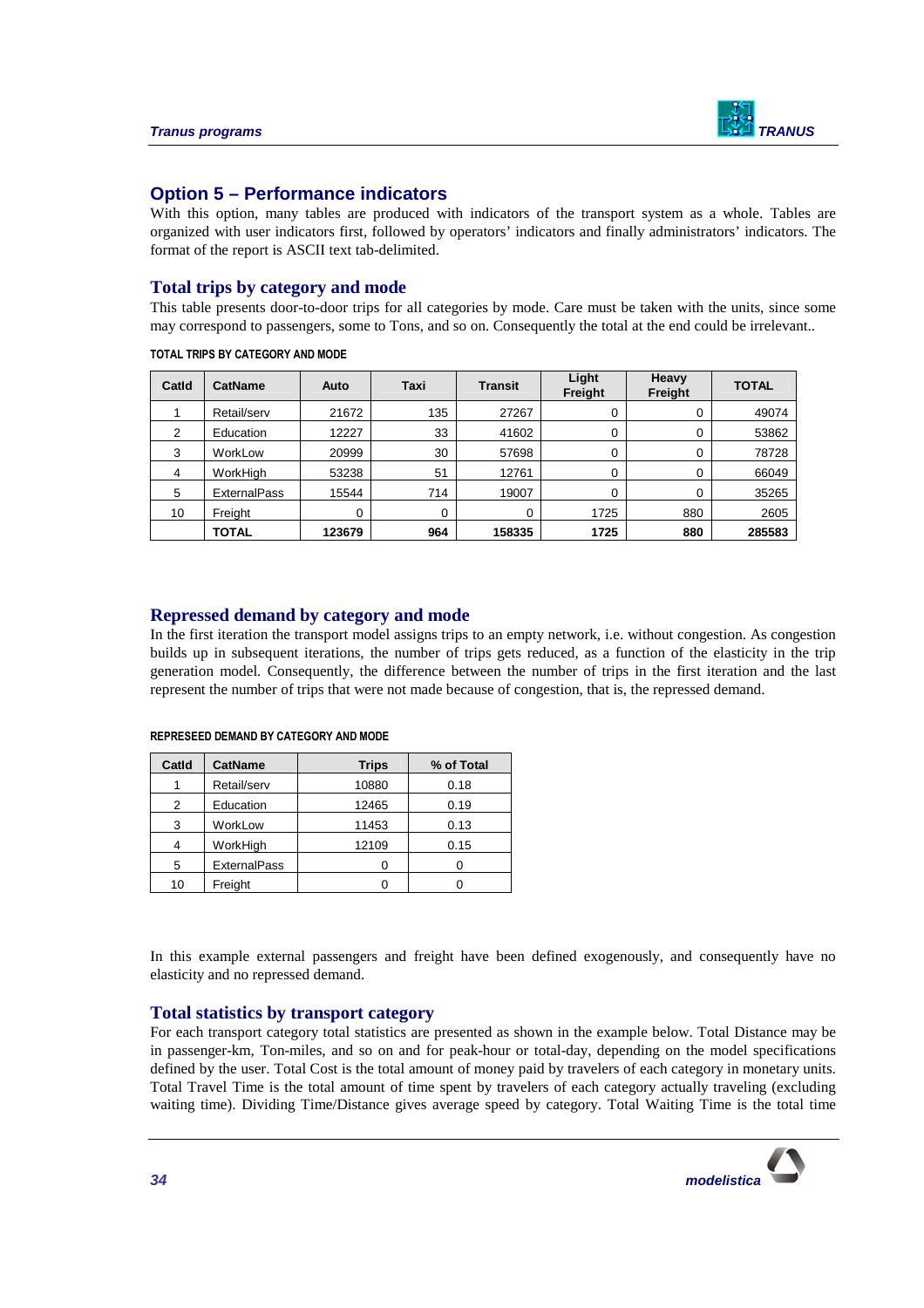![](_page_38_Picture_0.jpeg)

spent by travelers waiting for services, usually transit services. Total Disutility is the total composite cost of travel for each category in monetary units. Cost, plus Travel Time multiplied by the value of travel time, plus waiting time multiplied by the value of waiting time, yields Total Generalized Cost.

| Catld | <b>CatName</b> | <b>Distance</b> | Cost     | <b>TravTime</b> | WaitTime | <b>Disutil</b> |
|-------|----------------|-----------------|----------|-----------------|----------|----------------|
|       | Retail/serv    | 581112          | 10606136 | 26418           | 3818     | 19649906       |
| 2     | Education      | 741279          | 5992594  | 37955           | 6535     | 18087762       |
| 3     | WorkLow        | 1067080         | 18012224 | 53432           | 8395     | 22532666       |
|       | WorkHigh       | 754980          | 14434583 | 24126           | 1900     | 20256146       |
| 5     | ExternalPass   | 1878865         | 36083628 | 43023           | 5189     | 31812002       |
| 10    | Freight        | 146706          | 54057708 | 4940            | 0        | 35014780       |

#### **TOTAL STATISTICS BY TRANSPORT CATEGORY**

#### **Average statistics by transport category**

This table has the same format as the previous one, but in terms of averages. It is simply the result of dividing the totals of the previous table by the corresponding total number of trips in the first table. Note that in the case of travel and waiting time the results will be in decimal hours (multiply by 60 to obtain minutes).

| Catld          | <b>CatName</b>      | <b>Distance</b> | Cost     | <b>TravTime</b> | WaitTime | <b>Disutil</b> |
|----------------|---------------------|-----------------|----------|-----------------|----------|----------------|
|                | Retail/serv         | 11.84           | 216.13   | 0.54            | 0.08     | 400.42         |
| $\overline{2}$ | Education           | 13.76           | 111.26   | 0.7             | 0.12     | 335.82         |
| 3              | WorkLow             | 13.55           | 228.79   | 0.68            | 0.11     | 286.21         |
| 4              | WorkHigh            | 11.43           | 218.54   | 0.37            | 0.03     | 306.68         |
| 5              | <b>ExternalPass</b> | 53.28           | 1023.21  | 1.22            | 0.15     | 902.08         |
| 10             | Freight             | 56.32           | 20751.52 | 1.9             |          | 13441.37       |

#### **AVERAGE STATISTICS BY TRANSPORT CATEGORY**

#### **Statistics by transport operator**

The following indicators are presented for each operator:

![](_page_38_Picture_11.jpeg)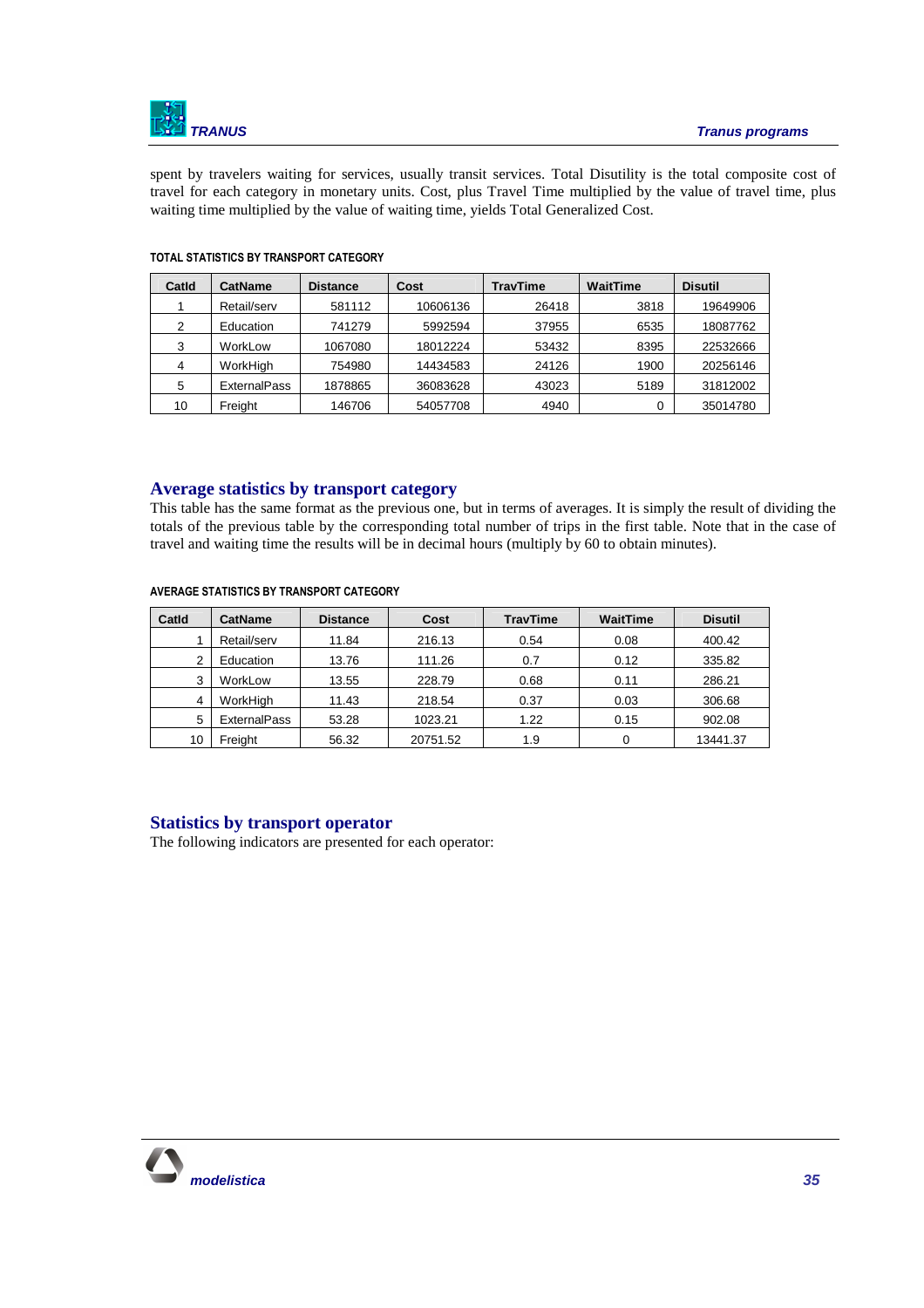![](_page_39_Picture_1.jpeg)

#### **STATISTICS BY TRANSPORT OPERATOR**

| OperId | <b>OperName</b>    | <b>Trips</b> | <b>Units-Dist</b> | <b>Energy</b> | <b>Costs</b> | <b>Income</b> | Revenue      |
|--------|--------------------|--------------|-------------------|---------------|--------------|---------------|--------------|
|        | Automobile         | 123679       | 2042047           | 16983068      | 48714200     | 36535680      | $-1.2E + 07$ |
| 2      | Taxi               | 964          | 39848             | 356966        | 1.014.007    | 5,854,694     | 4,840,687    |
| 3      | Pedestrians        | 308844       | 98741             | 0             | 0            | 0             | 0            |
| 31     | Conv Bus           | 15512        | 126876            | 527141        | 1566640      | 1558068       | $-8572$      |
| 32     | Urban Bus          | 17953        | 151514            | 670242        | 1985704      | 2092307       | 106603       |
| 33     | <b>Minibus</b>     | 185362       | 1379589           | 5221412       | 16560649     | 18700616      | 2139967      |
| 34     | Suburb Bus         | 44225        | 531097            | 734793        | 3402007      | 7521209       | 4119202      |
| 35     | Interurb Bus       | 18188        | 652578            | 284604        | 3184660      | 12731831      | 9547171      |
| 36     | School Bus         | 4532         | 13082             | 0             | 108889       | 135964        | 27074        |
| 40     | Light Truck        | 1725         | 96025             | 3925982       | 17964436     | 21557324      | 3592888      |
| 46     | <b>Heavy Truck</b> | 880          | 50679             | 7471430       | 27083636     | 32500400      | 5416764      |

The meaning of each column is as follows:

| OperId       | Id number of operator                                                                                                      |
|--------------|----------------------------------------------------------------------------------------------------------------------------|
| OperName     | Name of operator                                                                                                           |
| <b>Trips</b> | Number of trips, that is, total boarding                                                                                   |
| Units-Dist   | Units-distance traveled, such as passenger-km or Ton-miles                                                                 |
| Energy       | Energy used by operator, in the corresponding units such as liters of gasoline, gallons of<br>diesel fuel, kilowatts, etc. |
| Costs        | Total operating cost                                                                                                       |
| Income       | Total operating income                                                                                                     |
| Revenue      | Difference between costs and income                                                                                        |

Note that the total number of trips or boarding can be larger than the number of trips by mode in the user tables. This is because a traveler may have made a door-to-door trip with several transfers, thus boarding units several times.

#### **Statistics by transport administrators**

For each transport administrator, this table presents the total length, possible income from tolls, maintenance costs and revenues (income – costs). Note that in length each way is counted, that is, a two-way roads gest counted twice.

| STATISTICS BY TRANSPORT ADMINISTRATOR |
|---------------------------------------|
|---------------------------------------|

| Admld | AdmName  | Length | <b>Income</b> | <b>MaintCost</b> | Revenue |  |
|-------|----------|--------|---------------|------------------|---------|--|
|       | Gobierno | 1697   | 4858504       | 1700476          | 3158028 |  |
| 4     | Pocaterr | 87     | 3158028       | 1421112          | 1736915 |  |

![](_page_39_Picture_11.jpeg)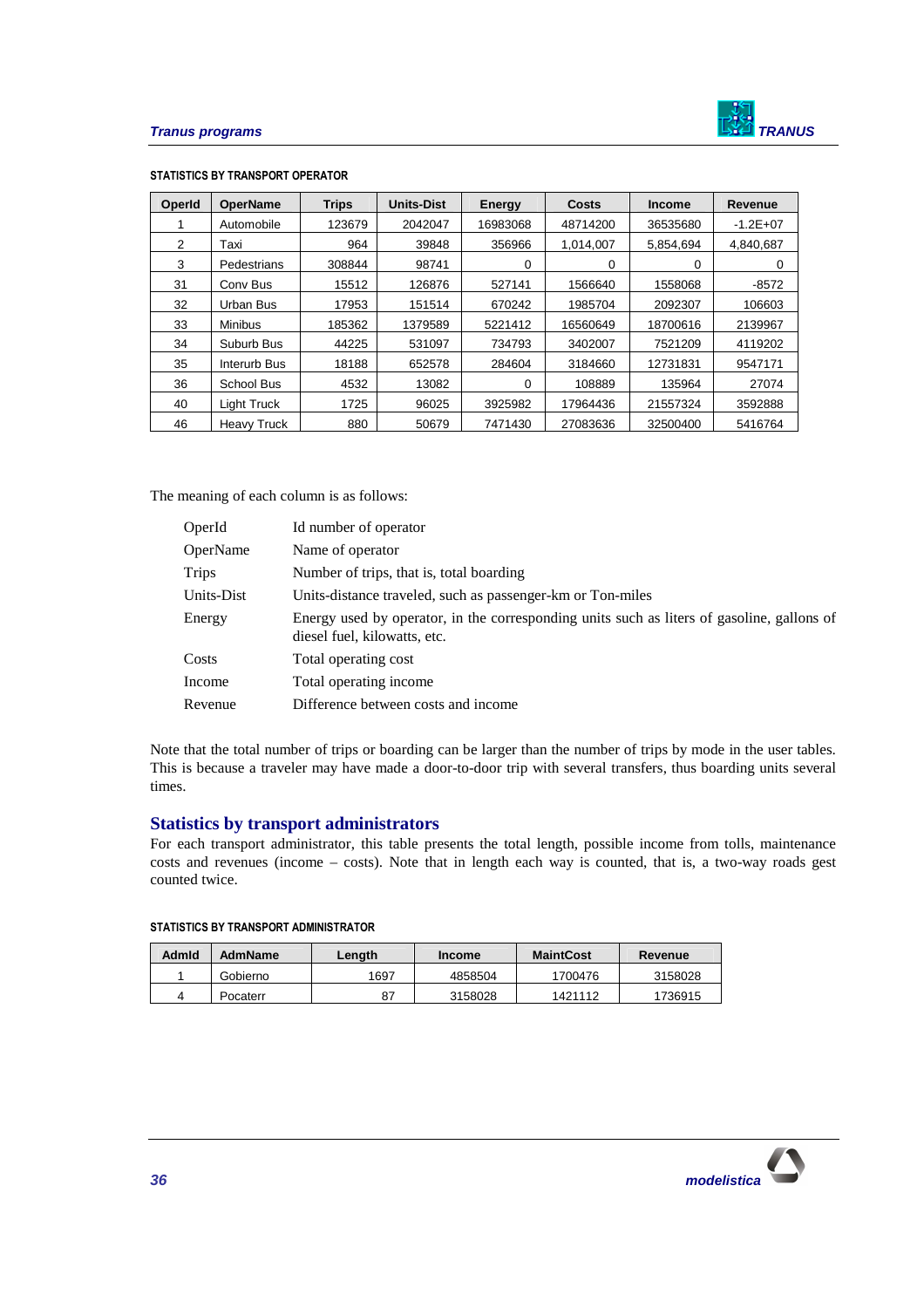![](_page_40_Picture_1.jpeg)

#### **Statistics by category and operator**

A series of tables with identical format are presented with the relationships between demand categories and operators. The following is an example of the first table showing the number of boardings.

| <b>CAT/OP</b>       | Auto   | $\overline{2}$<br>Taxi | 3<br><b>Pedestr</b> | 31<br><b>Conv Bus</b> | 32<br><b>Urb Bus</b> | 33<br><b>Minibus</b> | 34<br><b>Suburb</b> | 35<br><b>InterUrb</b> |
|---------------------|--------|------------------------|---------------------|-----------------------|----------------------|----------------------|---------------------|-----------------------|
| Retail/serv         | 21672  | 135                    | 55296               | 2900                  | 3018                 | 30747                | 6717                | 80                    |
| Education           | 12227  | 33                     | 84981               | 4580                  | 5200                 | 53910                | 8562                | 128                   |
| WorkLow             | 20999  | 30                     | 117430              | 6271                  | 6499                 | 66507                | 17302               | 123                   |
| WorkHigh            | 53238  | 51                     | 26039               | 1261                  | 1712                 | 15251                | 3605                | 65                    |
| <b>ExternalPass</b> | 15544  | 714                    | 25098               | 500                   | 1524                 | 18948                | 8038                | 17793                 |
| <b>TOTAL</b>        | 123679 | 964                    | 308844              | 15512                 | 17953                | 185363               | 44225               | 18188                 |

#### **BOARDINGS BY CATEOGRY AND OPERATOR**

The sum of all boardings for each operator must be the same as in the previous *Statistics by Operator* table. Adding horizontally to obtain total boardings by category may result in a bigger figure compared to the total number of trips by category in the first table, because of possible transfers. The number of boardings may be divided by the number of trips to obtain the average number of transfers. With program MATESP very detailed tables of transfers may be obtained.

Similarly, the following tables by category and operator are produced:

- **Monetary cost by category and operator:** total amount of money that each operator pays to each operator. The vertical sum represents total income by operator, and should be the same as in table *Statistics by Operator* described before. The horizontal sum should be the same as the cost column in the *Total Statistics by Transport Category*.
- o **Travel time by category and operator:** same as above but in time units. The horizontal sum must be the same as that reported in the *Statistics by Operator* table.
- o **Waiting time by category and operator:** time spent by travelers of category waiting for units of operator, in hours.
- o **Total time by category and operator:** sum of the two previous tables.
- o **Distance by category and operator:** In units such as passenger-km, Tons-miles, etc. The horizontal sum must be the same as in the table *Total Statistics by Transport Category*.

#### **Option 6 - Cordons (only with IMPTRA.DAT)**

An example follows of the table that results with this option, as specified with file IMPTRA.DAT. A cordon is defined as a set of links. IMPTRA presents the results of assigned vehicles in standard and total units for each link in the set, followed by observed values as specified in IMPTRA.DAT.

![](_page_40_Picture_15.jpeg)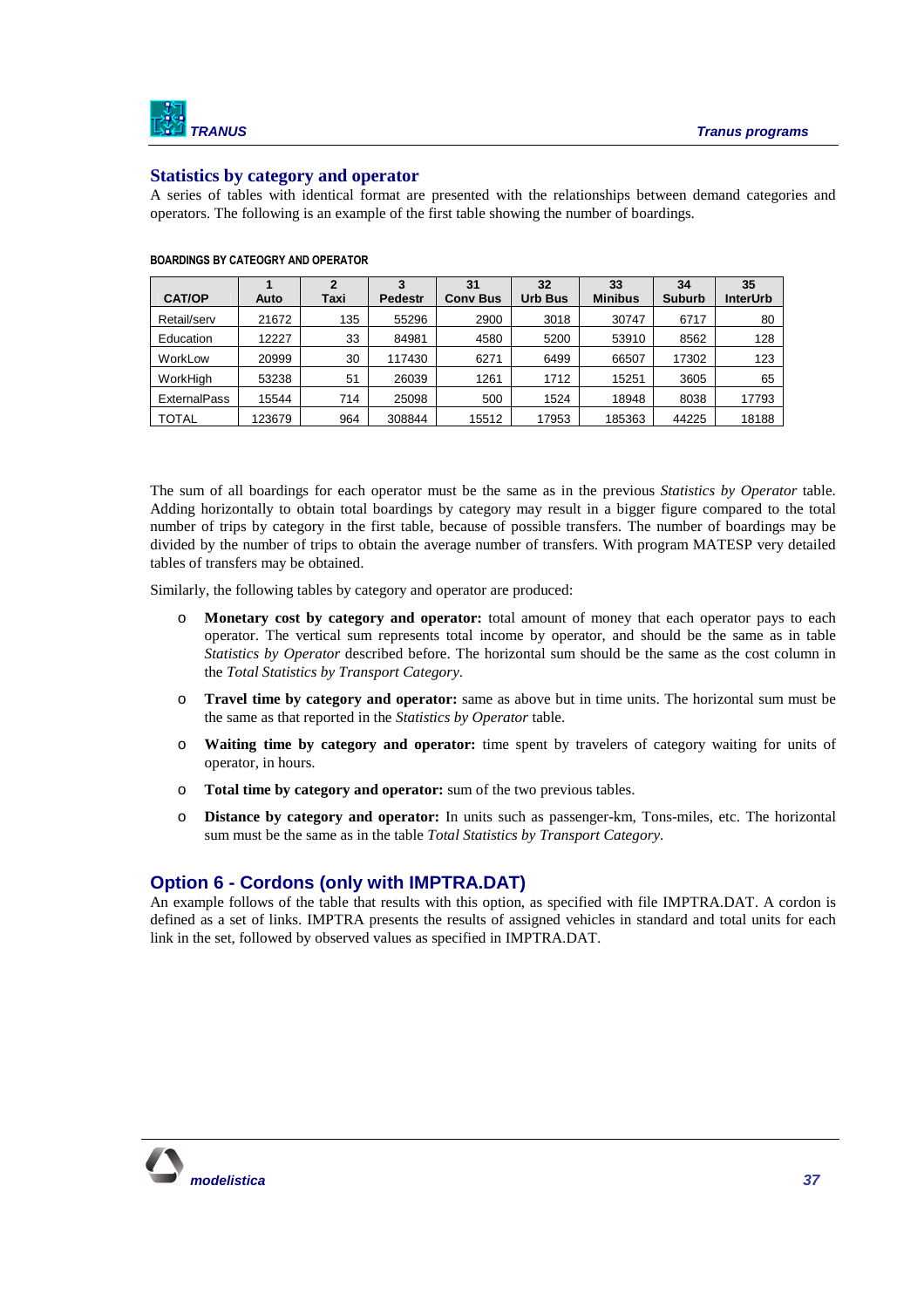![](_page_41_Picture_1.jpeg)

| <b>Direction</b><br>Cordon |                  |              |        |        |
|----------------------------|------------------|--------------|--------|--------|
| <b>NthCBD</b>              | <b>North</b>     |              |        |        |
| Orig                       | <b>Dest</b>      | <b>VehSt</b> | VehTot | Count  |
| 2500                       | 2988             | 56356        | 46014  | 43800  |
| 2988                       | 2500             | 70811        | 60083  | 55800  |
| 3835                       | 3745             | 36657        | 30215  | 27200  |
| 3651                       | 3781             | 28669        | 24421  | 22000  |
| 3654                       | 3173             | 55501        | 46235  | 47100  |
| 3776                       | 3781             | 25756        | 23800  | 24100  |
| <b>TOTAL</b>               |                  | 273750       | 230768 | 220000 |
| Cordon                     | <b>Direction</b> |              |        |        |
| <b>EstCBD</b>              | East             |              |        |        |
| Orig                       | <b>Dest</b>      | <b>VehSt</b> | VehTot | Count  |
| 3215                       | 3772             | 7302         | 6448   | 7800   |
| 3367                       | 3799             | 3528         | 1947   | 1800   |
| 3204                       | 3849             | 28677        | 23198  | 19800  |
| 3183                       | 3696             | 74489        | 61297  | 62400  |
| 3301                       | 3388             | 38006        | 29575  | 28400  |
| 3339                       | 3301             | 35843        | 29731  | 30200  |
| <b>TOTAL</b>               |                  | 187845       | 152196 | 150400 |

#### **Routes profiles (option 7)**

For each route, the following table is presented:

![](_page_41_Picture_5.jpeg)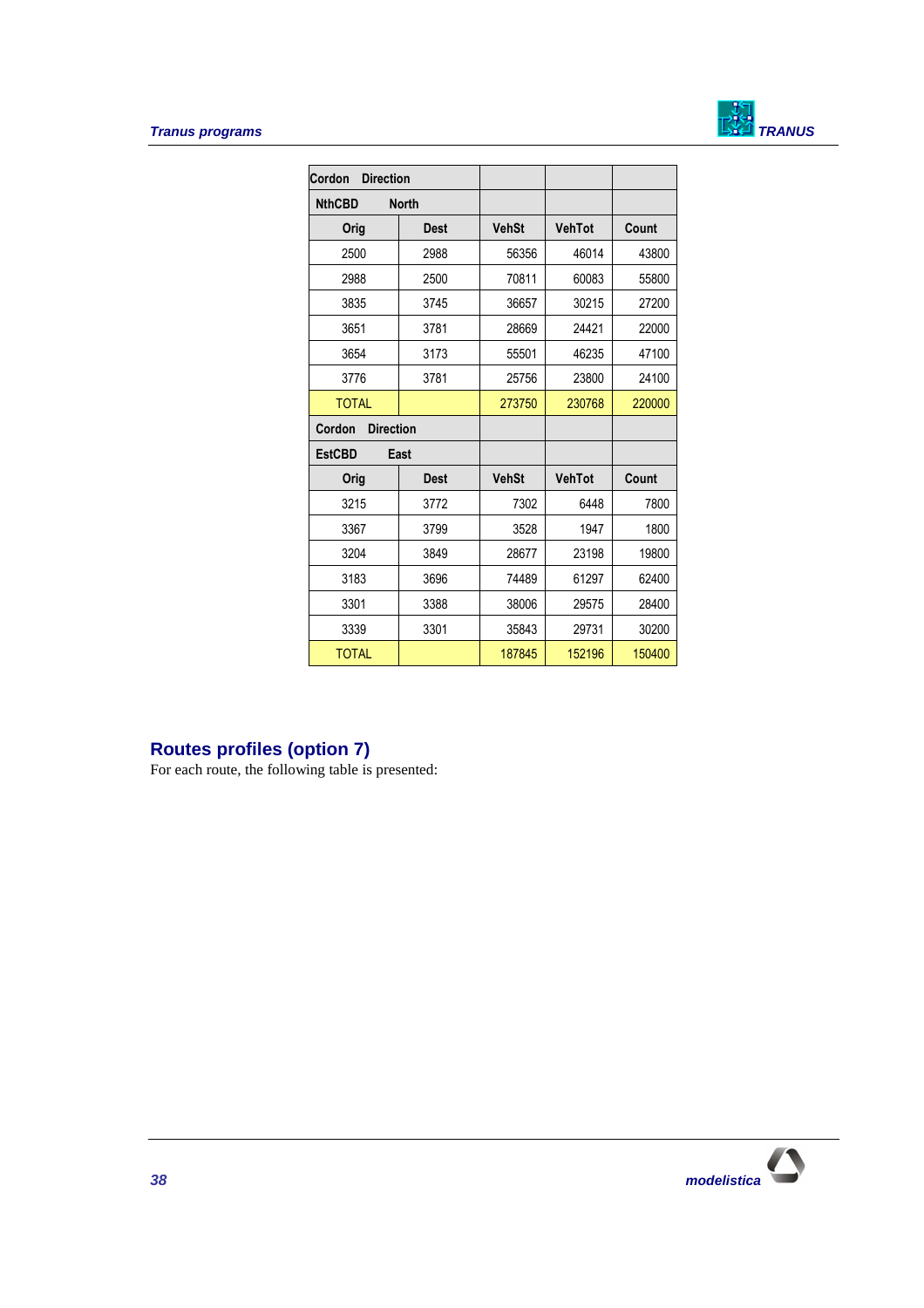![](_page_42_Picture_0.jpeg)

| Orig | <b>Dest</b> | Capac | Deman | Dem/Cap | Velo             | <b>SpareCap</b> | <b>Board</b> | Aligh        | FinalCap | WaitTime |
|------|-------------|-------|-------|---------|------------------|-----------------|--------------|--------------|----------|----------|
|      |             |       | d     |         | C                |                 |              | t            |          |          |
| 101  | 152         | 9216. | 832.  | 0.09    | 4.               | 9216.           | 832.         | 0.           | 8384.    | 0.05.24  |
| 102  | 152         | 9216. | 2799. | 0.30    | 4.               | 9216.           | 2799.        | 0.           | 6417.    | 0.07:33  |
| 104  | 151         | 9216. | 64.   | 0.01    | 4.               | 9216.           | 64.          | 0.           | 9152.    | 0.04:20  |
| 105  | 151         | 9216. | 607.  | 0.07    | $\overline{4}$ . | 9216.           | 607.         | 0.           | 8609.    | 0.05.06  |
| 151  | 104         | 9216. | 23.   | 0.00    | 4.               | 9193.           | 0.           | 23.          | 9216.    | 0.04:14  |
| 151  | 105         | 9216. | 448.  | 0.05    | 4.               | 8768.           | $\mathbf{0}$ | 448.         | 9216.    | 0.04:14  |
| 151  | 152         | 9216. | 5275. | 0.57    | 30.              | 6787.           | 2845.        | 785.         | 4726.    | 0.08:47  |
| 151  | 351         | 9216. | 2665. | 0.29    | 30.              | 6763.           | 212.         | 0.           | 6551.    | 0.04:40  |
| 152  | 101         | 9216. | 691.  | 0.08    | 4.               | 8525.           | 0.           | 691.         | 9216.    | 0.04:14  |
| 152  | 102         | 9216. | 2096. | 0.23    | 4.               | 7120.           | 0.           | 2096.        | 9216.    | 0.04:14  |
| 152  | 151         | 9216. | 5567. | 0.60    | 30.              | 4462.           | 813.         | 2743.        | 6392.    | 0.06:25  |
| 152  | 751         | 9216. | 5632. | 0.61    | 30.              | 4492.           | 908.         | 0.           | 3584.    | 0.06.36  |
| 301  | 351         | 9216. | 1181. | 0.13    | 4.               | 9216.           | 1181.        | $\mathbf{0}$ | 8035.    | 0.05:50  |
| 302  | 351         | 9216. | 881.  | 0.10    | 4.               | 9216.           | 881.         | $\mathbf{0}$ | 8335.    | 0.05:28  |
| 351  | 151         | 9216. | 2063. | 0.22    | 30.              | 7153.           | 0.           | 204.         | 7357.    | 0.04:14  |
| 351  | 301         | 9216. | 1316. | 0.14    | 4.               | 7900.           | $\mathbf{0}$ | 1316.        | 9216.    | 0.04.14  |
| 351  | 302         | 9216. | 1349. | 0.15    | 4.               | 7867.           | 0.           | 1349.        | 9216.    | 0.04:14  |
| 701  | 751         | 9216. | 1525. | 0.17    | 4.               | 9216.           | 1525.        | 0.           | 7691.    | 0.06:14  |
| 711  | 2051        | 9216. | 182.  | 0.02    | 4.               | 9216.           | 182.         | $\mathbf{0}$ | 9034.    | 0.0431   |
| 751  | 152         | 9216. | 4798. | 0.52    | 30.              | 4418.           | 0.           | 654.         | 5072.    | 0.04:14  |
| 751  | 701         | 9216. | 1044. | 0.11    | 4.               | 8172.           | 0.           | 1044.        | 9216.    | 0.04.14  |
| 751  | 2051        | 9216. | 6197. | 0.67    | 30.              | 3019.           | $\mathbf{0}$ | 437.         | 3456.    | 0.04:14  |
| 2002 | 2052        | 9216. | 2683. | 0.29    | 4.               | 9216.           | 2683.        | 0.           | 6533.    | 0.07.26  |
| 2051 | 711         | 9216. | 262.  | 0.03    | 4.               | 8954.           | 0.           | 262.         | 9216.    | 0.04:14  |
| 2051 | 751         | 9216. | 4883. | 0.53    | 30.              | 4850.           | 517.         | 0.           | 4333.    | 0.05:35  |
| 2051 | 2052        | 9216. | 6487. | 0.70    | 30.              | 3668.           | 939.         | 0.           | 2729.    | 0.07:13  |
| 2052 | 2002        | 9216. | 3174. | 0.34    | 4.               | 6042.           | 0.           | 3174.        | 9216.    | 0.04.14  |
| 2052 | 2051        | 9216. | 5410. | 0.59    | 30.              | 3806.           | 0.           | 1176.        | 4982.    | 0.04:14  |
| 2052 | 5651        | 9216. | 3463. | 0.38    | 30.              | 5753.           | 0.           | 0.           | 5753.    | 0.04:14  |
| 5401 | 5651        | 9216. | 2876. | 0.31    | 4.               | 9216.           | 2876.        | $\mathbf{0}$ | 6340.    | 0.07:37  |
| 5651 | 2052        | 9216. | 2876. | 0.31    | 30.              | 6340.           | 0.           | 0.           | 6340.    | 0.04:14  |
| 5651 | 5401        | 9216. | 3463. | 0.38    | $\overline{4}$ . | 5753.           | $\mathbf{0}$ | 3463.        | 9216.    | 0.04:14  |

Each record represents a link, identified by the origin and destination node numbers. The definitions of the fields are the following:

| Capac           | Capacity of the route in link, calculated as the frequency multiplied by the capacity of<br>each vehicle. For a given route, capacity should be the same in all links. |
|-----------------|------------------------------------------------------------------------------------------------------------------------------------------------------------------------|
| <b>Demand</b>   | Number of on-board passengers in the link                                                                                                                              |
| Dem/Cap         | Demand/Capacity ratio in link                                                                                                                                          |
| <b>Speed</b>    | Speed of route in link                                                                                                                                                 |
| <b>SpareCap</b> | Spare capacity of route in link before boarding                                                                                                                        |
| <b>Board</b>    | Number of passengers boarding the route in link                                                                                                                        |
| Alight          | Number of passengers that alight from route in link                                                                                                                    |
| FinalCap        | Final capacity of route in link after boarding                                                                                                                         |
|                 |                                                                                                                                                                        |

![](_page_42_Picture_5.jpeg)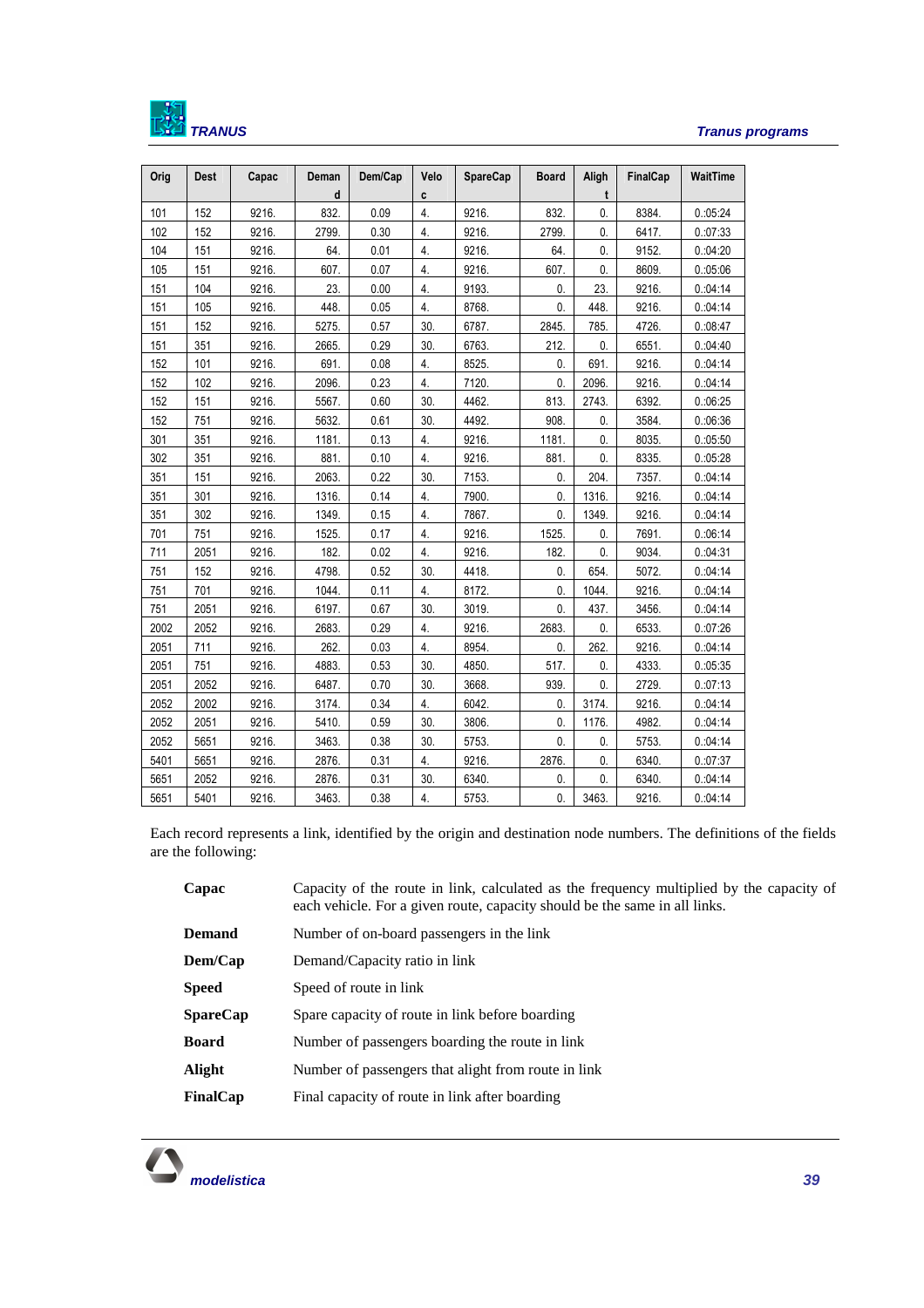![](_page_43_Picture_1.jpeg)

#### **WaitTime** Waiting time for those boarding route in link

The table for each route is followed by a number of statistics for the whole route. These are:

| TotalDist     | 16.7    |        |       |      |
|---------------|---------|--------|-------|------|
| TotalTime     |         | 0.9    |       |      |
| Pass-Dist     | 69209.3 |        |       |      |
| Vehic-Dist    |         | 400.8  |       |      |
| Vehic-Hours   |         | 22.7   |       |      |
| PasDis/VehHrs |         | 3046.2 |       |      |
| AvSpeed       |         | 17.6   |       |      |
| Frequency     |         | 24.0   |       |      |
| Fleet         |         | 27.    |       |      |
| CritVol       | 6487    | 0.70   | 2051- | 2052 |

**TotalDist** Total length of route. Includes the return trip if the route was coded with the same Id both ways.

**TotalTime** Time units take to complete the route. Includes the return trip if the route was coded with the same Id both ways.

**Pass-Dist** such as passenger-km transported by the route.

**Veh-Dist** such as bus-km. Multiplying this value by the capacity of each vehicles gives total supply in passenger units. If this, in turn, is divided by Pass-Dist produces average occupancy.

- **Veh-Hours** such as bus-hours.
- PasDis/VehHrs A very effective indicator of the efficiency of the route.
- **AvSpeed** May or may not include the return trip
- **Frequency** Equilibrium frequency. The intermediate value between minimum and maximum estimated by the model. In vehicles per hour.
- **Fleet** Calculated as a function of Total Time and frequency, plus 20% to account for dead time in terminals.
- **CritVol** Critical volume, indicating the number of passengers, the demand/capacity ratio and the origin and destination numbers of the link where the critical volume takes place.

#### **Vehicle-distance by speed class (option 8)**

Produces a table for each operator with the distribution of vehicle-distance (vehicle-km) by speed class or speed range, as defined in file IMPTRA.DAT. The following table is an example compiled from several tables per operator. These tables are particularly useful to calculate emissions.

![](_page_43_Picture_17.jpeg)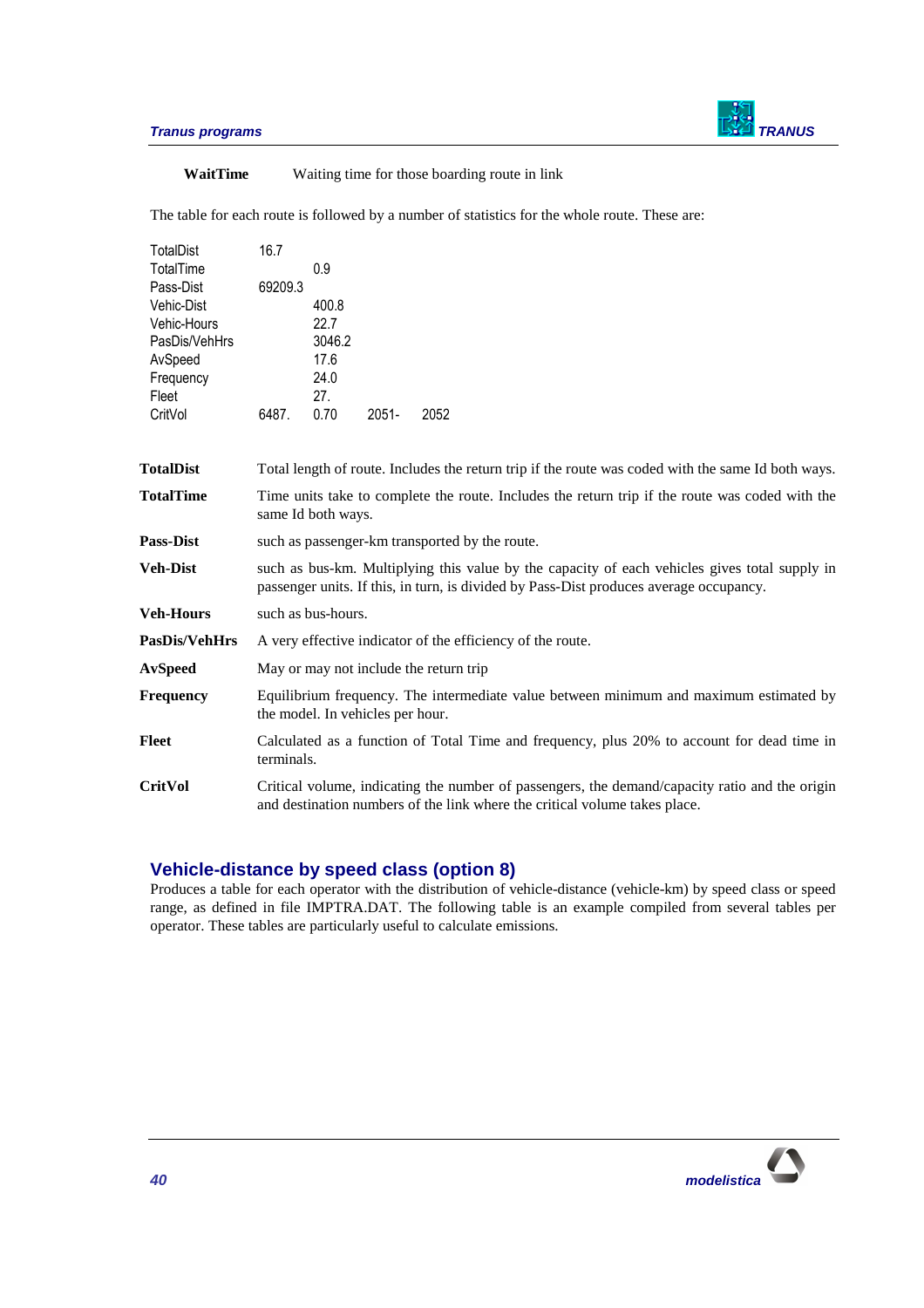![](_page_44_Picture_1.jpeg)

|                | <b>Speed class</b> | Vehicle type - Year 2005 Trend Scenario |          |          |              |  |  |  |  |  |
|----------------|--------------------|-----------------------------------------|----------|----------|--------------|--|--|--|--|--|
| <b>Minimum</b> | <b>Maximum</b>     | <b>SOV (1)</b>                          | HOV(2)   |          | <b>Buses</b> |  |  |  |  |  |
| $\Omega$       | 7.5                | 823768                                  | 116794   | 940562   | 6237         |  |  |  |  |  |
| 7.5            | 12.5               | 1729949                                 | 303598   | 2033547  | 12791        |  |  |  |  |  |
| 12.5           | 17.5               | 1928494                                 | 335444   | 2263938  | 10947        |  |  |  |  |  |
| 17.5           | 22.5               | 1500537                                 | 784561   | 2285098  | 28913        |  |  |  |  |  |
| 22.5           | 27.5               | 2964654                                 | 286392   | 3251046  | 27607        |  |  |  |  |  |
| 27.5           | 32.5               | 1809676                                 | 450316   | 2259992  | 6853         |  |  |  |  |  |
| 32.5           | 37.5               | 2724078                                 | 527395   | 3251473  | 8889         |  |  |  |  |  |
| 37.5           | 42.5               | 3252818                                 | 1096905  | 4349723  | 11564        |  |  |  |  |  |
| 42.5           | 47.5               | 2775869                                 | 1702735  | 4478604  | 5492         |  |  |  |  |  |
| 47.5           | 52.5               | 2643366                                 | 1498176  | 4141542  | 0            |  |  |  |  |  |
| 52.5           | 57.5               | 1948046                                 | 3535124  | 5483170  | 0            |  |  |  |  |  |
| 57.5           | 62.5               | 3394473                                 | 2228400  | 5622873  | 0            |  |  |  |  |  |
| 62.5           | 67.5               | 2909334                                 | 0        | 2909334  | $\mathbf 0$  |  |  |  |  |  |
| <b>Total</b>   |                    | 30405062                                | 12865840 | 43270902 | 119293       |  |  |  |  |  |

(1) SOV: Single occupancy vehicles

(2) HOV: High occupancy vehicles

#### **Link-route and category profile (option 9)**

This option produces a database-type table in tab-delimited ASCII format. Each record contains assignment results data at the most disaggregate level possible: link, operator/route and demand category. Consequently, the resulting file can be large. This file may be opened with a spreadsheet or preferably a database program. The user can then produce any number of custom tables from the results of the assignment.

The following is an example with just two links, but several operators and demand categories:

![](_page_44_Picture_8.jpeg)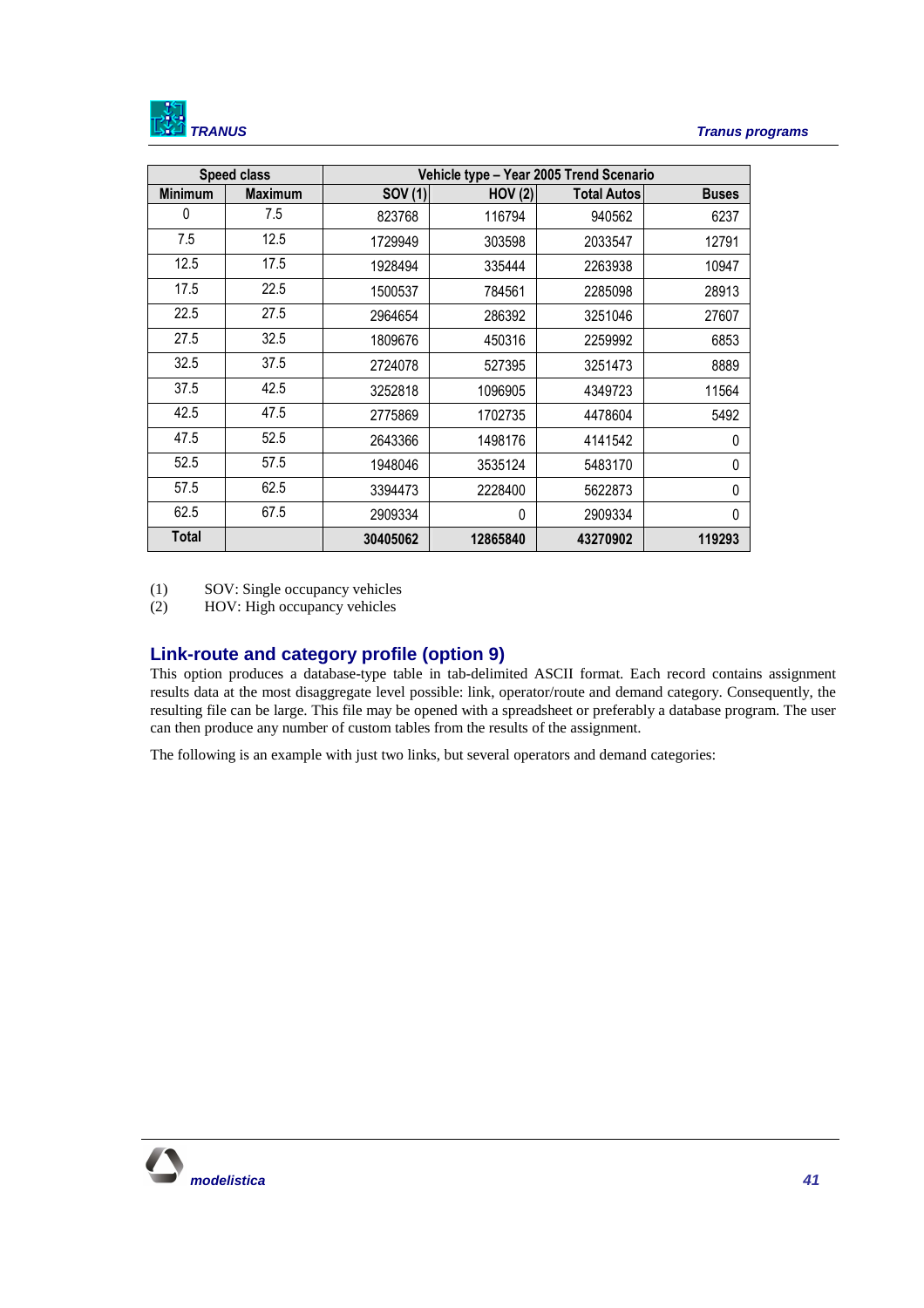![](_page_45_Picture_1.jpeg)

| Id             | Orig           | <b>Dest</b> | Tip | <b>Rutld</b> | Rut          | OperId | Oper          | Catld | Cat              | <b>Unit-Dist</b> | <b>Board</b> | Alight | Income |
|----------------|----------------|-------------|-----|--------------|--------------|--------|---------------|-------|------------------|------------------|--------------|--------|--------|
| $\mathbf{1}$   | 1              | 10109       | 15  | $-13$        | Pedestrian   | 13     | Pedestrian    | 11    | <b>WorkLow</b>   | 11.7             | 29.3         | 29.3   | 0.0    |
| $\mathbf{1}$   | $\mathbf{1}$   | 10109       | 15  | $-13$        | Pedestrian   | 13     | Pedestrian    | 12    | <b>Work Med</b>  | 2.8              | 6.9          | 6.9    | 0.0    |
|                | 1              | 10109       | 15  | $-13$        | Pedestrian   | 13     | Pedestrian    | 13    | <b>Work High</b> | 0.4              | 1.0          | 1.0    | 0.0    |
| $\overline{1}$ | $\mathbf{1}$   | 10109       | 15  | $-14$        | Pickup       | 14     | <b>Pickup</b> | 11    | <b>WorkLow</b>   | 8.8              | 21.9         | 0.0    | 0.8    |
| $\mathbf{1}$   | $\mathbf{1}$   | 10109       | 15  | $-14$        | Pickup       | 14     | <b>Pickup</b> | 12    | <b>Work Med</b>  | 4.4              | 11.1         | 0.0    | 0.4    |
| $\mathbf{1}$   | $\mathbf{1}$   | 10109       | 15  | $-14$        | Pickup       | 14     | Pickup        | 13    | Work_High        | 1.9              | 4.6          | 0.0    | 0.2    |
| $\mathbf{1}$   | 1              | 10109       | 15  | $-15$        | <b>Truck</b> | 15     | <b>Truck</b>  | 22    | <b>Timber</b>    | 0.0              | 0.0          | 0.0    | 0.0    |
| $\mathbf{1}$   | $\mathbf{1}$   | 10109       | 15  | $-15$        | <b>Truck</b> | 15     | <b>Truck</b>  | 23    | Agriculture      | 3.5              | 8.8          | 0.0    | 5.3    |
| $\mathbf{1}$   | $\mathbf{1}$   | 10109       | 15  | $-15$        | <b>Truck</b> | 15     | <b>Truck</b>  | 24    | Cattle           | 0.9              | 2.4          | 0.0    | 1.4    |
| $\mathbf{1}$   | $\mathbf{1}$   | 10109       | 15  | $-15$        | <b>Truck</b> | 15     | <b>Truck</b>  | 25    | <b>Miscell</b>   | 3.8              | 9.6          | 0.0    | 5.7    |
| 5              | $\overline{2}$ | 10222       | 12  | $-13$        | Pedestrian   | 13     | Pedestrian    | 11    | WorkLow          | 29.6             | 73.9         | 73.9   | 0.0    |
| 5              | $\overline{2}$ | 10222       | 12  | $-13$        | Pedestrian   | 13     | Pedestrian    | 12    | Work_Med         | 6.8              | 16.9         | 16.9   | 0.0    |
| 5              | $\overline{2}$ | 10222       | 12  | $-13$        | Pedestrian   | 13     | Pedestrian    | 13    | Work High        | 1.1              | 2.7          | 2.7    | 0.0    |
| 5              | $\overline{2}$ | 10222       | 12  | $-14$        | Pickup       | 14     | Pickup        | 11    | WorkLow          | 20.9             | 52.3         | 0.0    | 1.8    |
| 5              | $\overline{2}$ | 10222       | 12  | $-14$        | Pickup       | 14     | Pickup        | 12    | Work Med         | 9.9              | 24.6         | 0.0    | 0.9    |
| 5              | $\overline{2}$ | 10222       | 12  | $-14$        | Pickup       | 14     | Pickup        | 13    | Work_High        | 4.6              | 11.4         | 0.0    | 0.4    |
| 5              | $\overline{2}$ | 10222       | 12  | $-15$        | <b>Truck</b> | 15     | <b>Truck</b>  | 22    | Timber           | 0.0              | 0.0          | 0.0    | 0.0    |
| 5              | $\overline{2}$ | 10222       | 12  | $-15$        | <b>Truck</b> | 15     | <b>Truck</b>  | 23    | Agriculture      | 7.3              | 18.2         | 0.0    | 10.9   |
| 5              | $\overline{2}$ | 10222       | 12  | $-15$        | <b>Truck</b> | 15     | Truck         | 24    | Cattle           | 0.3              | 0.8          | 0.0    | 0.5    |
| 5              | $\mathfrak{p}$ | 10222       | 12  | $-15$        | <b>Truck</b> | 15     | Truck         | 25    | <b>Miscell</b>   | 2.7              | 6.7          | 0.0    | 4.0    |

| Id               | Link Id number                                                                                                    |
|------------------|-------------------------------------------------------------------------------------------------------------------|
| Orig             | Origin node of link                                                                                               |
| <b>Dest</b>      | Destination node of link                                                                                          |
| <b>Type</b>      | Link type of link                                                                                                 |
| RutId            | Route Id number. Appears negative if it corresponds to an operator without transit routes.                        |
| Route            | Name of operator/route                                                                                            |
| OperId           | Operator's Id number                                                                                              |
| <b>Oper</b>      | Operator's name                                                                                                   |
| CatId            | Id number of travel demand category                                                                               |
| Category         | Name of category                                                                                                  |
| <b>Unit-Dist</b> | Unit-distance traveled by category on link by operator (passenger-Km or Tons-Km)                                  |
| <b>Board</b>     | Demand units of the category that board the operator and route in link.                                           |
| Alight           | Demand units of the category that alight from the operator and route in link.                                     |
| Income           | Income of operator/route in link paid by category, including boarding tariffs and tariffs by<br>distance or time. |

![](_page_45_Picture_4.jpeg)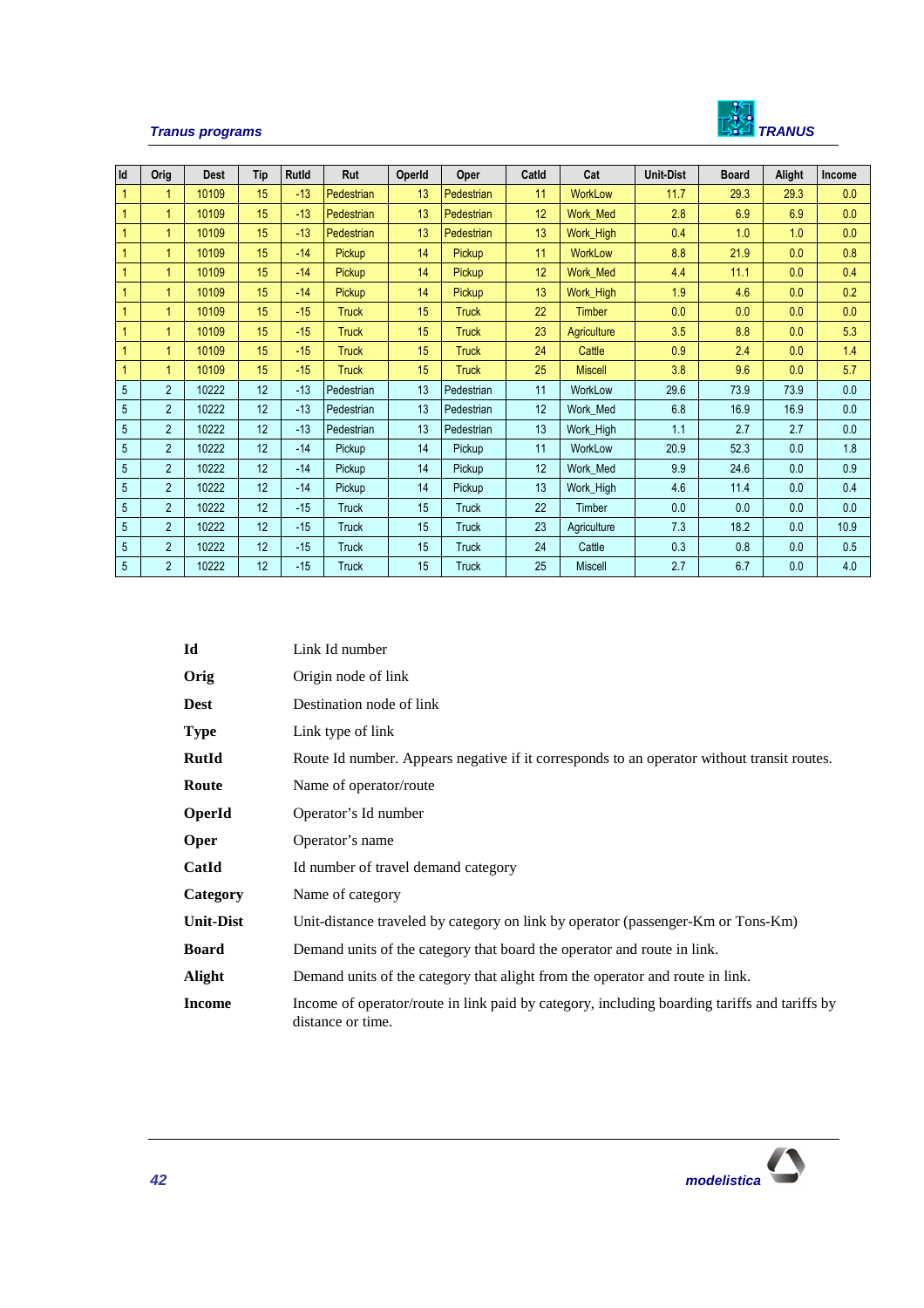![](_page_46_Picture_0.jpeg)

#### **Statistics by route (Option 10)**

 This option produces a database-type comma-delimited text file. The first row contains field headings, followed by one record per transit route. The indicators in this table are the same as those at the end of each route profile produced with Option 7. The following is an example of the table obtained:

| RutID | Name               | Oper<br>ID | Name              | Frea           | Frea<br>Min    | Frea<br>Max    | Total<br><b>Dist</b> | Total<br>Time | Pass<br>-Dist | Vehic<br>-Dist | Vehic-<br><b>Hours</b> | PasDis/<br>VehHrs | Avg<br>Speed | Fleet          | Crit<br>Vol | Crit<br>Vol/Cap | Board | Targt<br>Occ | Avg<br>Occ |
|-------|--------------------|------------|-------------------|----------------|----------------|----------------|----------------------|---------------|---------------|----------------|------------------------|-------------------|--------------|----------------|-------------|-----------------|-------|--------------|------------|
| 3107  | 631/1              | 31         | <b>BusConv</b>    | $\overline{7}$ | 5              | $\overline{7}$ | 18                   | -1            | 7959          | 253            | 14                     | 577.1             | 18.3         | $\overline{7}$ | 708         | 0.75            | 1290  | 50           | 47         |
| 3108  | 631/2              | 31         | <b>BusConv</b>    | $\overline{4}$ | $\overline{4}$ | $\overline{7}$ | 18.3                 | -1            | 2470          | 146            | $\overline{7}$         | 369.4             | 21.9         | 3.3            | 235         | 0.44            | 404   | 50           | 25.2       |
| 3109  | 634-635/1          | 31         | <b>BusConv</b>    | 4.2            | $\overline{4}$ | 22             | 17.8                 | -1            | 3834          | 149            | 8                      | 471.4             | 18.3         | 4.1            | 429         | 0.76            | 948   | 50           | 38.4       |
| 3204  | 13A/2              | 32         | <b>BusUrb</b>     | 4              | $\overline{4}$ | 6              | 18.3                 | -1            | 3427          | 146            | 6                      | 552.8             | 23.6         | 3.1            | 393         | 0.68            | 509   | 50           | 32.5       |
| 3222  | 29/2               | 32         | <b>BusUrb</b>     | $\overline{4}$ | 4              | 6              | 14.2                 |               | 1394          | 114            | 5                      | 304.5             | 24.8         | 2.3            | 228         | 0.4             | 402   | 50           | 17         |
| 3227  | 40B/1              | 32         | <b>BusUrb</b>     | 3              | 3              | 6              | 13.8                 |               | 1623          | 83             | 4                      | 434.3             | 22.1         | $\overline{2}$ | 188         | 0.43            | 314   | 50           | 27.2       |
| 3231  | 50A/1              | 32         | <b>BusUrb</b>     | 9              | $\overline{7}$ | 9              | 13.1                 | -1            | 11302         | 236            | 13                     | 885.8             | 18.5         | 6.4            | 1134        | 0.88            | 1433  | 50           | 66.5       |
| 3305  | 104/1              | 33         | <b>Minibus</b>    | 6.5            | 5              | $\overline{7}$ | 14.8                 | -1            | 1606          | 193            | 10                     | 162.4             | 19.5         | 5              | 348         | 0.73            | 372   | 50           | 22.5       |
| 3319  | 133-471/1          | 33         | <b>Minibus</b>    | 27             | 25             | 27             | 6.5                  | $\mathbf{0}$  | 7828          | 349            | 12                     | 656.8             | 29.3         | 6              | 1455        | 0.73            | 1455  | 50           | 60.6       |
| 3401  | Guigue             | 34         | Suburban          | 56             | 50             | 56             | 66.2                 | 3             | 200651        | 7410           | 283                    | 708.4             | 26.2         | 141.6          | 6759        | 0.93            | 11594 | 50           | 41.7       |
| 3402  | Sjoaquin           | 34         | Suburban          | 34             | 32             | 34             | 52.7                 | 3             | 118207        | 3581           | 177                    | 668.2             | 20.2         | 88.4           | 3823        | 0.86            | 12507 | 50           | 50.8       |
| 3403  | Val-Ccarab         | 34         | Suburban          | 11             | 11             | 13             | 60.4                 | 1             | 28101         | 1329           | 32                     | 890.6             | 42.1         | 15.8           | 1213        | 0.85            | 3321  | 50           | 32.5       |
| 3501  | Val-Pcab           | 35         | <b>InterUrban</b> | $\overline{4}$ | 4              | 34             | 69.6                 | -1            | 432           | 557            | 12                     | 36.8              | 47.5         | 6              | 12          | 0.03            | 13    | 50           | 1.3        |
| 3502  | Val-Oeste          | 35         | InterUrban        | 5              | 5              | 11             | 154.7                | 4             | 23019         | 1547           | 36                     | 638.5             | 42.9         | 18             | 378         | 0.63            | 820   | 50           | 24.8       |
| 4101  | TronA              | 41         | <b>BTroncal</b>   | 65             | 62             | 65             | 24                   | -1            | 185156        | 3115           | 118                    | 1574.2            | 26.5         | 58.8           | 11911       | 0.96            | 30404 | 50           | 62.6       |
| 4102  | TronB              | 41         | <b>BTroncal</b>   | 26             | 26             | 43             | 14.7                 | -1            | 26507         | 762            | 32                     | 827.5             | 23.8         | 16             | 3434        | 0.7             | 7213  | 50           | 36.6       |
| 4301  | Metro1             | 43         | Metro             | 18             | 18             | 20             | 11.5                 | $\mathbf{0}$  | 165366        | 415            | 12                     | 13955.9           | 35           | 5.9            | 28943       | 0.73            | 52755 | 50           | 36.2       |
| 4302  | Metro <sub>2</sub> | 43         | Metro             | 15             | 15             | 17             | 11.2                 | $\mathbf{0}$  | 96979         | 335            | 10                     | 10120             | 35           | 4.8            | 13213       | 0.4             | 23920 | 50           | 26.3       |
| 4401  | Ferrocarril        | 44         | FerrPas           | $\overline{4}$ | $\overline{4}$ | 5              | 144.4                | 2             | 188400        | 1155           | 16                     | 11419.4           | 70           | 8.2            | 4821        | 0.86            | 7408  | 50           | 23.3       |

![](_page_46_Picture_5.jpeg)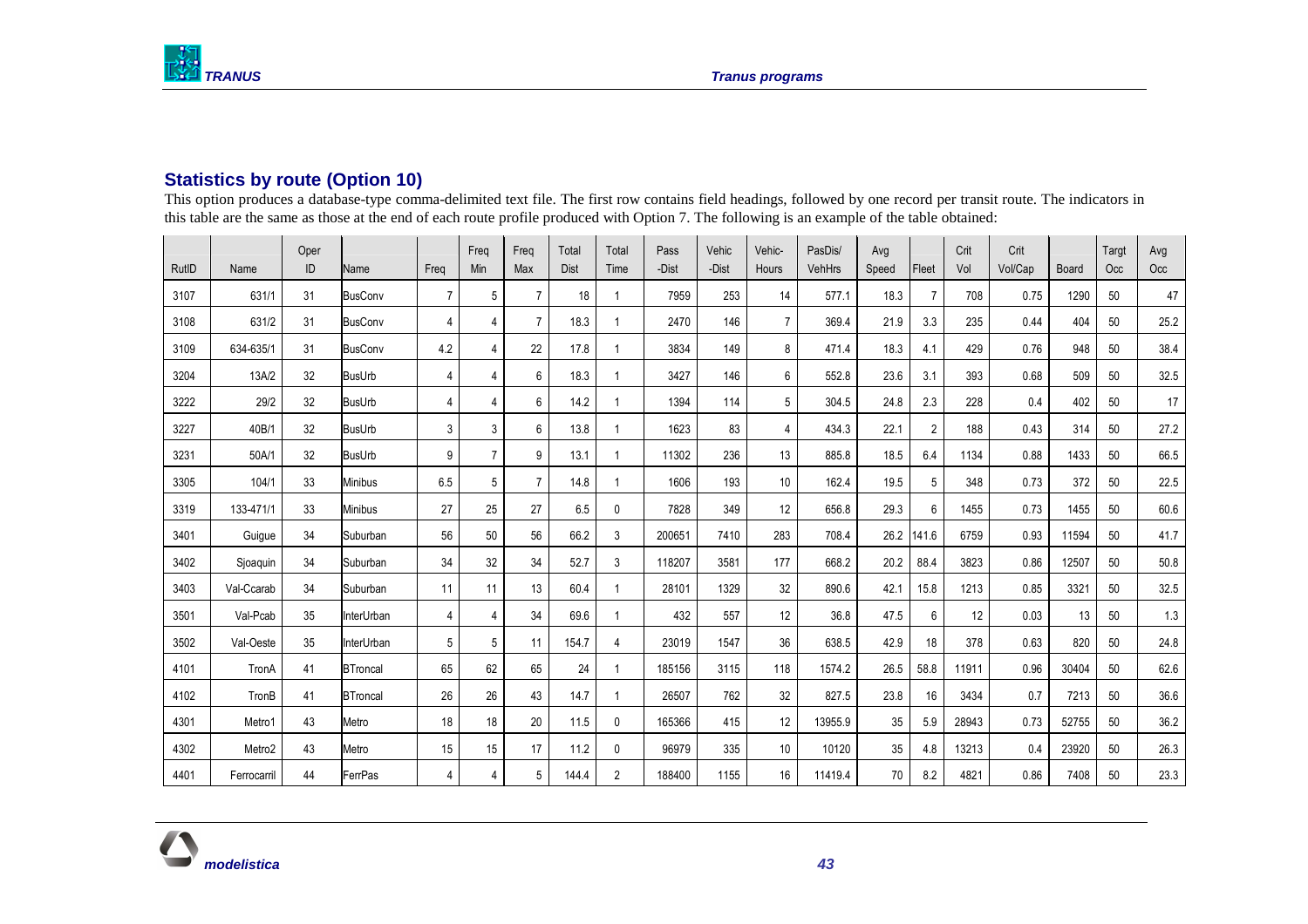![](_page_47_Picture_1.jpeg)

### **Program MATS: Matrices reports**

### **General description**

The TRANUS models estimate a number of origin-destination matrices that are stored in compact binary files. Program MATS is used to generate reports on these matrices. Matrices may be reported at the original zone by zone level, or may be aggregated using an auxiliary file called MATS.DAT. The resulting files are tab-delimited text files, easily read by spreadsheets and database programs.

The following table lists all matrices generated in the system, indicating the program that generates them.

| <b>Matrix</b>                                      | Program      |
|----------------------------------------------------|--------------|
| Disutilities by travel demand category             | <b>TRANS</b> |
| Disutilities by mode and travel demand category    | <b>TRANS</b> |
| Disutilities by socioeconomic sector               | COST         |
| Trips by mode                                      | <b>TRANS</b> |
| Trips by travel demand category                    | <b>TRANS</b> |
| Trips by mode and travel demand category           | <b>TRANS</b> |
| Total trips (sum over all categories)              | <b>TRANS</b> |
| Frequency distribution of trips by mode by cost    | <b>TRANS</b> |
| Flows by socioeconomic sector                      | <b>LOC</b>   |
| Flows by travel demand category                    | <b>FLUJ</b>  |
| Transport costs by travel demand category          | <b>TRANS</b> |
| Transport costs by socioeconomic sector            | COST         |
| Exogenous trips by travel demand category          | <b>FLUJ</b>  |
| Exogenous trips by mode and travel demand category | <b>FLUJ</b>  |

### **Operating program MATS**

To run program MATS use the command:

MATS

The program will ask for the usual year/policy definition:

IDENTIFY YEAR AND POLICY (3 characters) -->

Next, the program offers two options:

![](_page_47_Picture_13.jpeg)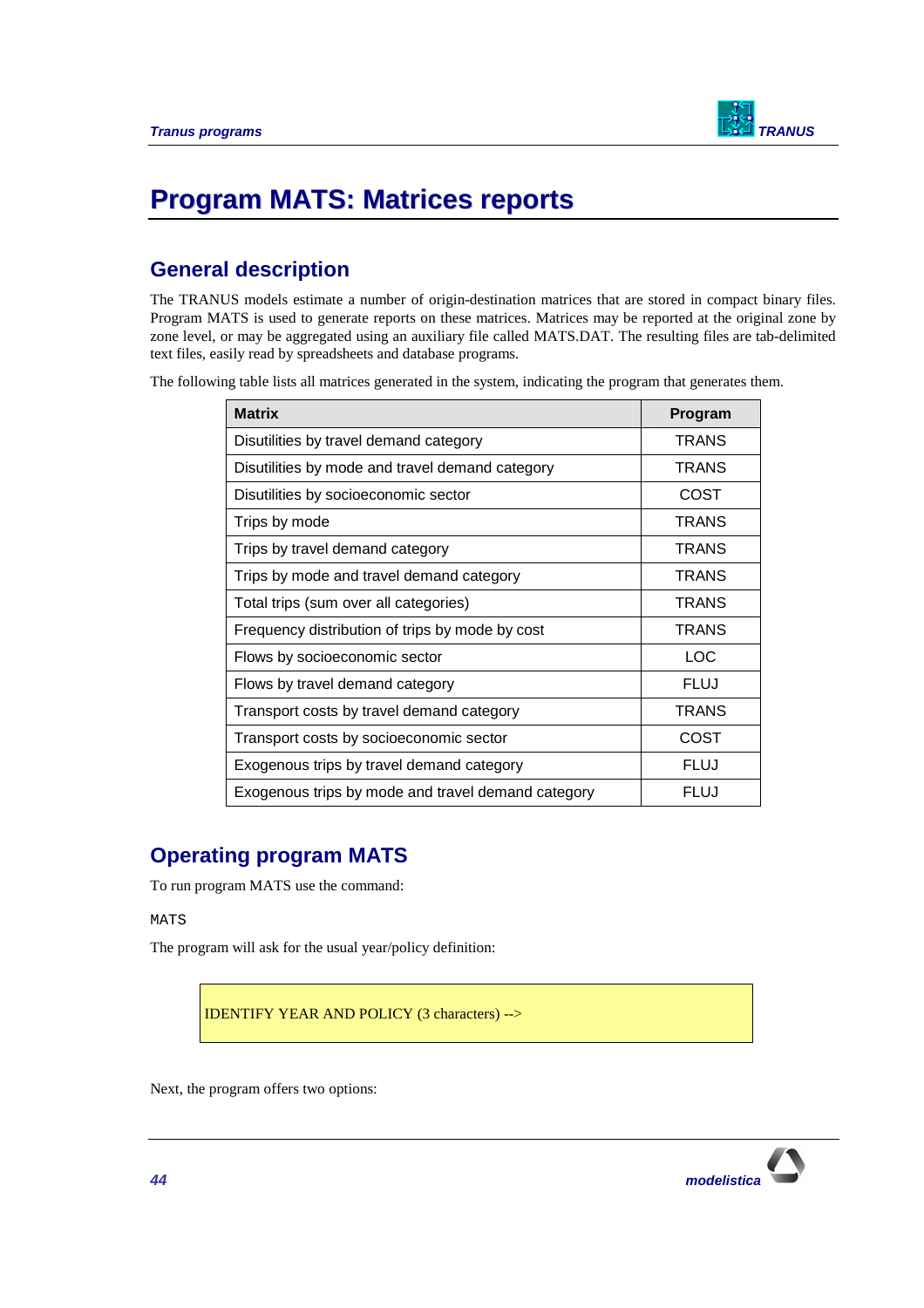![](_page_48_Picture_1.jpeg)

Options to input data:

```
[1] Manually on-screen
 [2] Read from file MATS.DAT
```
With Option 1 any of the above listed matrices may be produced.

Option 2 reads the specifications from a text file called MATS.DAT. In this case several matrices may be produced, and they may be aggregated as well.

A message to specify the output is presented next:

```
Specify an output file: 
  [PATH]name.ext (up to 32 characters) 
  Enter----> YYYXXX.MAT
```
Type Enter to accept the suggested filename or type a different name of up to 32 characters long. If the filename already exists the program prompts:

|  |  | File YYYXXX already exists. Overwrite it ? (Y/n) |  |  |
|--|--|--------------------------------------------------|--|--|
|  |  |                                                  |  |  |

Type *Y* or *Enter* to overwrite.

If the input option chosen at the beginning was to ask MATS to read the specifications from file MATS.DAT, then the program makes no further questions. If, however, the on-screen option was selected, a menu is presented as follows:

![](_page_48_Picture_12.jpeg)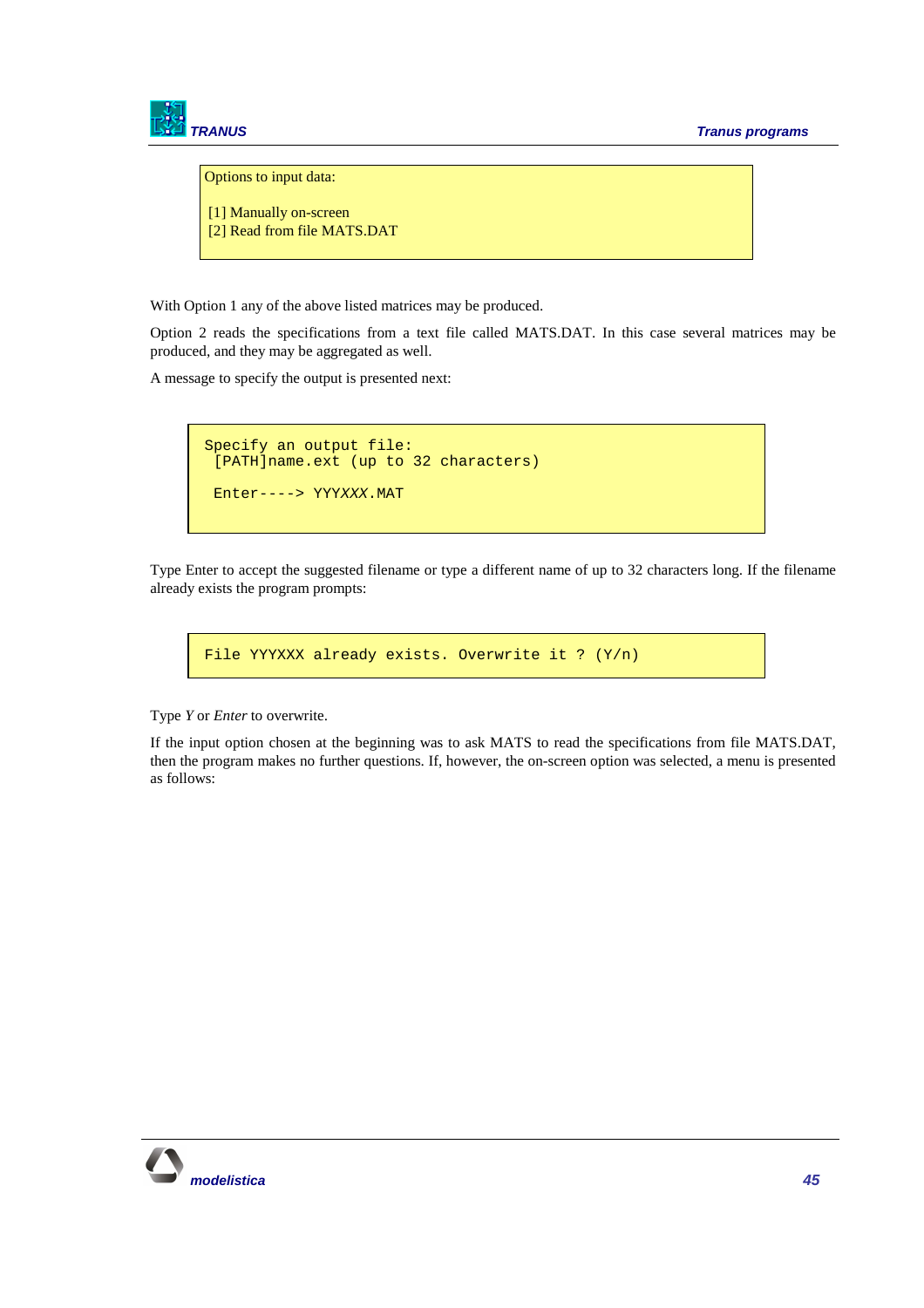![](_page_49_Picture_1.jpeg)

 Options to display matrices: [1] Disut. by transport category [2] Disut. by mode and transport category [3] Disut. by socio-economic sector [4] Trips by mode [5] Trips by transport category [6] Trips by mode and transport category [7] Total trips (sum of categories) [8] Frequency distribution of trips by mode [9] Flows by socio-economic sector [10] Flows by transport category [11] Costs by transport category [12] Costs by socio-economic sector [13] External trips by transport category [14] External trips by category and mode

Option  $\rightarrow$ 

With Option 7 (Total Trips) the program adds the number of trips over all categories. Care must be taken that person trips are not added with freight.

Option 8 produces a table for each mode with the frequency distribution of trips with respect to composite cost. For this, the program asks the user to define the interval:

Intervals in the scale of costs ? :

The user types in a value, such as 0.5, or 25, etc.

#### **Example of a matrix report**

All matrices are produced in a similar way, as in the following example:

![](_page_49_Picture_10.jpeg)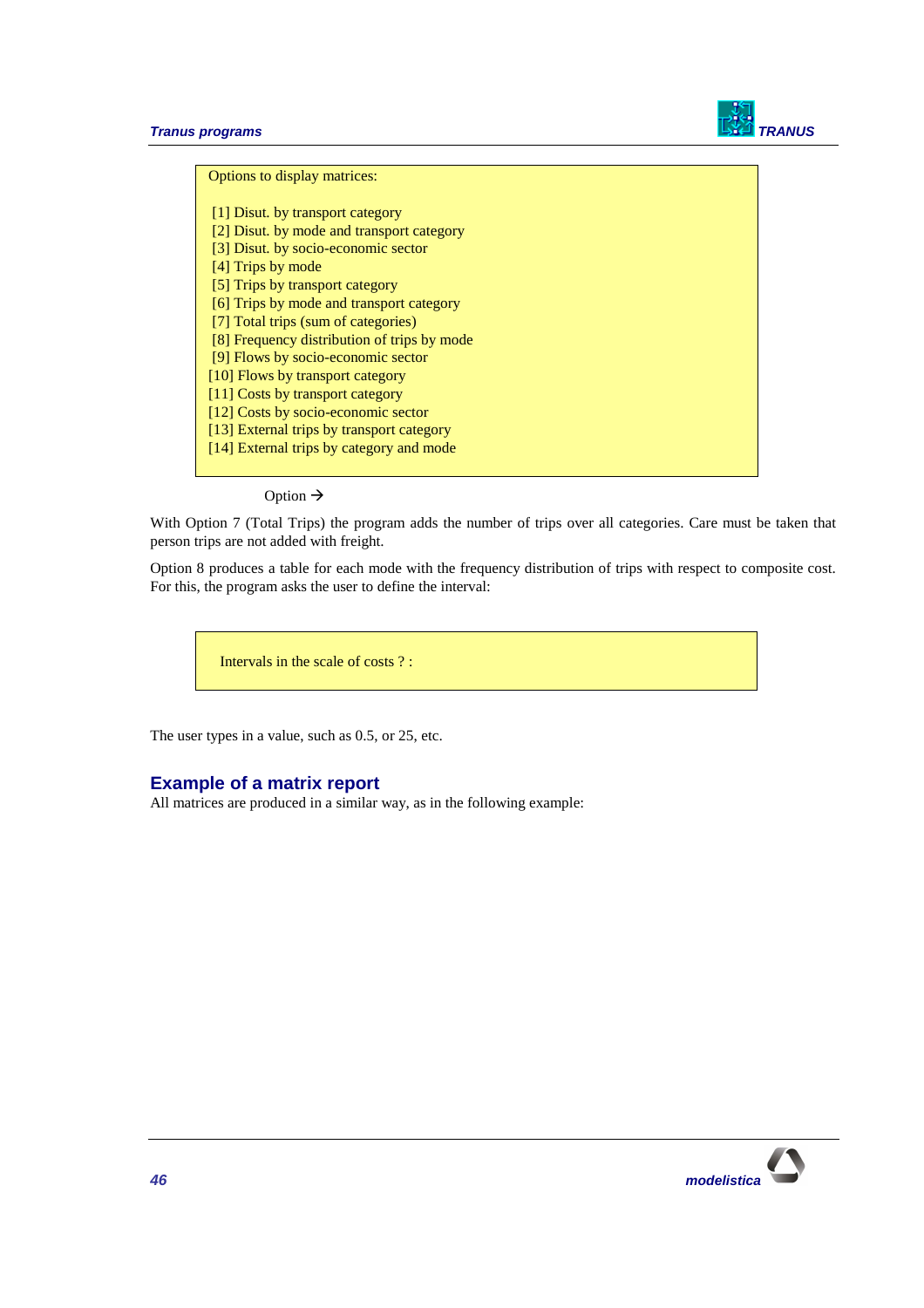![](_page_50_Picture_1.jpeg)

|      | 1 COMERC |        | 18             | <b>VAL</b> | 01A    | $9-$    | $2 - 2004$ | 16:38      |        |        |        |      |               |
|------|----------|--------|----------------|------------|--------|---------|------------|------------|--------|--------|--------|------|---------------|
|      |          | 1      | $\overline{2}$ | 3          | 4      | 5       | 6          | 7          | 8      | 9      | 10     | 11   | 12            |
| Zon# | Nombre   | Nagnor | NagSur         | JoseEst    | JoseOe | Centr   | NorCe      | SurCe      | Tocuyo | Tocuyo | Tocuyo | Toc  | <b>StaRos</b> |
|      |          |        |                |            | s      | $\circ$ | n          | n          |        | 2      | 3      | 4    | a             |
|      | NaguaNor | 0.     | 3.1            | 4.7        | 4.2    | 5.1     | 4.7        | 5.3        | 9.1    | 9.5    | 11.4   | 7.7  | 4.8           |
| 2    | NaquaSur | 3.1    | .0             | 3.5        | 3.7    | 4.8     | 4.1        | 5.4        | 8.9    | 9.3    | 9.7    | 8.2  | 5.1           |
| 3    | SioseEst | 4.7    | 3.5            | 0.         | 3.6    | 3.5     | 4.0        | 4.1        | 8.4    | 8.8    | 9.4    | 8.1  | 4.7           |
| 4    | SJoseOes | 4.2    | 3.7            | 3.6        | 0.     | 3.5     | 4.1        | 4.7        | 6.5    | 7.1    | 8.5    | 6.8  | 4.2           |
| 5    | CentroNo | 5.1    | 4.8            | 3.5        | 3.4    | .0      | 3.8        | 7.6        | 6.9    | 7.3    | 8.6    | 8.0  | 5.0           |
| 6    | CentroSu | 5.5    | 5.2            | 4.5        | 4.2    | 3.9     | .0         | 3.2        | 7.1    | 7.5    | 8.2    | 5.4  | 2.9           |
| 7    | CentroEs | 5.3    | 5.5            | 4.2        | 4.8    | 7.7     | 2.7        | $\Omega$ . | 5.8    | 6.2    | 6.6    | 7.3  | 3.8           |
| 8    | Tocuyito | 9.1    | 8.9            | 8.5        | 6.5    | 7.0     | 6.9        | 5.8        | .0     | 5.1    | 6.9    | 7.8  | 5.6           |
| 9    | Tocuyito | 9.5    | 9.3            | 8.9        | 7.1    | 7.5     | 7.3        | 6.2        | 5.1    | 0.     | 6.8    | 9.4  | 6.3           |
| 10   | Tocuyito | 10.7   | 9.0            | 9.4        | 8.6    | 8.6     | 7.7        | 6.6        | 6.9    | 6.8    | 0.     | 10.8 | 6.1           |
| 11   | Tocuvito | 7.8    | 8.2            | 8.2        | 6.9    | 8.1     | 5.0        | 7.3        | 7.8    | 9.4    | 10.8   | .0   | 5.5           |
| 12   | StaRosa  | 4.8    | 5.1            | 4.7        | 4.2    | 5.0     | 2.9        | 3.7        | 5.6    | 6.3    | 6.1    | 5.5  | .0            |

#### **DISUTILITIES BY TRANSPORT CATEGORY**

 **Category Iter Area Pol Date/hour of simulation** 

### **Example of a frequency distribution report**

| COST         | %     | Viajes |
|--------------|-------|--------|
| 1.00         | .00   | 0.     |
| 2.00         | 6.56  | 20476. |
| 3.00         | 27.16 | 84733. |
| 4.00         | 19.56 | 61039. |
| 5.00         | 18.11 | 56492. |
| 6.00         | 8.49  | 26492. |
| 7.00         | 6.15  | 19205. |
| 8.00         | 5.40  | 16842. |
| 9.00         | 1.20  | 3733.  |
| 10.00        | 2.64  | 8230.  |
| 11.00        | 1.03  | 3222.  |
| 12.00        | 1.54  | 4807.  |
| 13.00        | .72   | 2252.  |
| 14.00        | .12   | 376.   |
| 15.00        | .86   | 2693.  |
| 16.00        | .25   | 785.   |
| 17.00        | .14   | 445.   |
| 18.00        | .00   | 0.     |
| 19.00        | .05   | 171.   |
| 20.00        | .01   | 30.    |
| <b>TOTAL</b> | 100.0 | 312022 |
|              | 0     |        |

![](_page_50_Picture_7.jpeg)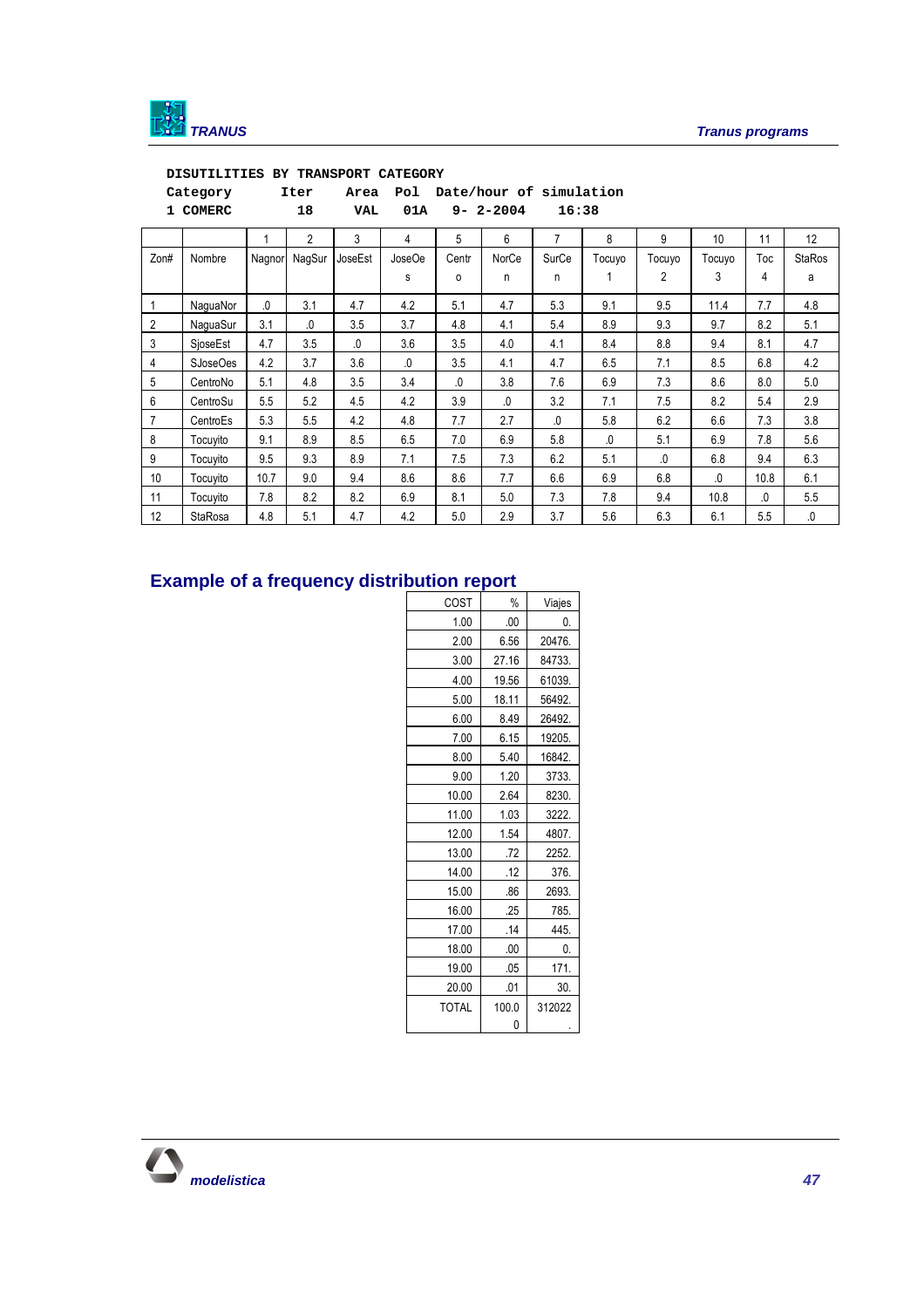![](_page_51_Picture_1.jpeg)

### **Program MATESP: special reports**

#### **General description**

The Tranus model programs generate and store most of the results of the simulations in binary files that may be consulted and reported with the reporting programs described in this manual. There are, however, several transport-related information items that do not get stored because it would be very inefficient to do so and because they are not required frequently in applications. Program MATESP generates this information on request, repeating the simulations performed in the last iteration of TRANS.

Some of the options provided may be used to produce very interesting thematic maps. The following options are provided by MATESP:

- 1) **Trips that use one or more operators.** Produces O-D matrices by category of trips that use one or more specific operators in their trips. Trips are added to the matrix even if the operators requested only form part of a trip through transfers. For example, with this option a matrix of trips that use a metro may be produced, or maybe the metro and an integrated bus-feeder mode.
- 2) **Trips that use one or more links.** Produces O-D matrices by category that use one or more links as part of their trips. A good example is to provide a list of links that make up a toll road, to see the area of influence, that is, the origins and destinations that use the toll road by travel demand category.
- 3) **Transfers.** Produces O-D matrices of trips that make a given number of transfers. This is particularly useful to identify O-D pairs ill-served by direct transit routes with a significant number of trips, suggesting a possible improvement. If zero transfers is asked for, the resulting matrix will show direct trips by origindestination pair.
- 4) **Distance Matrices.** Produces O-D matrices with the minimum travel distance by category.
- 5) **Time Matrices.** Produces O-D matrices with the minimum travel time by category.
- 6) **Cost Matrices.** Produces O-D matrices with the minimum travel cost by category.
- 7) **Transfers between operators.** Produces a matrix of form *from operator-to operator*. The first row of this matrix, labeled *0 Board* contains the number of trips that boarded each operator directly.
- 8) **Trips through nodes.** Reports in detail all turning movements around a node, usually an intersection or a transit station. Takes the form: from node, through node, to node, from operator/route, to operator/route. For example, if the node is an intersection, the report will show all turning movements, as well as passengers making transfers from one route to another. If the node is the mouth of a metro station, the report will show how many passengers enter the station by walking, by bicycle, by integrated feeder bus, by normal bus, and so on.

#### **Running program MATESP**

Use the following command:

#### MATESP

The program asks for the scenario or year/policy to report:

![](_page_51_Picture_18.jpeg)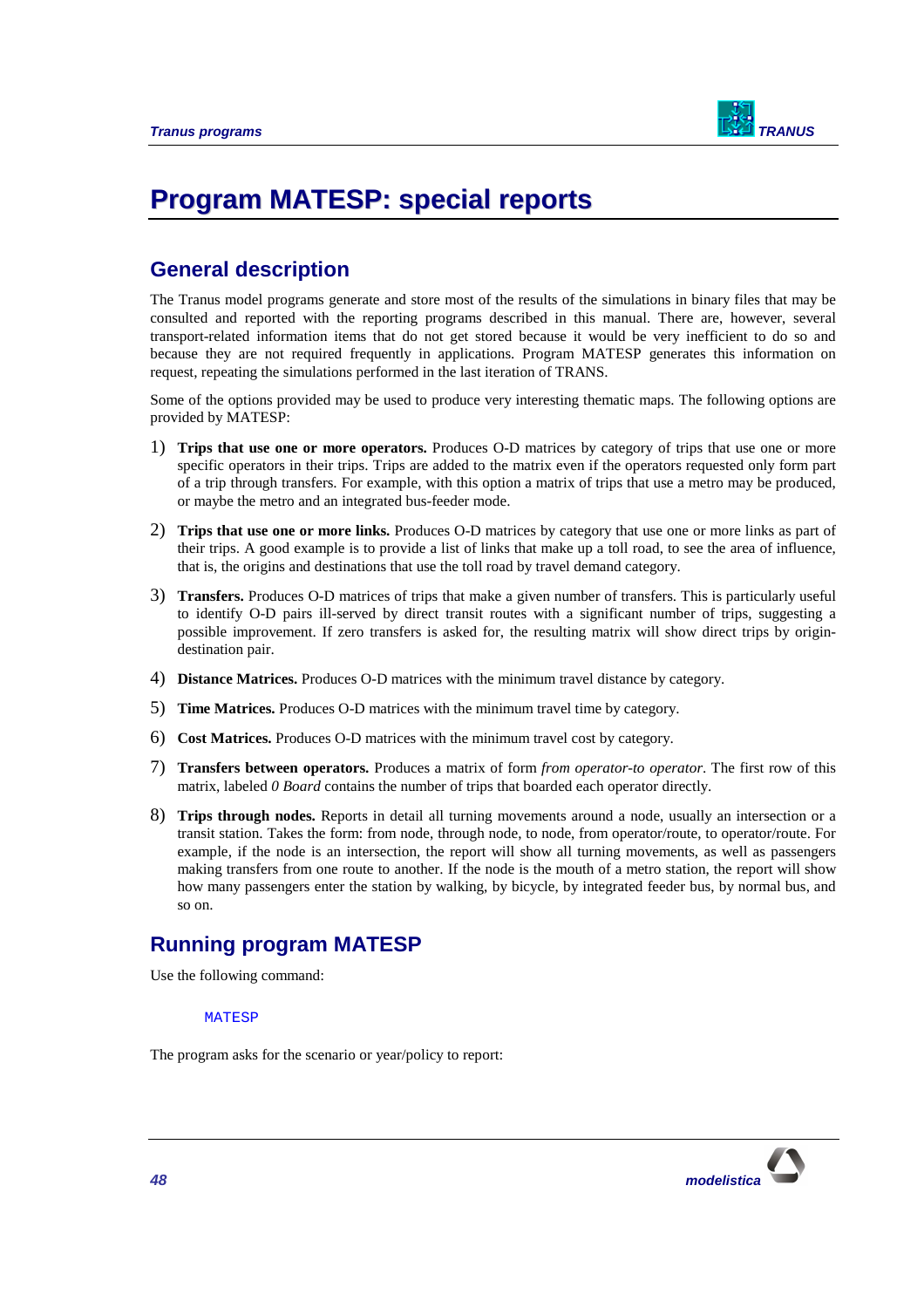![](_page_52_Picture_1.jpeg)

IDENTIFY YEAR AND POLICY (3 characters) -->

Enter a valid year/policy code *xxx*. Alternatively use a single command:

#### MATESP xxx

Next the program asks whether the file MATS.DAT will be used:

Options to input data:

[1] Manually on-screen [2] Read from file MATS.DAT Option  $\rightarrow$ 

Then the programs asks where to direct the output:

```
Specify an output file: 
  [PATH]name.ext (up to 32 characters) 
  Enter----> YYYXXX.ESP
```
Press Enter to accept the suggested filename, or type an alternative filename. Finally a menu with options is presented, whether or not file MATS.DAT has been selected (this file is only used to aggregated the matrices in options 1 to 4):

 Options to display matrices: [1] Trips by operator [2] Trips that use one or more links [3] Matrix of transfers [4] Matrix of Distance [5] Matrix of Time [6] Matrix of Costs [7] Matrix of Transfers Between Operators [8] Flows through nodes

Option --->

Depending on the option selected, the program asks for some additional questions, as follows:

**Option 1**, displays the list of all operators to select one or more

![](_page_52_Picture_15.jpeg)